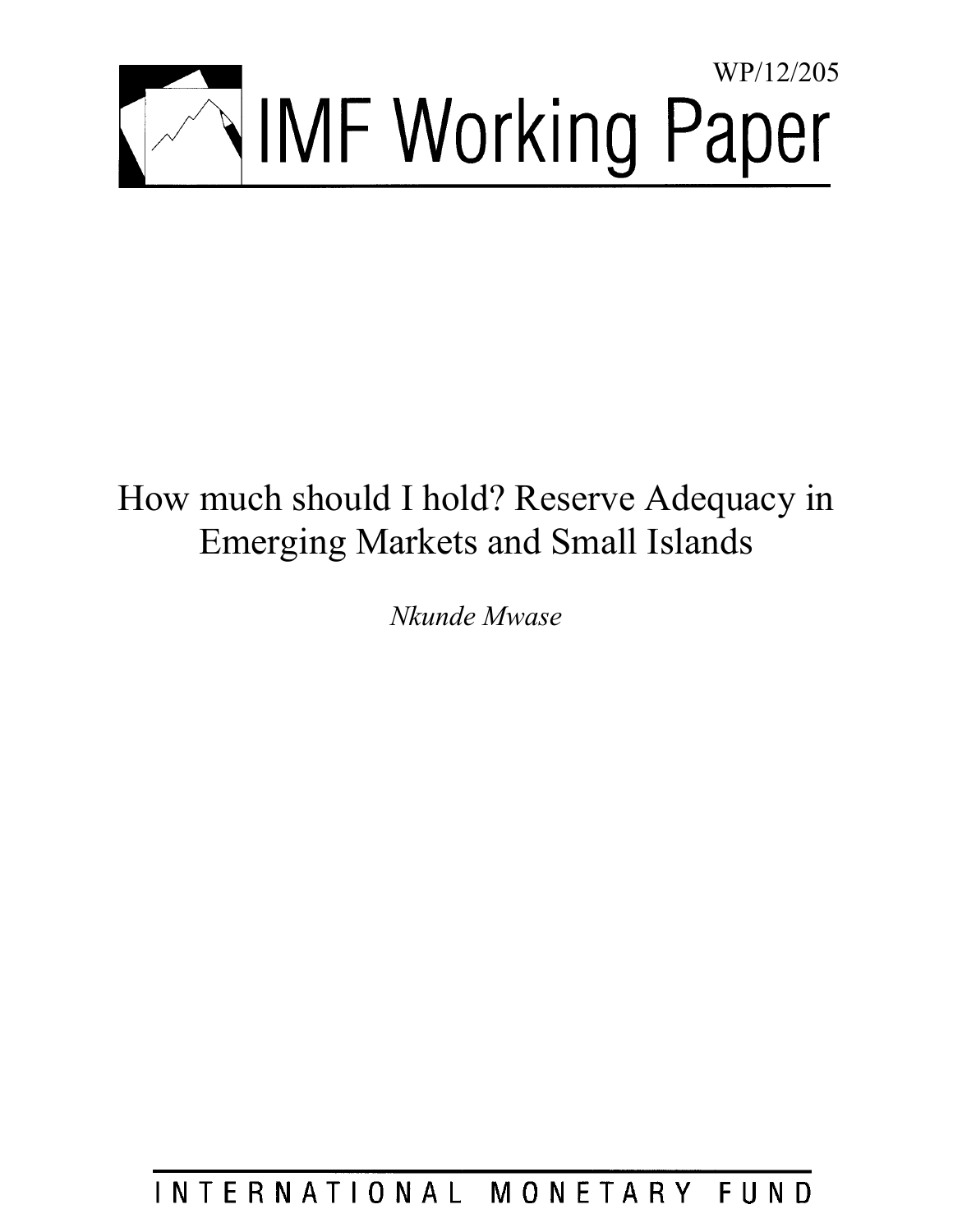#### **IMF Working Paper**

#### Strategy Policy and Review Department

#### **How much should I hold? Reserve Adequacy in Emerging Markets and Small Islands**

#### Prepared by Nkunde Mwase<sup>1</sup>

Authorized for distribution by Catherine Pattillo

August 2012

**This Working Paper should not be reported as representing the views of the IMF.**  The views expressed in this Working Paper are those of the author(s) and do not necessarily represent those of the IMF or IMF policy. Working Papers describe research in progress by the author(s) and are published to elicit comments and to further debate.

#### **Abstract**

This paper investigates the drivers of reserves in emerging markets (EMs) and small island (SIs) and develops an operational metric for estimating reserves in SIs taking into account their unique characteristics. It uses quantile regression techniques to allow the estimated factors driving reserves holdings to vary along the reserves' holding distribution and tests for equality among the slope coefficients of the various quantile regressions and the overall models. F-tests comparing the inter-quantile differences could not reject the null that the models for the different quantiles of SIs reserve distribution were similar but this was rejected for EMs distribution suggesting that models explaining drivers of reserve holdings should take into account the country's reserve holdings. Empirical analysis suggests that the metric performs better than existing metrics in reducing crisis probabilities in SIs.

JEL Classification Numbers: C3, F31, F32, F37, F41, 057

Keywords: Reserves, Logit and quantile regression, Islands, Emerging markets, EMP, Debt, and Deleveraging.

Author's E-Mail Address: nmwase@imf.org

 $1$  I am thankful to Cathy Pattillo and Jean Le Dem for inspiring the paper and to Bikas Joshi, Charles Amo-Yartey, Daniel Kanda, Era Dabla-Norris, Issouf Samake, Jean Noah, Kai Guo, Manuela Goretti, Nathan Porter, and Nick Gigineishvili for helpful comments and suggestions. In addition, useful comments were received in the interdepartmental review of the paper. Production was assisted by Nazma Nunhuck.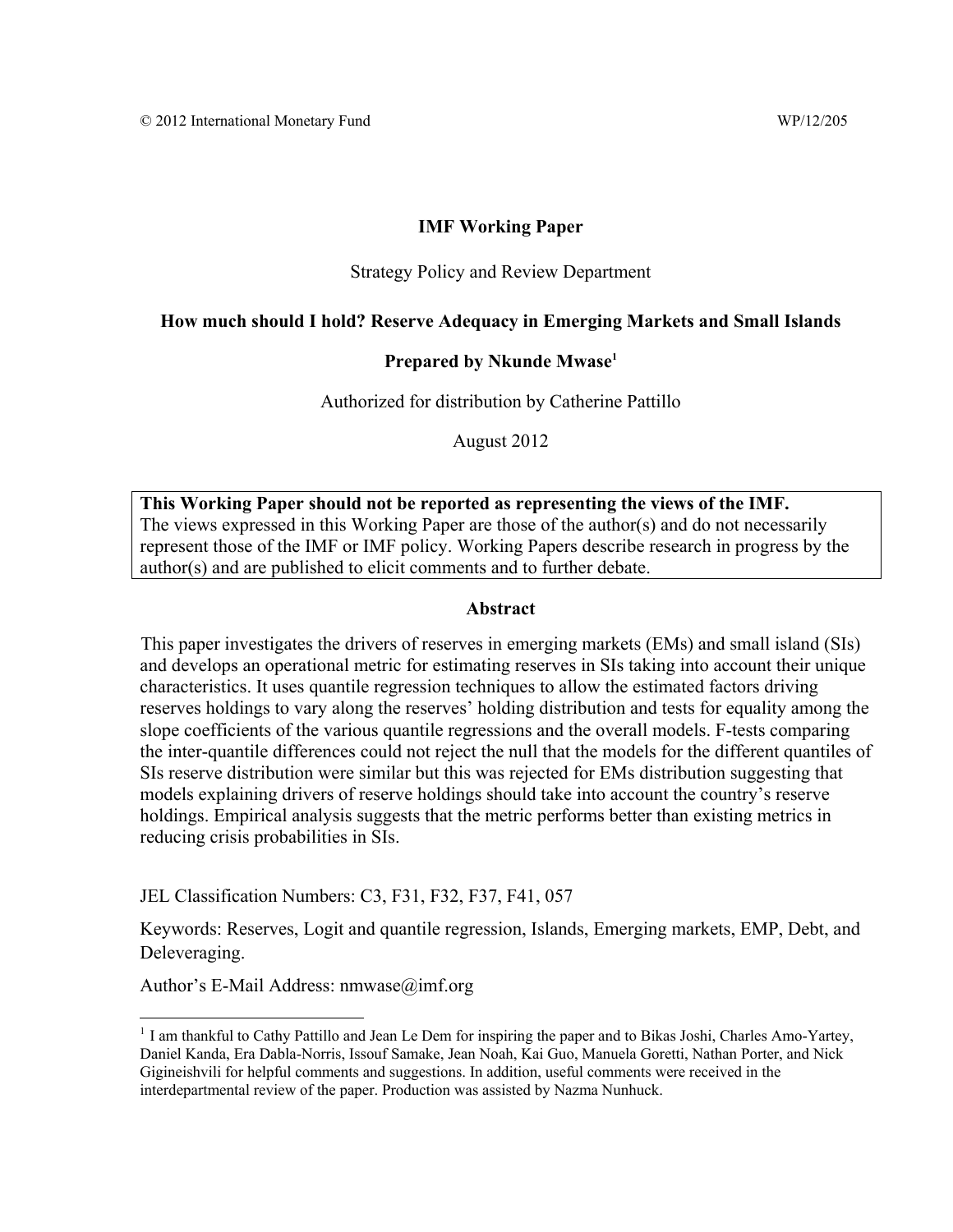| B. Empirical Analysis to Determine Thresholds For the Metric 18                     |  |
|-------------------------------------------------------------------------------------|--|
|                                                                                     |  |
|                                                                                     |  |
|                                                                                     |  |
| <b>FIGURES</b>                                                                      |  |
|                                                                                     |  |
|                                                                                     |  |
| 3. Full Sample: Comparison of OLS and Quantile Regression Coefficient Estimate 36   |  |
| 4. SIs: Comparison of OLS and Quantile Regression Coefficient Estimates37           |  |
| 5. EM: Comparison of OLS and Quantile Regression Coefficient Estimates 37           |  |
|                                                                                     |  |
|                                                                                     |  |
|                                                                                     |  |
| 9. The Dominican Republic and Grenada: Balance of Payments Flows In Crisis Events40 |  |
|                                                                                     |  |
|                                                                                     |  |
|                                                                                     |  |
|                                                                                     |  |
| <b>APPENDIX TABLES</b>                                                              |  |
|                                                                                     |  |
|                                                                                     |  |
|                                                                                     |  |
|                                                                                     |  |
|                                                                                     |  |
|                                                                                     |  |
|                                                                                     |  |
|                                                                                     |  |
|                                                                                     |  |
|                                                                                     |  |
| 11. Comparison on Various Reserve Adequacy Metrics: Logit Regression 34             |  |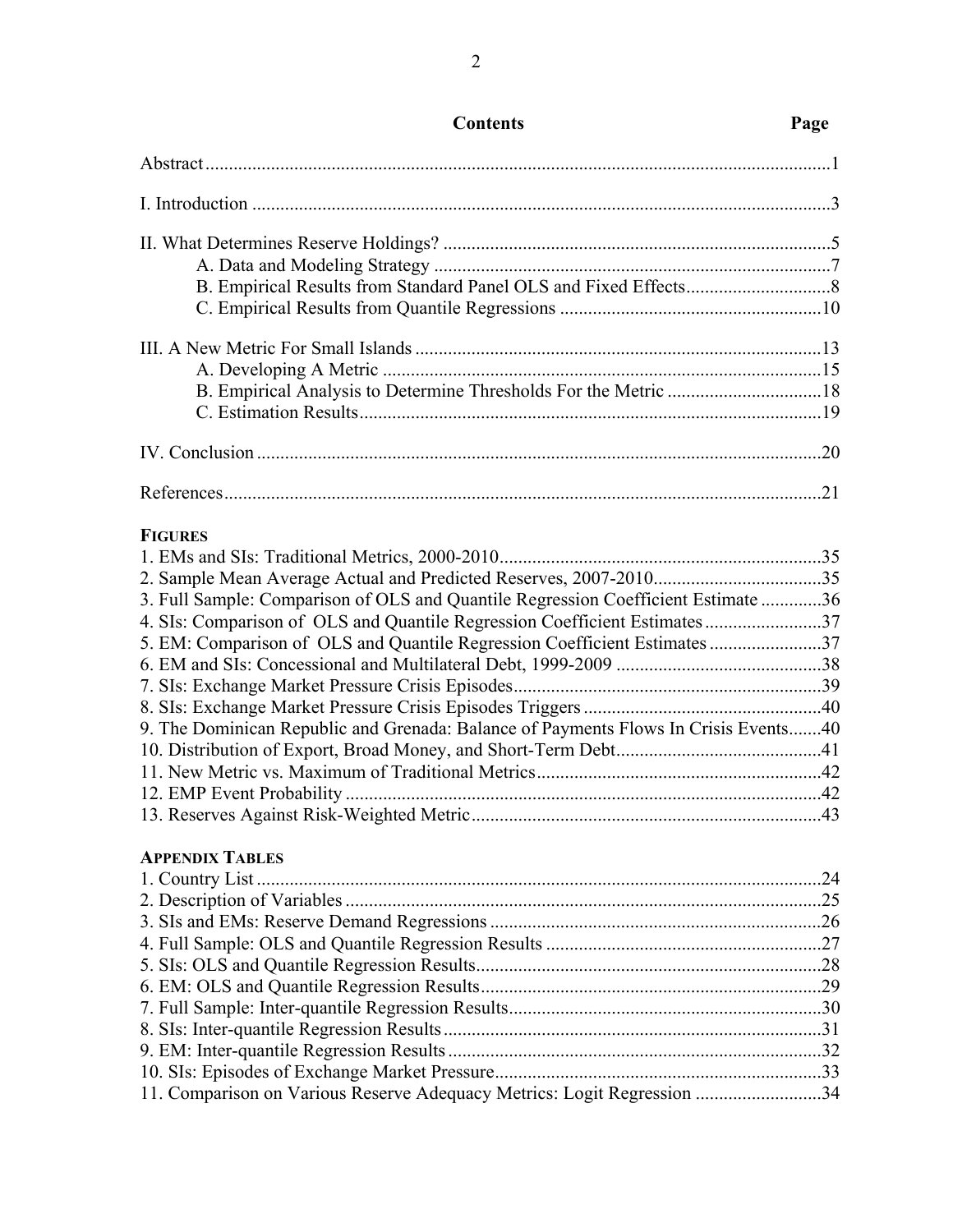#### **I. INTRODUCTION**

How much reserve should countries hold? The surge in reserves in the last decade in large emerging market economies (EMs) has led to questions about what is driving these high reserves holdings but for many small islands (SIs) the concern is whether reserves are too low.<sup>2</sup> There is little consensus in the literature on what constitutes an adequate level of reserves and the methodologies for assessing this have varied.<sup>3</sup> This paper examines reserves adequacy in emerging markets (EMs) and small islands (SI), contributing to the literature in three main ways:

- To the best of our knowledge, this is the first paper that estimates the observed crosscountry preferences of reserves for 23 SIs. In line with the literature, we draw on drawing on variants of the "buffer-stock model" (Frenkel and Javanoic, 1981) and estimate OLS regression with fixed effects in SIs and compare these findings with those for 49 EMs providing a fresh look at the factors driving reserve accumulation in EMs.
- This is the first paper, that we are aware of, that examines the institutional, current and capital account motives for holding reserves allowing these factors to vary along the reserves' holding distribution. It tests for equality among the slope coefficients of the various quantile regressions and whether the models determining reserve holdings for countries at the lower quantile are statistically different from those at the higher quantiles.4 If elasticities vary across countries, then the typical reserve holdings models in

 $2$  This paper defines small islands using the UN classification of small island developing states. These states were first identified as a distinct group of countries at the UN Conference on Environment and Development in 1992. They countries differ from larger economies in three main dimensions: population, GDP and land area. We exclude SIs that are not members of the IMF (e.g., American Samoa, and Niue). Currently, the UN lists 51 SIs. Given its small land area we also include Sri Lanka in the analysis. With the exception of Dominican Republic, Jamaica, and Sri Lanka, all these economies are small states with populations less than one million. Bayoumi et al., 2005, define tourism-dependent countries as those where tourism exports exceed a threshold of 20 percent of total export receipts.

 $3$  For a discussion of precautionary saving behavior, see Aizenman and Marion, 2003 and Eichengreen, 2004. The literature has generally examined reserve holdings using traditional metrics, combination metrics, crosscountry empirical models of precautionary reserve demand and optimal reserve models that take into account self-insurance mechanism.

<sup>&</sup>lt;sup>4</sup> Only two papers in the reserve literature have allowed for the effect of regressors varying according to the level of reserves— Ghosh et al., 2012 and Sula, 2011. However, they do not test for statistical significance of the differences in the models (i.e., overall, is the model explaining reserve holdings at lower quantiles significantly different from that at higher quantiles). In addition, Gosh et al., 2012, does not test for the constant elasticity hypothesis while Sula, 2011, who introduced quantile regression to the reserve literature, focuses mainly on current account related motives for reserve accumulation.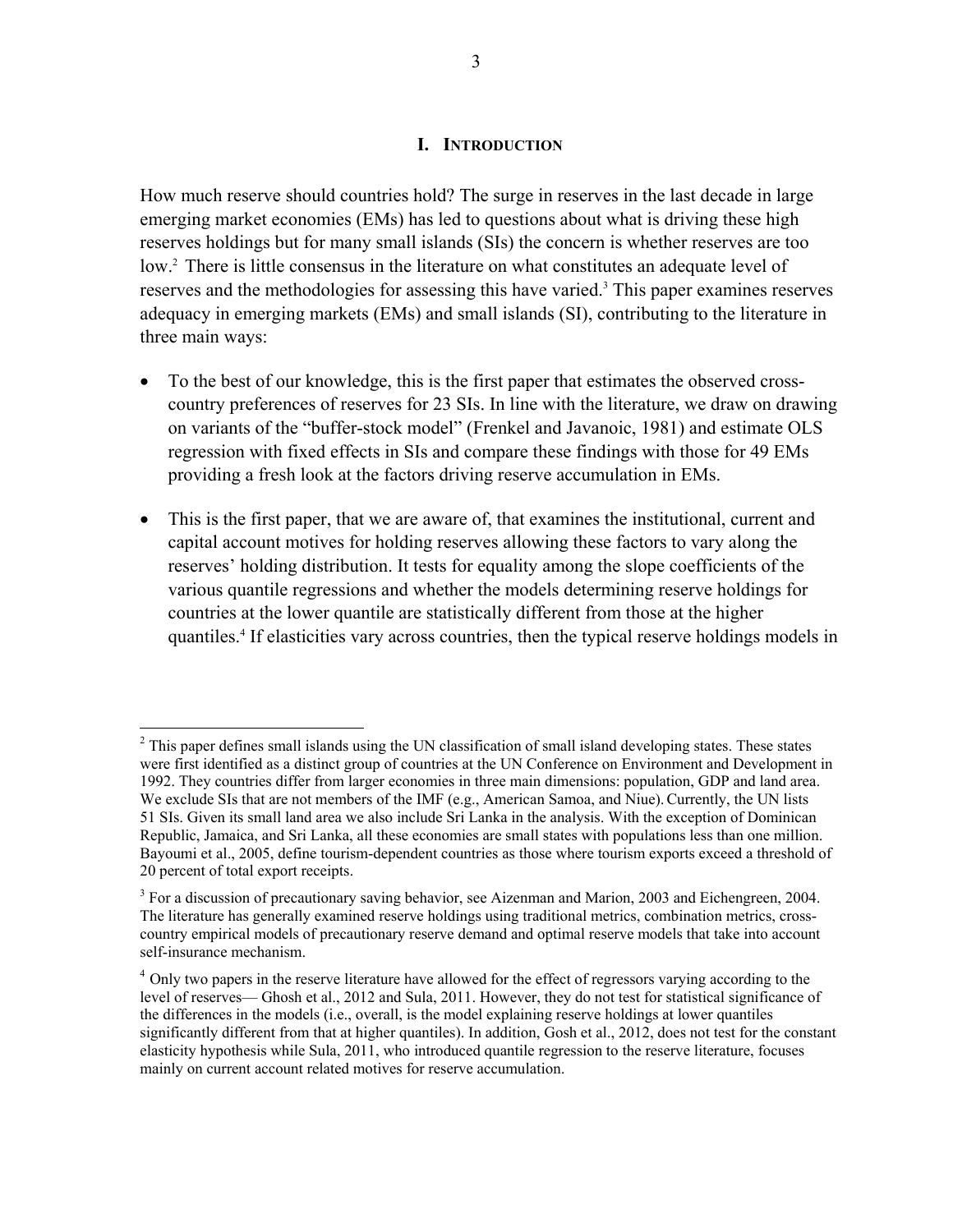OLS regression mask the potential heterogeneity across the reserve distribution given their focus on the conditional mean.<sup>5</sup>

 It fills the void in the literature by developing a user-friendly operational metric for estimating reserve holdings in SIs building on the IMF (2011a, b) approach. By focusing on economies with similar characteristics and likely BOP pressures, this can better capture the crisis episodes and tailor the thresholds to SIs' distribution of potential shock events.

Our findings, drawing on the buffer stock model, suggest that import share and exchange rate volatility are key drivers of reserve holdings in SIs while for EMs it is import share and financial depth. Specifically, economies with higher import shares hold higher reserves suggesting that vulnerability to current account shocks could be an important determinant of reserve holdings. In addition, SIs with more flexible exchange rate regimes tend to hold less reserves. This is broadly consistent with literature that suggests that economies with fixed exchange rate regimes need higher reserves as buffer to manage an exchange rate regime. For EMs, we find that economies with higher broad money to GDP tend to hold higher reserves. These findings are broadly consistent with IMF (2011a) which found that current account variables and broad money where significant factors influencing reserve holdings in EMs.

The findings from quantile regression models suggest that there are significant differences in cross-country preferences across distribution of reserve holdings. Overall, the findings also suggest that there are more significant differences within EMs than between EMs and SIs. Ftests comparing the interquantile differences could not reject the null that the models were similar for SIs but this was rejected for the EM models in all the quantiles with the exception of the  $50<sup>th</sup> - 75<sup>th</sup>$  interguantile regression. The findings from the inter-quantile regressions indicate that there are significant differences between the quantiles driven by differences in the elasticities of import share, short-term debt and government effectiveness. Most notably, short-term debt has a positive effect on reserve holdings for EMs and increases across the reserve distribution but the converse applies for SIs. In contrast, Ghosh et al., 2012, examining EMs found that short-term debt has a large positive impact at the lower end but not at the positive tail of the distribution. From a policy perspective, it implies that different models should be used to assess drivers of demand holdings for EMs.

Reserve holdings in SIs are determined using a metric that is a weighted function of broad money, short-term debt and exports. Reflecting the higher vulnerability of SIs to shocks, these weights are higher than those implied by the IMF (2011a, b) metric. Empirical analysis suggests that a reserve holding of about 75-100 percent of the metric reduces the probability

 $<sup>5</sup>$  One key assumption of the constant elasticity specification that is generally used to estimate demand for</sup> reserves is the homogeneity of the regressors across the sample (i.e., the coefficients of the regressors are assumed to be identical regardless of the level of reserves).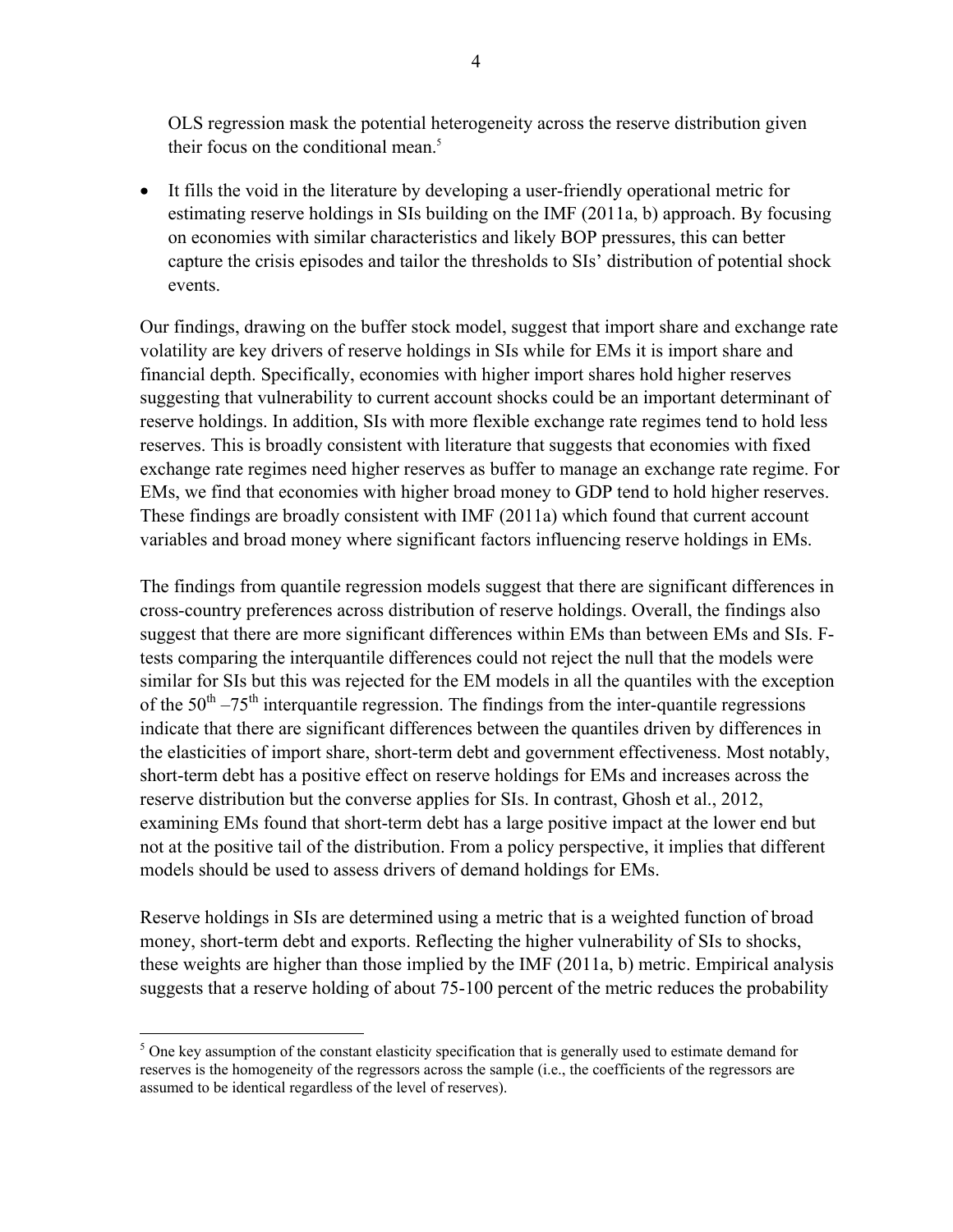of the crisis to less than 2 percent. Robustness tests suggest that this metric performs better than others. Many SIs however hold reserve levels that are either lower or significantly higher than suggested by metric raising question of what determines their reserve holdings.

The rest of the paper is structured as follows: Section II examines what determines the reserve holdings in countries. It begins with some stylized facts on reserve holdings, presents modeling strategy and findings from cross-country regression estimation of drivers of reserve adequacy. Section III develops metric for SIs and assesses its performance of this metric in reducing the probability of a crisis and compares it against other metrics using logit regression. Section IV concludes.

#### **II. WHAT DETERMINES RESERVE HOLDINGS?**

Given the large welfare costs from holding too few reserves and the opportunity cost of holding reserves it is important to understand motivations influencing reserve holdings. Despite their high vulnerability to shocks, SIs have on average held reserves close to (and sometimes lower) than suggested by traditional benchmarks whilst EMs have held significantly higher reserves than would be suggested by the benchmarks despite the opportunity costs entailed (Figure 1). $6$  To the extent that reserve holdings reflect precautionary considerations, regression-based models can provide a useful assessment as to why some countries choose to hold low or very high reserves based on their revealed preferences. Use of the reserve demand model for assessing reserve adequacy relies on the assumption that, averaged across countries and over the regression sample period, countries are neither systematically under-nor-over insured from a precautionary perspective. To the extent that individual countries' reserve holdings are significantly lower or higher than the model's prediction suggests that are motivations (precautionary or non-precautionary not captured in the model) are influencing reserve demand.<sup>7</sup>

The literature has generally identified four groups of independent variables as drivers of the observed cross-country preferences of reserves:8

 Current account vulnerabilities: Imports and export earnings are the most-commonly used variables to capture external shocks to the current account. The literature has found imports and the volatility of real earnings to be positively correlated with reserves (Cheung and Ito, 2009; Aizenman and Marion, 2003; Flood and Marion, 2002, Dabla-Norris et al., 2011<sup>9</sup>). Some of the literature has also considered the impact of trade

<sup>&</sup>lt;sup>6</sup> Reserves are defined as external assets that are readily available and controlled by monetary authorities. We exclude gold assets because of valuation problems as well as its relatively small share in reserves held by most monetary authorities.

 $<sup>7</sup>$  See IMF, 2011a, for a discussion.</sup>

<sup>&</sup>lt;sup>8</sup> IMF, 2003, and Aizenman and Marion, 2003, develop models for EMs.

 $9$  However, Dabla-Norris et al., 2011, note that export volatility is significant for LIC commodity exporters not non-LIC commodity exporters.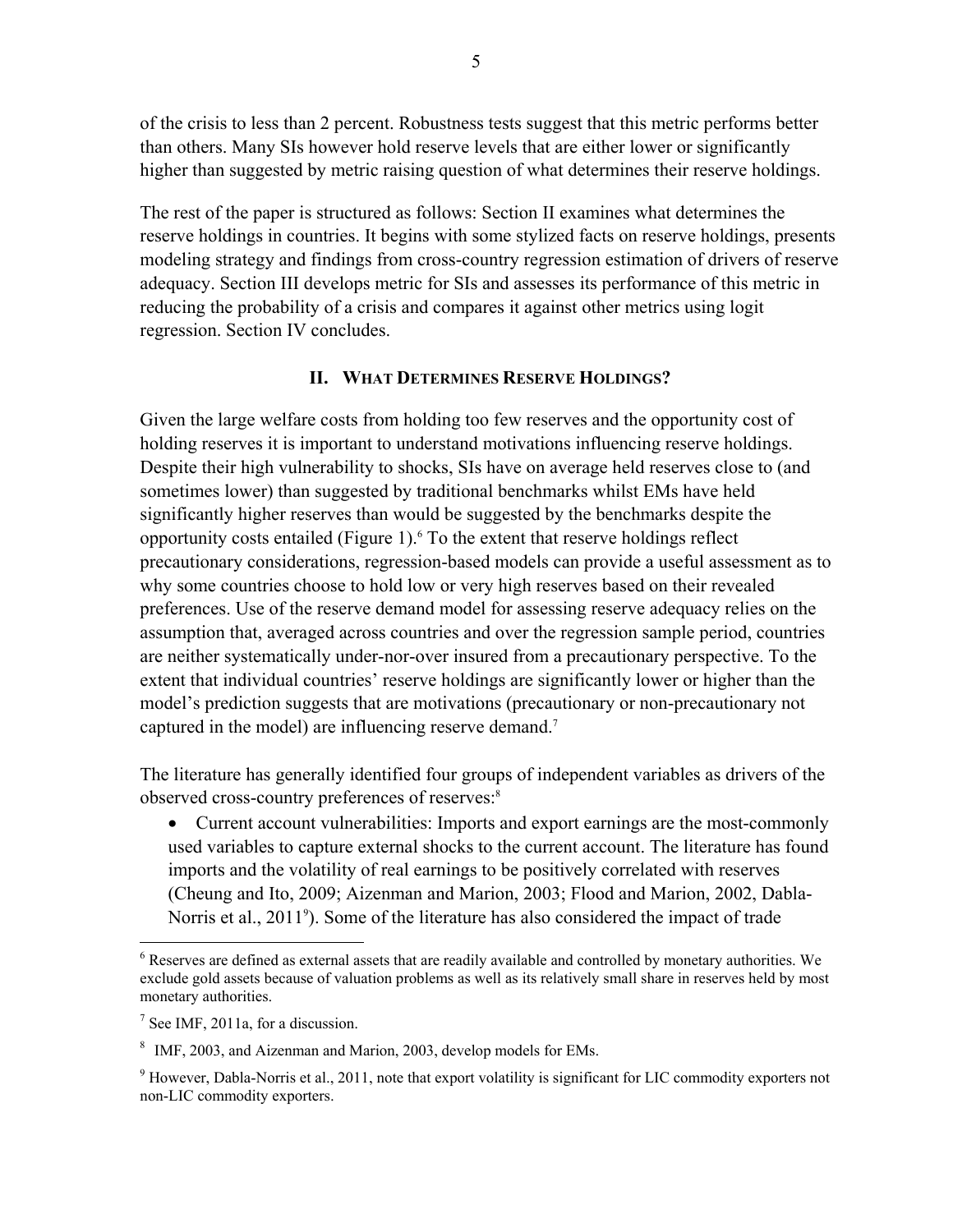openness, noting that a broader measure of current account vulnerability is needed to adequately capture the adjustment costs (e.g., Aizenman et al.*,* 2004).

 Capital account vulnerabilities: Following the Asian crisis, the literature has increasingly examined resilience to capital account vulnerabilities (e.g., Radelet and Sachs, 1998; Aizenman et al.*,* 2004). Broad money has been used to capture the risks from potential currency mismatches and drains arising from bank deposit runs to currency holdings and capital flight can put pressure on central bank reserve holdings (e.g., Calvo, 1996; Wijnholds and Kapteyn, 2001; and Obstfeld et al., 2008). The literature has found that countries with a high ratio of short-term debt to reserves tend to suffer deeper economic crises (Sachs et al.*,* 1996).Some of the literature has pushed for inclusion of all external financing exposures including FDI and portfolios flows, noting that high exposures increase vulnerability to financial crises (e.g., Radelet and Sachs, 1998; Aizenman et al., 2004; and Feldstein, 1999). However, the relationship between capital flows and reserves however is unambiguous and depends on the type of capital flow.10 The literature has not found evidence of FDI outflows during times of stress (IMF, 2011).

 Exchange rate regime: Since economies with more managed exchange rate regimes need a large reserve stockpile to defend the parities of their domestic currencies to the ones they have pegged to, the literature postulates that these countries would hold more reserves (see Frenkel, 1974; Edwards, 1983). However, since some countries classified as floaters are in reality peggers, using exchange rate regime as a variable could result in measurement problems (Gosselin and Parent, 2005 and Calvo and Reinhart, 2000). Reflecting this most of the literature has considered the nominal effective exchange rate volatility (Gosselin and Parent, 2005; Reinhart and Rogoff, 2002, Aizenman and Marion, 2003; and Flood and Marion,  $2002$ ).<sup>11</sup>

 Opportunity cost: Theory suggests that reserves should be negatively correlated with the opportunity cost of holding them, but the effect is quite inconspicuous in the literature (e.g., Flood and Marion, 2002, Dabla-Norris et al., 2011). This is largely due to difficulty in assigning a single interest rate for reserve holdings while accounting for their risks.

The literature has also included a number of controls including:

 $\overline{a}$ 

 Economic size: The volume of international financial transactions, and therefore reserve holdings, would be expected to increase with economic size. The literature has

 $10$  Some of the literature notes that a country may hold lower reserves if it has secured access to capital markets (Cheung and Ito, 2009) while others note that economies in the 'periphery' hold reserves to ensure importation of financial intermediaries from abroad, hence the capital flows are positively correlated to reserves (Dooley et al., 2005).

<sup>&</sup>lt;sup>11</sup> A few others have constructed alternative dummy variables (e.g., Reinhart and Rogoff, 2002 and Obstfeld et al., 2008).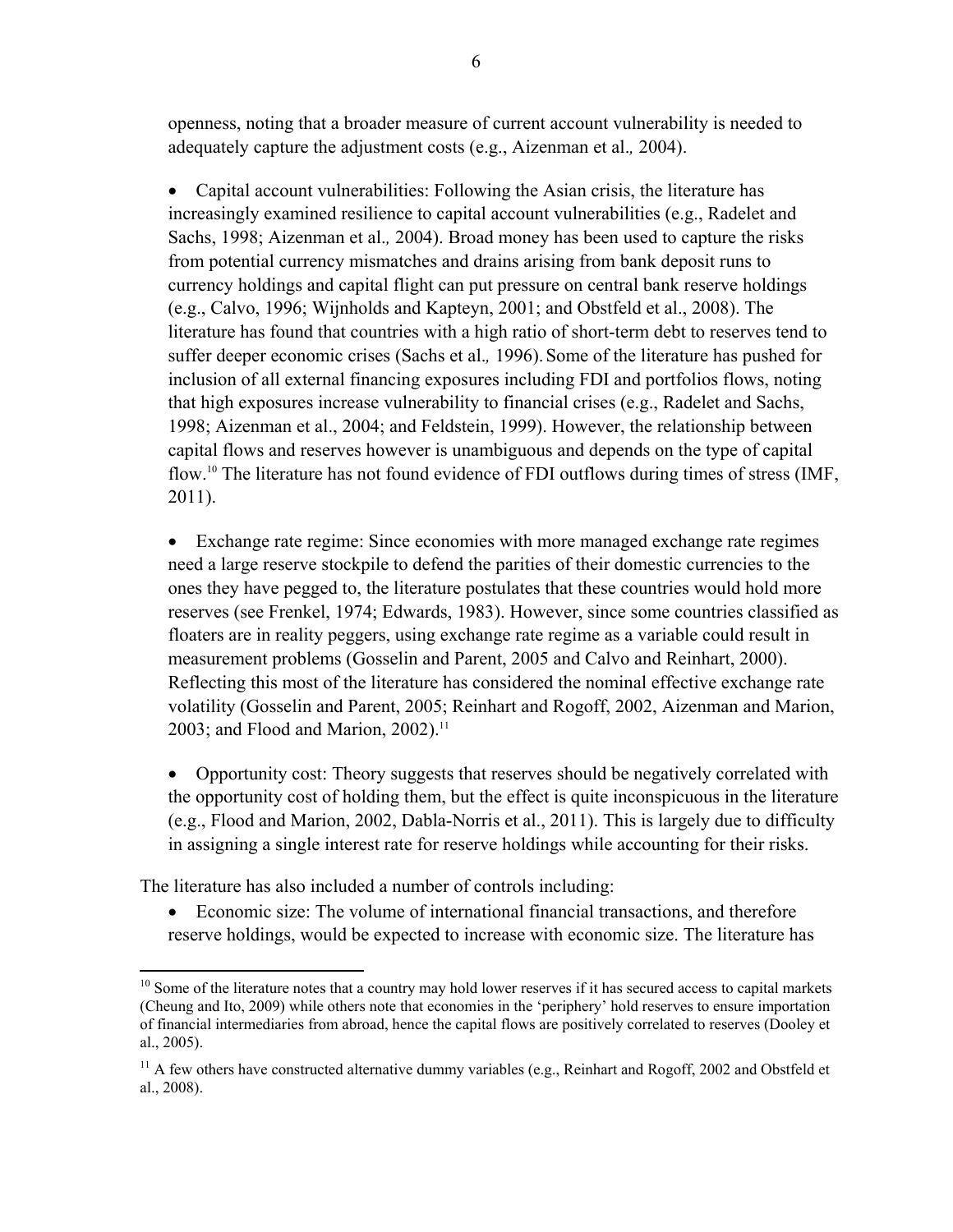controlled for this by either including a separate scaling regressor or scaling all variables in the model (Choi et al., 2007, Delatte and Fouquau, 2009; Aizenman and Marion, 2004; and Flood and Marion, 2002).<sup>12</sup>

 Crisis episodes: The literature has included controlled for the effects of a currency crisis, a banking crisis or a twin crisis on hoarding of international reserves. These are generally derived from the conventional exchange rate market pressure (EMP) index (Eichengreen et al.*,*1996).13

• Institutions: Some of the recent literature argues that the quality of institutions could affect reserve demand holdings. Aizenmann and Marion, 2004 show that countries with weaker institutions may need hold more reserves in order to shore up confidence but note that weaker institutions may also be associated with fewer holdings of reserves as corrupt governments may use up reserves.14 Cheung and Ito, 2009, finds that weaker institutions reduces reserves and argue that an economy with a good reputation of having less corruption would need lower reserves to demonstrate fundamental soundness.

#### **A. Data and Modeling Strategy**

A panel model with fixed effects covering 23 SIs using annual data spanning 1999-2010 is estimated. The sample is limited to SIs for which tourism plays an important role and for which data is available. Annual data are used. See Tables 1-2 for detailed description of country sample and regression variables. We then compare these findings with those from model with 45 EMs spanning the same period.

We consider a scaled measure of international reserves given by  $r_{i,t} = R_{i,t}/GDP_{i,t}$ where  $R_{i,t}$  is economy *i*'s holdings of international reserves and  $GDP_{i,t}$  is economy *i*'s gross domestic product at time *t.* Both variables are measured in US dollars.

The baseline model is given by

 $r_{i,t} = \beta_0 + \beta_1$  (Import/GDP)<sub>i.t</sub> + $\beta_3$  (d(Broad money supply /GDP))<sub>i.t</sub> + $\beta_3$  (Short – term debt /  $GDP$ )*i*,t + $\beta$ 4 NEER volatilityi,t + $\beta$ 5 CrisisDumi,t + t+ $\epsilon$ it  $(1)$ 

for  $i = 1, \ldots, N$  and  $t = 1, \ldots, T$ , where N and T design the cross-section and the time dimensions of the panel.<sup>15</sup> CrisisDum is a dummy variable that takes value of 1 if there is an

<sup>1</sup>  $12$  Scaling international reserves facilitates comparison across countries of different sizes.

<sup>&</sup>lt;sup>13</sup> We create an EMP dataset—see later for discussion on derivation.

 $14$  Countries with high discount rates, political instability or political corruption might find it optimal to hold smaller precautionary balances.

<sup>&</sup>lt;sup>15</sup> The estimation methodology provides robust variances that give an accurate assessment of the sample-tosample variability of the parameter estimates even when the model is misspecified regression. For more discussion on variance estimates that adjust for within-cluster correlation see Froot, 1980, Williams, 2000, and Wooldridge, 2002.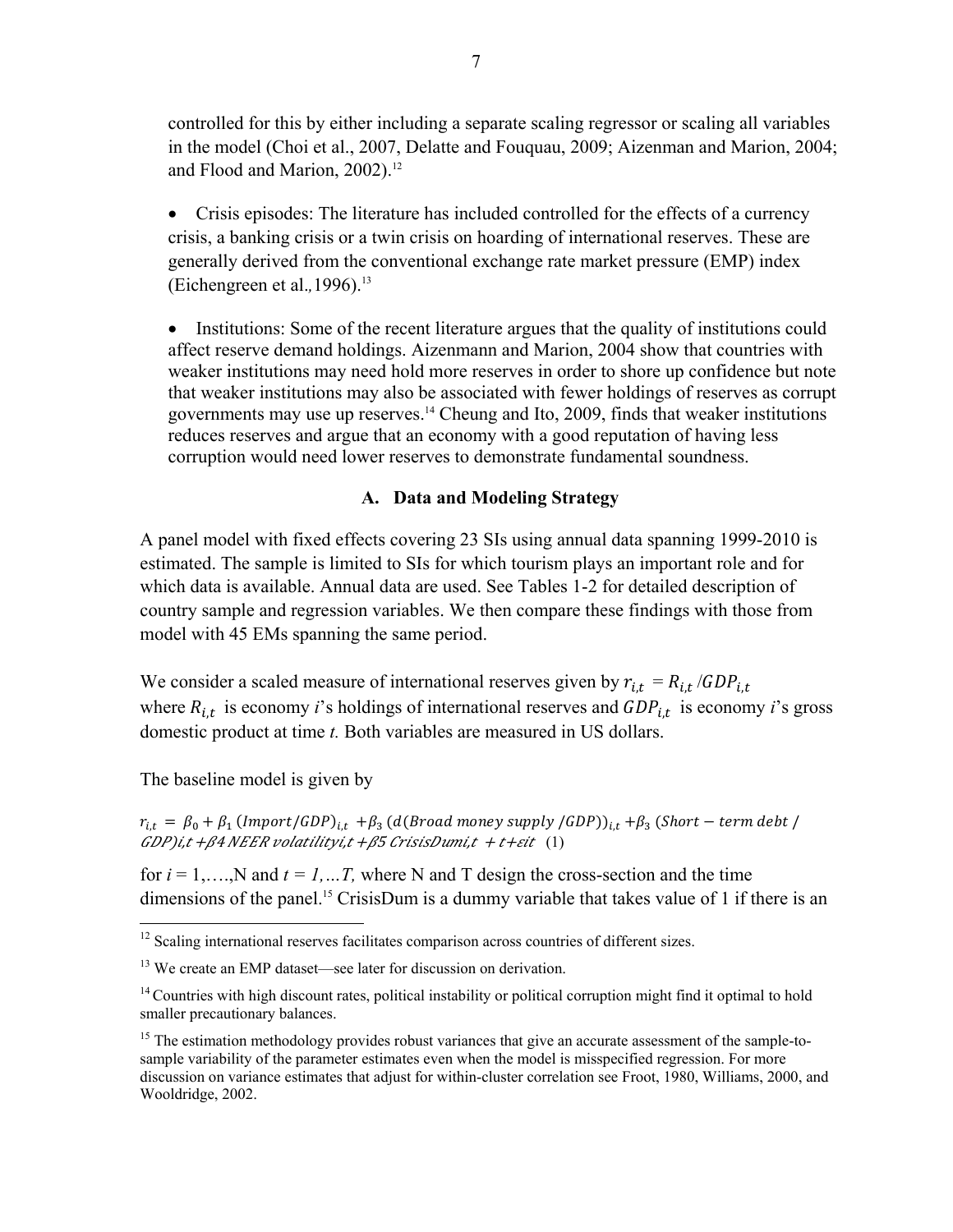EMP crisis and 0 otherwise. *t* refers to the time dummies and  $\varepsilon_{it}$  is the error term. Alternative models consider the role of institutions, alternative variables to capture real earnings volatility (including export, tourism, and FDI volatility) and impact of trade openness and interest rate differential.

We undertake out-of-sample prediction to determine whether the estimated model fits average reserve growth and individual country holdings reasonably well. The model is estimated using panel data for SIs from 1999 to 2007 and the remaining years are used to compare out of sample forecasts with actual reserve buildups. This exercise is replicated for EMs.

We apply quantile regressions techniques in order to test and compare elasticities at different quantiles of the distribution of reserve holdings using the quantile regression method developed by Koenker and Basett,  $1978<sup>16</sup>$  To allow for different elasticities, we modify (1) as follows where  $\gamma$  is the weight given to the reserve policy. We assume that higher levels of reserve holdings are associated with higher γ, holding everything else constant. Each elasticity coefficient is a function  $\gamma$  but in equation (2), they are data driven (i.e., estimated from the data). We present the findings from the model including institutions as additional regressor and also test for the constant elasticity hypothesis.

 $r_{i,t} = \beta_0(\gamma) + \beta_1(\gamma)$  $(i_t + \beta_3(\gamma))$  $(d(Broad money supply/GDP))_{i,t} + \beta_3(\gamma)$  $(Short-term debt /$  $GDP$ ) $i, t + \beta 4$   $\gamma$ NEER volatility $i, t + \beta 5$   $\gamma$ CrisisDumi $i, t + t + \varepsilon$ it  $(2)$ 

### **B. Empirical Results from Standard Panel OLS and Fixed Effects**

The results from the panel regression for the OLS and fixed effects models are broadly in line with our priors (Table 3).<sup>17</sup> We focus on the baseline model--model 2 for SIs and 10 for  $EMs<sup>18</sup>$ 

Current account vulnerabilities are an important determinant of reserve holdings in both SIs and EMs. A one percent increase in the import-to-GDP ratio in SIs is associated with about 0.2 percent in increase in the reserve-to-GDP ratio. This finding is significant and robust in alternative model specifications. Alternative indicators of vulnerability to external shocks,

<sup>&</sup>lt;sup>16</sup> The quantile regression makes it possible to estimate elasticities of the demand function at different points of the reserve holdings distribution, instead of running separate OLS regression for decomposed samples. The methodology is robust to outliers differentiating their effect from other observations. See Koenker and Hallock, 2001, for greater discussion of quantile regressions and how they help avoid Heckman-type sample selection bias.

 $17$  Unit root tests indicate that all the variables are stationary, with the exception of broad money-to-GDP ratio. These results are available upon request.

<sup>&</sup>lt;sup>18</sup> We did not obtain significant results using interest rate differential therefore brevity these findings are not shown. For brevity, we do not report all the findings from the model specifications using the EM sample. These findings are available upon request from the author.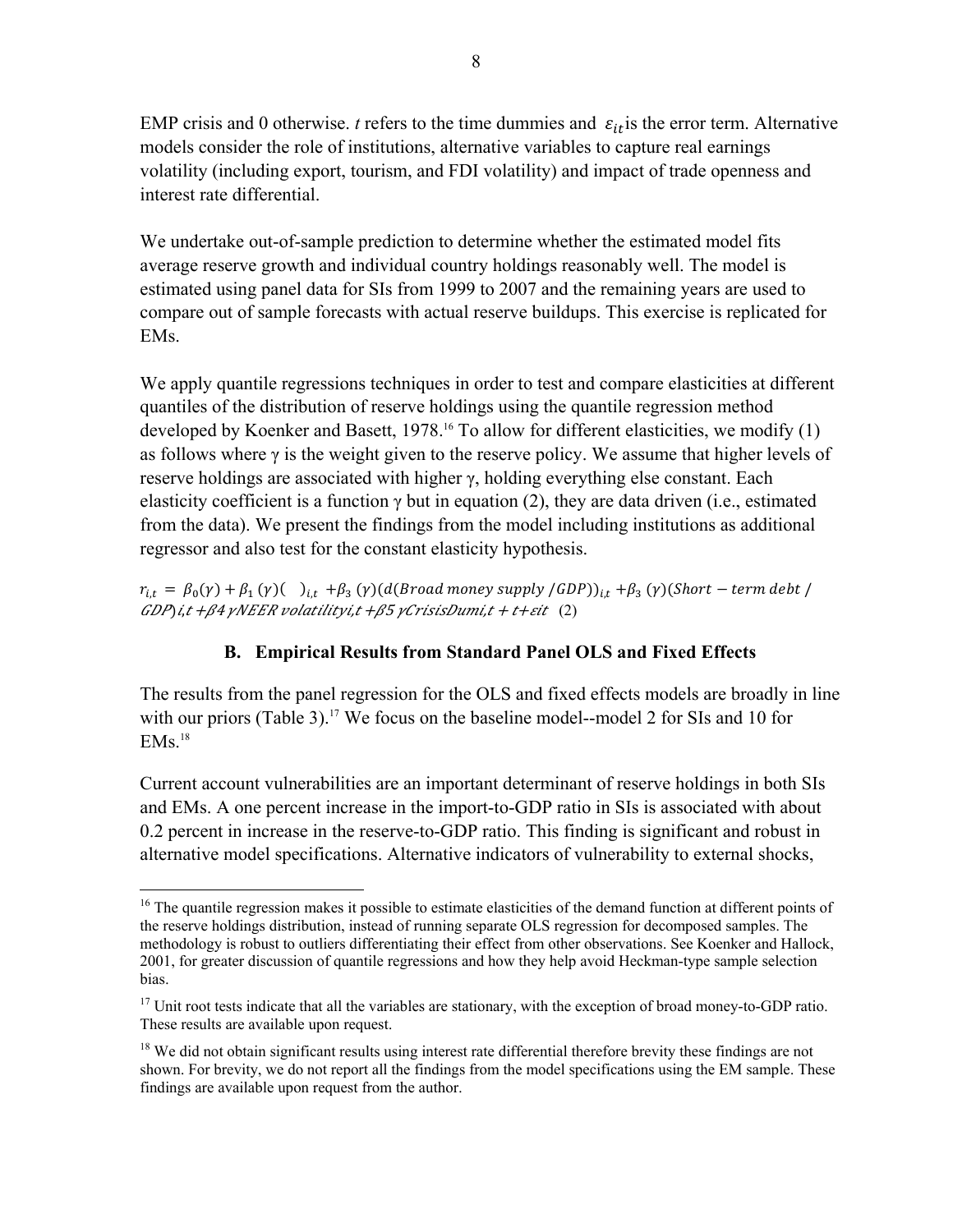such as real GDP growth and trade openness, are also positive and significant impact (models 3 and 7, respectively).19 Current account vulnerabilities also have a significant impact on reserve holdings in EMs (models 9-11). These findings are consistent with findings from other studies (e.g., Aizenman and Marion, 2003).

Capital account vulnerabilities have differing effects on SIs and EMs.

- The change in broad money-to-GDP ratio in general does not have a statistically significant impact on reserve holdings in SIs, with the exception of one specification where it is associated with a 0.1 percent increase in reserve holdings (model 3) and the OLS specification (model 1). In contrast, for EMs, the change in broad money-to-GDP ratio is an important significant determinant of reserve holdings. A one percent acceleration in this broad money ratio is associated with about 0.2 percent increase in reserve-to-GDP holdings suggesting that as EMs' financial systems deepen, they hold higher reserves (model 10).
- Short-term debt to GDP ratio has a negative and weakly significant effect on reserve holdings in SIs but this finding is not robust across all specifications. In contrast, this is positive and strongly significant for EMs. A one percent increase in short-term debt is associated with about 0.2 percent increase in short term debt. This negative relationship is similar to findings from the literature on the effect of net capital flows on reserve holdings in the 1980s in EMs (Choi et al., 2007). The literature has attributed this to finance current account deficits in the 1980s. The more familiar positive relationship which reflects in part "sudden stops: and the loss of access to international capital markets was observed much later.<sup>20</sup>

Greater exchange rate flexibility is associated with lower reserve holdings in SIs but has no statistically significant impact on EMs, except in the OLS specification. However, the macroeconomic impact is small. For example, a one percent increase in flexibility is generally associated with a 0.01 percent point increase in the reserve-to-GDP ratio in SIs.<sup>21</sup>

 $\overline{a}$ <sup>19</sup> In some specifications for SIs, aid volatility (model 5) have a significant statistical impact but even here the economic impact is very limited—a one percent increase in volatility is associated with very small change in reserve holdings.

 $20$  In the 1990s, the sensitivity declined substantially reflecting the use of capital flows to finance domestic expenditures. In recent years however net capital flows have had a strong positive effect on reserve holdings in EMs suggesting that capital inflows have not just financed current account deficits but have also been used to build reserve buffers.

<sup>&</sup>lt;sup>21</sup> Alternative model specifications considered the exchange rate dummy. This variable was insignificant for SIs likely reflecting the impact of "fear of floating" effects (i.e., de jure fixed exchange rate regimes). For EMs, neither the exchange rate volatility nor the dummy variable were significant (except in the OLS specification). This is broadly the same result as empirical literature on EMs.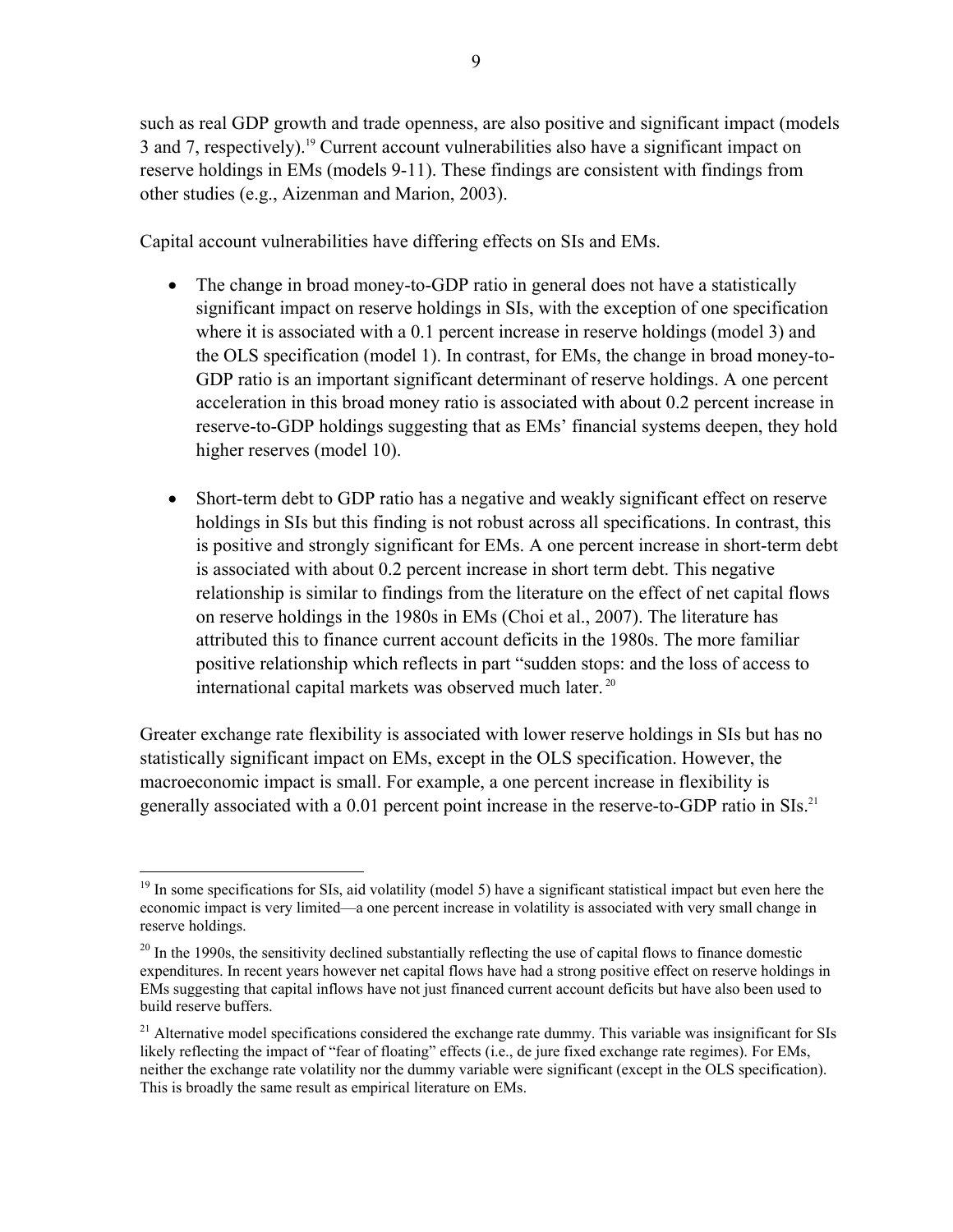Stronger government effectiveness is associated with higher reserve holdings in SIs but has no significant impact on EMs, with the exception of the OLS pooled specification (model 9). A one percent increase in government effectiveness is associated with a 0.3 percent increase in reserve holdings in SIs (model 8). These findings for SIs are in line with literature (e.g., Cheung and Ito, 2009) that stronger institutions lead to lower need for reserves to shore up confidence.

A comparison of reserve build-up during 2005-2010 with the model's forecasts suggests that reserves holdings have generally increased at a faster pace than suggested by evolving fundamentals (Figure 2). Using out-of-sample prediction since 2007, we find reserve holdings that were slightly higher than levels suggested by economic fundamentals. Similar to IMF, 2011a, we find that the regression model does not track all individual country holdings very well.<sup>22</sup> Precautionary motives explain on average about 30 percent of the variation, though there are differences both over time and across countries. Similar to the IMF, 2011a, we find that there may be additional motivations for holding reserves, which are not well captured by the purely precautionary elements of the model.This could reflect nonprecautionary motives, or may reflect precautionary motives that have not been captured by the model (e.g., risk aversion). In addition, ad hoc factors such as currency swaps and increase in SDR allocations could have contributed in the raising reserves relative to the level that would be expected from the model.<sup>23 24</sup>

#### **C. Empirical Results from Quantile Regressions**

The findings for the full sample (using pool of SIs and EMs) as well as subsamples of SIs and EMs are presented in Tables 4-6 (eqn 3-7).<sup>25</sup> The model is estimated at the  $5<sup>th</sup>$ ,  $25<sup>th</sup>$ ,  $50<sup>th</sup>$ ,  $75<sup>th</sup>$ , and 95<sup>th</sup> quantiles.<sup>26</sup> The findings from comparison of the estimates from two quantiles (i.e., difference estimates) and tests for the constant elasticity hypothesis are presented in Tables 7-9 for the full sample as well as subsamples. Figures 3-5 present a complete picture of the change in the coefficient estimates as the quantiles increase for the full sample as well

1

 $22$  A number of SIs have had consistently lower reserve holdings than can be attributed to economic fundamentals (e.g., Belize, and Seychelles); some of these have managed to close these gaps in recent years. A few SIs (e.g., Mauritius) have large positive gaps. For EMs, the outliers are generally one-direction, that is, with rising gap during the latter part of the sample period with substantial holdings in excess for some countries. For brevity, comparisons for individual countries are not shown but are available upon request.

 $^{23}$  The model is used for forecasting reserve holdings after 2007, however during the crisis period of 2008-10 the drivers of reserve changes may be different than in the previous period.

 $^{24}$  Mutual insurance schemes in small island economies (for example the Caribbean Catastrophic Risk Insurance Facility) play an important role by providing mutual insurance against natural disasters. Future work could examine the impact of mutual insurance schemes and other contingent financial instruments.

 $^{25}$  To facilitate a direct comparison, the findings from the pooled and fixed effects OLS regression are also shown in eqn 1-2.

<sup>&</sup>lt;sup>26</sup> Since the estimation procedure requires some weight both below and have the chosen percentile, it is not possible to examine the 100<sup>th</sup> percentile.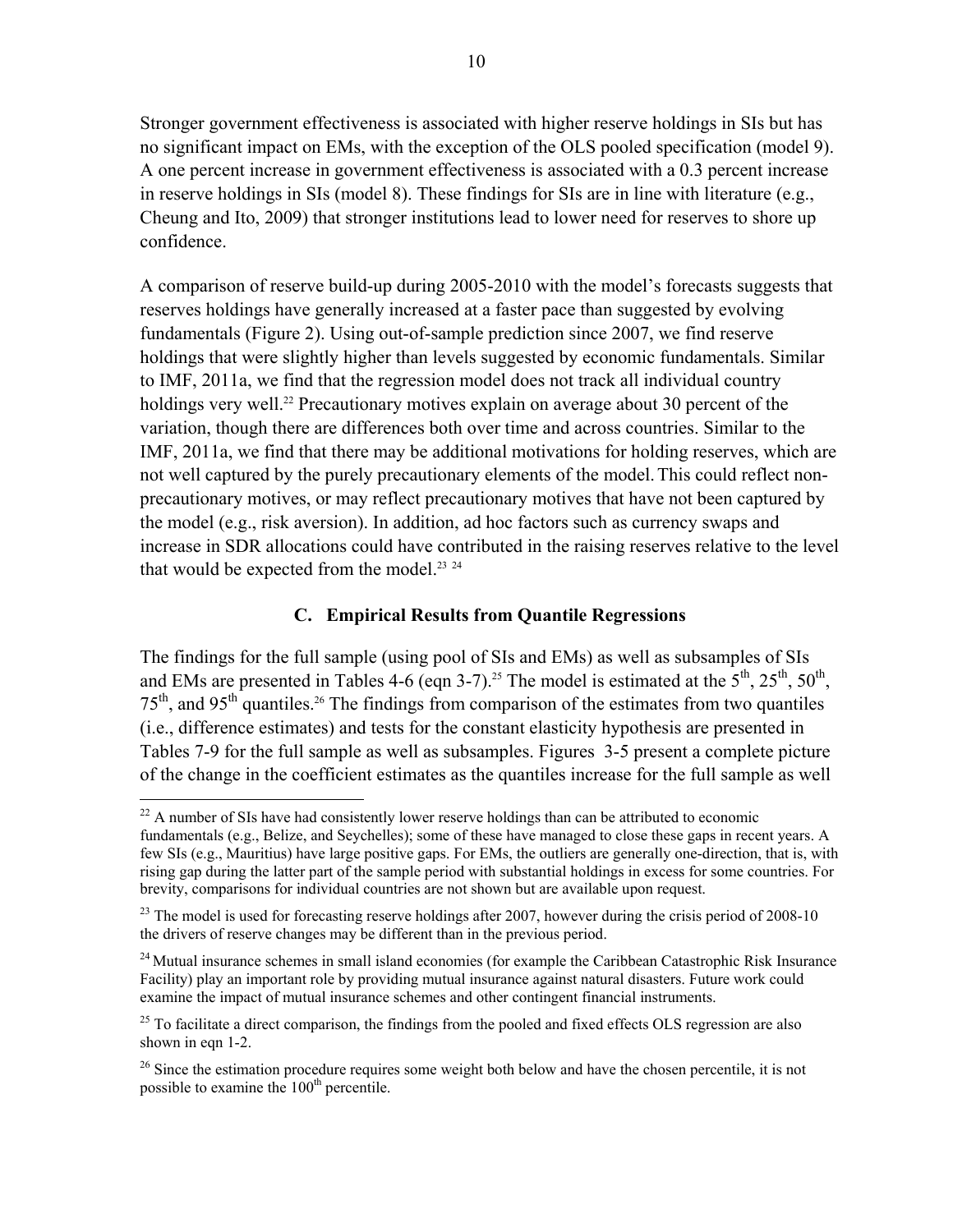as subsamples. The solid bold green line plots the point estimate from quantile regressions ranging from 0.05 to 0.95 percentile of the distribution and the shaded area around the solid line shows the  $95<sup>th</sup>$  confidence interval constructed by the 1000 bootstrap replications. The straight dashed orange-red line represents the estimates from the OLS estimate and the dotted blue lines above and below that line show the borders of the  $95<sup>th</sup>$  confidence interval.

Full sample findings suggest significant differences across distribution between countries on lower tails and those on the opposite end of the reserve distribution.

- The main predictions of the buffer stock model hold best for countries that for countries at  $50<sup>th</sup>$  quantile of reserve holdings (Table 4). Short-term debt has a significant and positive impact on reserve holdings, with the coefficient rising to its peak for countries at the 95<sup>th</sup> quantile. Change in broad money to GDP has a significant impact on reserves in all quantiles except countries located at the tails of the distribution. Exchange rate flexibility is only significant for countries at the  $50<sup>th</sup>$ quantiles. Conversely, import-to-GDP ratio is strongly significant for all distribution levels except the  $5<sup>th</sup>$  quantile where it is not significant. In addition, the size of the coefficient increases as move up the reserve distribution. Good government effectiveness has a significant effect on reserve holdings across all levels of distribution with the exception of countries at the  $25<sup>th</sup>$  and  $75<sup>th</sup>$  quantile. However, the sign differs—it has a positive effect on reserves for countries at the tails of the distribution but a negative effect particularly for  $50<sup>th</sup>$  quantile.
- The majority of the graphs in Figure 3 illustrate the sensitivity of the coefficients as reserves move from one quantile to another. The estimates generally increase as move towards higher quantiles of the reserve holdings with some coefficients showing nonlinear pattern (e.g., the u-shaped pattern for the government effectiveness coefficient).
- Table 7 confirms these results and shows that some of the interquantile estimates for the coefficients are not constant across the various quantiles of the reserve distribution particularly for import share and government effectiveness. F-test findings comparing quantile regressions also support the finding that there is significant difference in the magnitude and sign of coefficients between countries at the lower and upper end of the distribution (eqn 5 compares the  $5<sup>th</sup>$  and  $95<sup>th</sup>$ ) quantiles). However, it also shows significant differences even between the  $5<sup>th</sup>$  and  $25<sup>th</sup>$  quantile (eqn 1) and between the 75<sup>th</sup> and 95<sup>th</sup> quantile (eqn 4).

Overall findings from the quantile regression suggest that there are no significant differences between small islands across the reserve distribution (Table 8, F-test). Most of the charts in Figure 4 show little varying size and significant of the coefficients as move towards higher quantiles of the reserve holding distribution. Notwithstanding, there are some significant differences in the size of some of the coefficients particularly on exchange rate flexibility and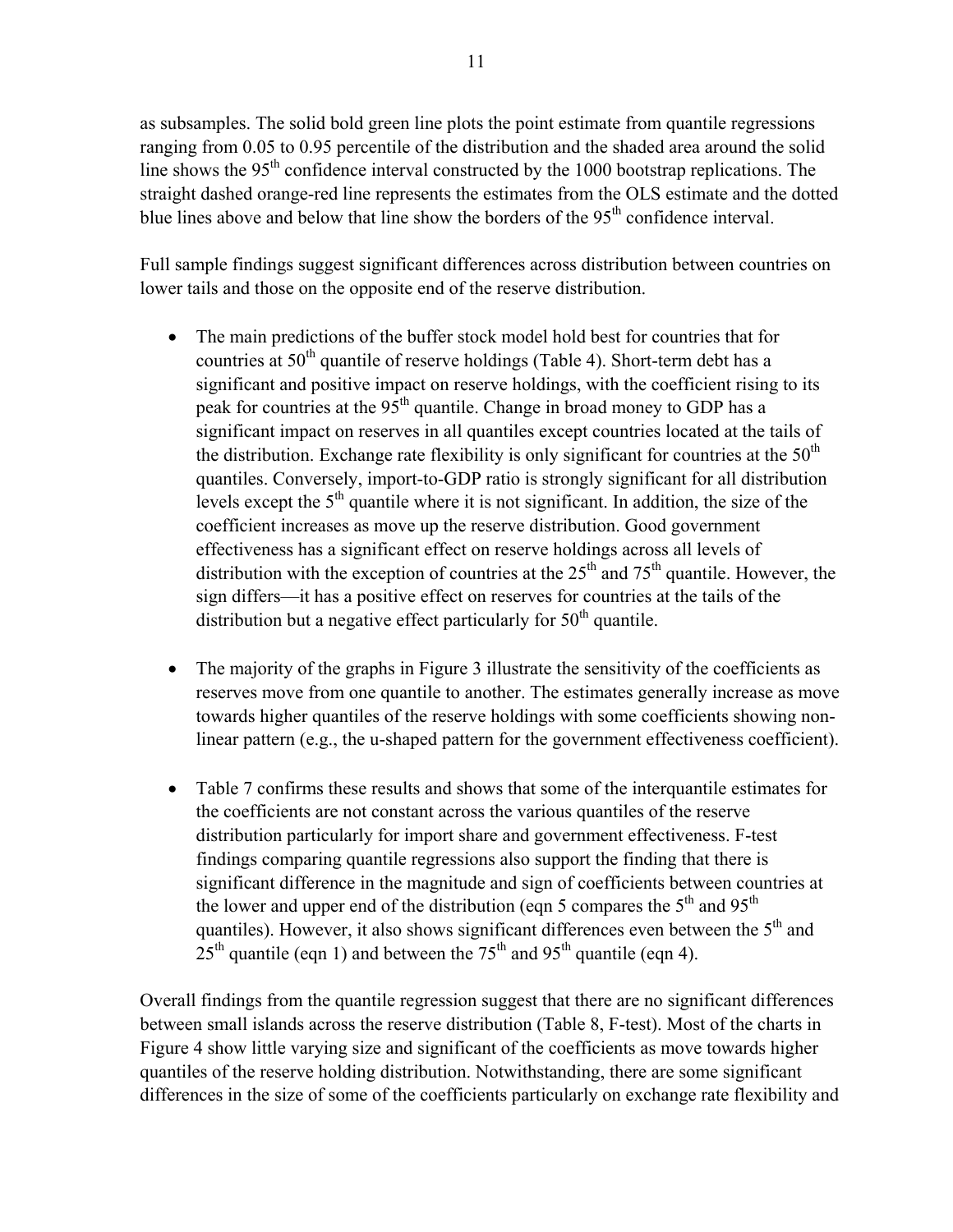short-term debt (Table 8). In general, we find that short-term debt is strongly significant and has a large negative coefficient—reaching a peak (in absolute terms) at the  $75<sup>th</sup>$  quantile (Table 5). Therefore, for countries with higher reserve holdings, an increase in short-term debt leads them to hold lower reserves than for countries at the lower end of the reserve distribution. Since most of their debt tends to be concessional, an increase in debt may not be associated with concerns about insurance against capital flight episodes. In addition, we find that broad money, which was not significant in the OLS fixed effects model, is significant for SIs, albeit weakly in the  $25<sup>th</sup>$  and  $50<sup>th</sup>$  quantile. Finally, the quality of government effectiveness has a negative and significant impact on reserve holdings for SIs, but these findings are obtained for countries at the  $50<sup>th</sup>$  and  $75<sup>th</sup>$  quantile. These findings suggest that economies with strong institutions tend to hold lower reserves.

In contrast for EMs the overall findings suggest that there are significant differences in the quantiles (Table 9, F-test). Most of the charts in Figure 5 show large variation in the size and significant of the coefficients as move towards higher quantiles of the reserve holding distribution. Table 9 shows that there are significant differences between the  $25<sup>th</sup>$  and  $50<sup>th</sup>$  as well as between  $50<sup>th</sup>$  and  $75<sup>th</sup>$  quantiles in elasticities of import share. In addition, there is a significant difference in the size and sign of coefficients of short-term debt and government effectiveness between the lower and upper tail of the reserve distribution. In general, we find that short-term debt has a significant and positive impact on reserve holdings, this rises reaching its peak at the  $95<sup>th</sup>$  quantile (Table 6). These findings are in line with the precautionary view which suggests that countries with a large stock of short-term debt accumulate reserves to smoothen the adjustment process in case there is a crisis. Ghosh et al., 2012, find that the coefficient on short-term debt is large and statistically significant at the lower end of the distribution but smaller and/or insignificant for above-median reserve holders. Unlike SIs, we find that broad money is significant in all quartiles for the EMs except tail ends of the distribution. Unlike SIs, institutions have a positive and strongly significant effect on reserve holdings for EMs but these findings are obtained at the  $5<sup>th</sup>$ ,  $75<sup>th</sup>$ , and 95<sup>th</sup> quantile tails of the distribution.

Overall these findings suggest that there could be important of unobservable factors that explain the demand for reserves, in particular the role of rollover risk and market sentiments. This finding is due to the stylized fact that the largest reserve holders in the sample, nations that are at the right hand of the distribution, are EMs. The finding on short-term debt is particularly insightful given SIs, on average, tend to hold higher levels of concessional debt and multilateral debt than EMs, with the size of the coefficient increasing with rising reserve holdings (Figure 6). For example, in 2009 whilst the median concessional debt to GDP was about 20 percent, it was about 84 percent for SIs with reserves at  $75<sup>th</sup>$  percentile of reserve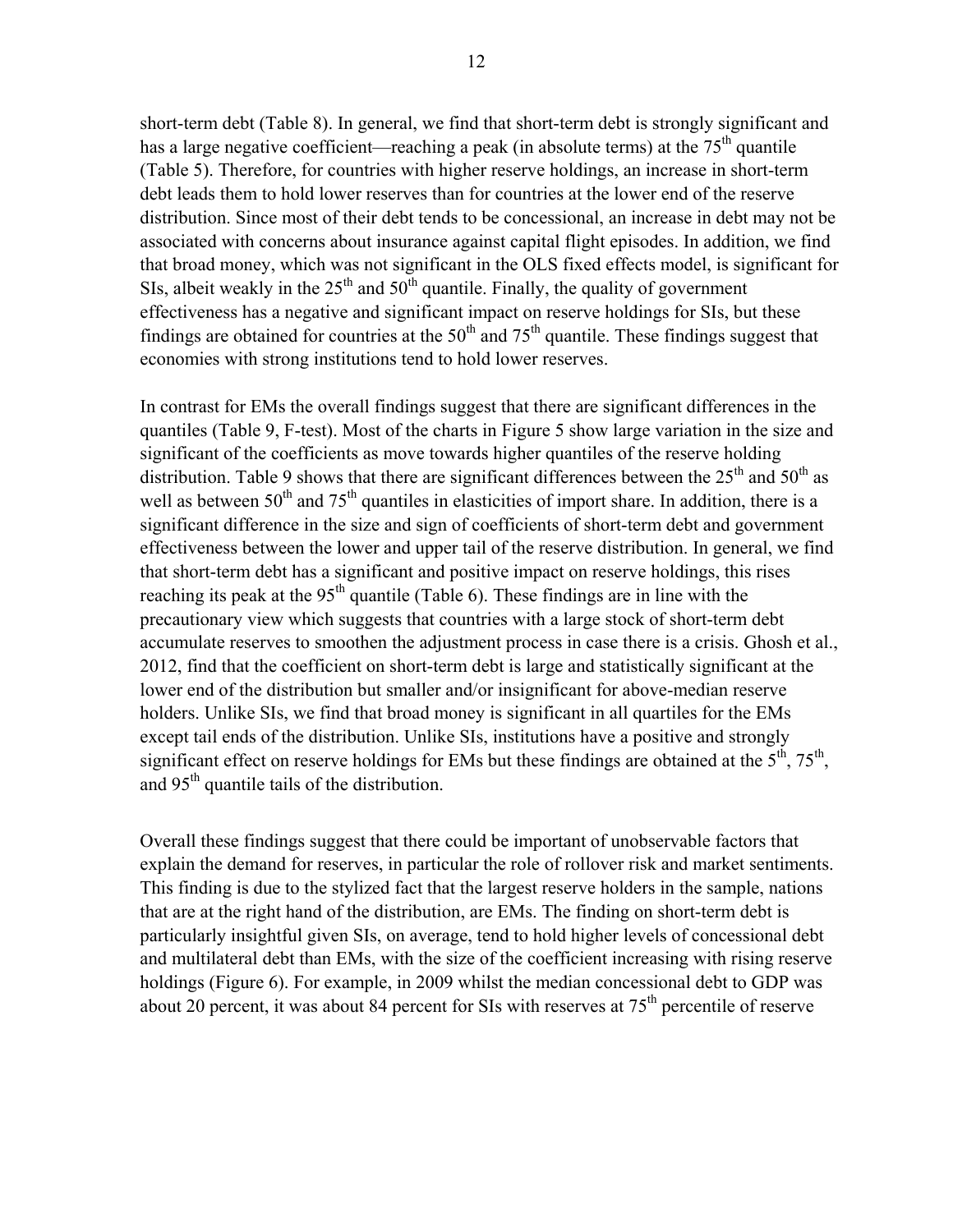distribution and about 11 percent for EMs.<sup>27</sup> However, within EMs there have been significant differences in the trends in the relationship between the share of concessional/ multilateral debt and reserve holdings which could be contributing to findings of nonconstant elasticities.28 Variables that capture the weight that countries attach to reserves could substantially help explain the difference in reserve holdings between SIs and EMs.

#### **III. A NEW METRIC FOR SMALL ISLANDS**

In this section, we develop a metric adapting the IMF (2011a, b) metric to better reflect country specificities of SIs.29

Small island developing states (SIs) tend to have unique features that make them more vulnerable to shocks than their larger counterparts raising the importance of maintaining adequate precautionary reserves as insurance against shocks. The literature has highlighted the role of higher trade openness<sup>30</sup> and export concentration in magnifying the impact of terms of trade shocks and greater susceptibility to natural disasters<sup>31</sup> in increasing income volatility.32 SIs limited financial structures are an important dimension that also needs to be examined in particular how it affects resilience shocks. Although SIs tend to have high debt ratios, in general their debt tends to have a longer maturity, concessional and held by multilateral creditors. This debt structure suggests lower vulnerability to rollover risk and deleveraging. However, in the face of shocks, SIs that have short-term market debt could face great acceleration of deleveraging that is compounded by their more limited financial depth.

A number of combination metrics have been developed over the years to take into account the fact that reserves might be needed for all purposes at the same time.

1

<sup>&</sup>lt;sup>27</sup> Similarly, whilst the median multilateral debt was about 25 percent, for SIs it ranged from 22 percent for economies with less than  $25<sup>th</sup>$  percentile of reserves to about 70 percent for those with higher than the 75<sup>th</sup> percentile.

 $28$  In the mid-2000s, EMs with higher share of multilateral debt had higher reserves, but the converse applied in 2009 and 1999.

 $^{29}$  Also recognizing that structural conditions in these economies have evolved significantly, we examine sources of risk since 1999 unlike the IMF (2011a) metric which examine post 1990s.

 $30$  See Atkins et al., 2000; Easterly and Kraay, 2000; Jansen, 2004; Armstrong and Read, 1998.

<sup>&</sup>lt;sup>31</sup> Rasmussen, 2004, and 2006, finds that SIs tend to have the highest frequency of natural disasters. The high debt ratios in a number of countries (particularly the Caribbean SIs) are partly attributed to reconstruction-costs related to natural disasters.

 $32$  LICs are similar to SIs in that they share have limited export diversification, however they are on average significantly less open than small economies. SIs are concentrated both in terms of their sectoral focus (relying mostly on tourism) and export source markets while many LICs tend to be commodity exporters.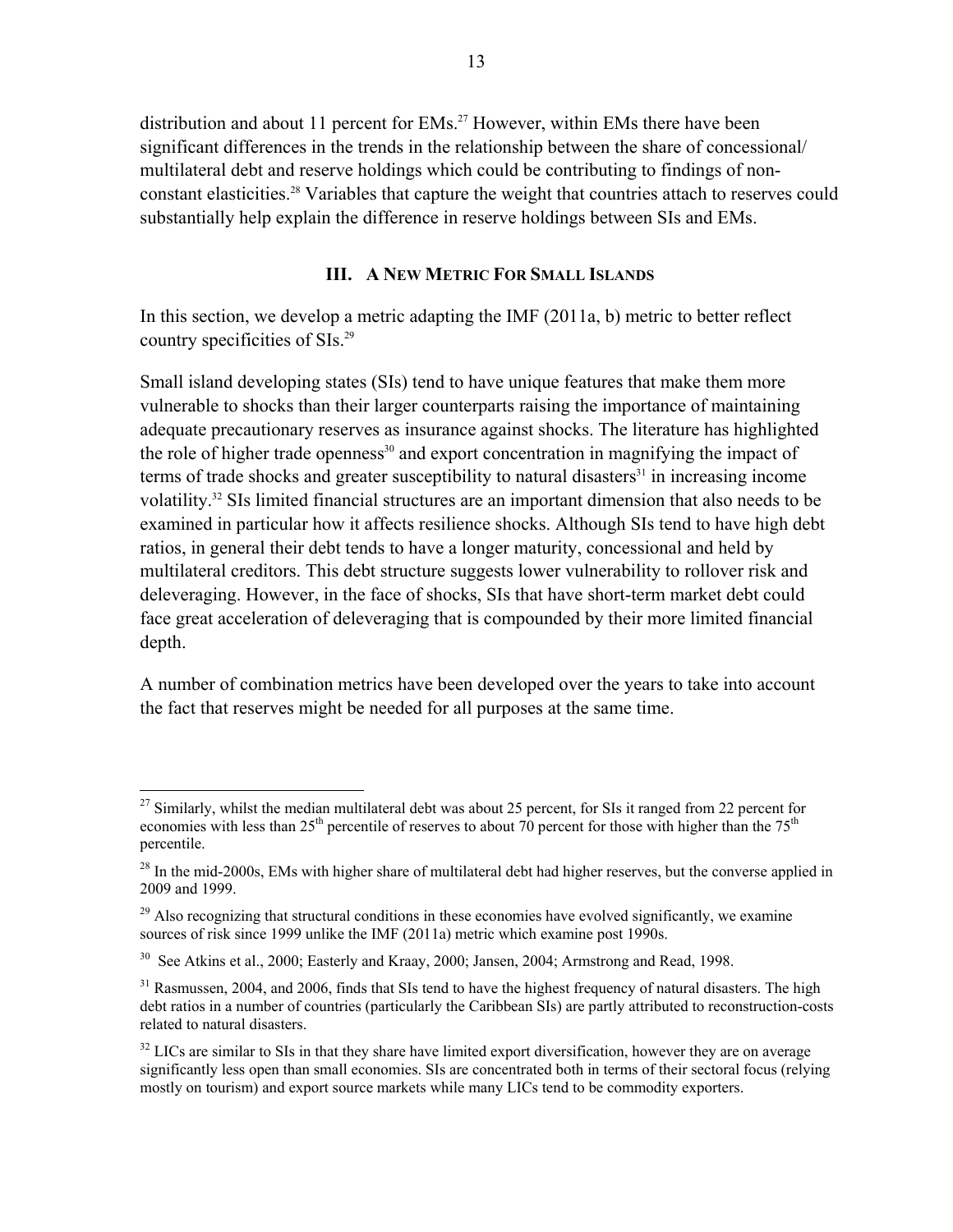The most commonly-used rule of thumb is the extended Guidotti rule which covers short-term external debt plus the current account deficit. However, this metric has a number of limitations. In particular, the thresholds are arbitrary and lack theoretical or empirical backing (IMF, 2011; Wijnholds and Kapteyn, 2001). An additional shortcoming is that the metric does not take not into account potential for reserve loss arising from capital flight by residents.

 Wijnholds and Kapteyn, 2001, developed a composite metric for 21 large emerging market economies using sum of short-term external debt and broad money weighted by the country risk. The metric has a number of weaknesses: the thresholds are arbitrary and no clear benchmark is provided for some economies,<sup>33</sup> the use of standard deviations could have biased the results,<sup>34</sup> and since many countries do not have country risk data the metric has limited operational value.

 Lipschitz et al., 2006 developed a composite indicator using imports, broad money and foreign debt service for 38 developing countries and note that reserves tend to fall more than predicted by traditional thresholds. The metric has two main shortfalls: the thresholds are arbitrary and do not have empirical underpinning and changes in the structural conditions in an economy could affect response to extreme loss events.

Recognizing the various weaknesses of these combination metrics, the IMF (2011a, b) recently developed a benchmark that could be used for emerging market economies based on a two-stage "risk-weighted" approach.

- Stage 1 involves developing a metric that reflects the relative risk levels of different potential sources of balance of payments pressure, based on observed outflows during crisis episodes. Since crisis episodes are associated with pressures on the exchange rate and on official reserves, the IMF (2011a, b) suggests that a good measure of crisis periods could be obtained by examining changes in exchange rate, reserves which can be paid out in response to speculative pressure and changes in interest rate differential since interest rates can be raised to fend off an attack.
- Stage 2 applies risk-weighting by determining the reserve cover needed relative to this risk-weighted measure, based on empirical evidence. The following weights were proposed:

Fixed:  $10\%$  exports +  $10\%$  M2 +  $30\%$  short-term debt+  $15\%$  other portfolio liabilities

Floating:  $5\%$  exports  $+ 5\%$  M2  $+ 30\%$  short-term debt $+ 10\%$  other portfolio liabilities

<u>.</u>

 $33$  For example, there is no debt threshold for economies with fixed exchange rate regimes.

<sup>&</sup>lt;sup>34</sup> As Flood and Marion, 2002, note if reserves are positively skewed, this measure can over-estimate the downward volatility of reserves.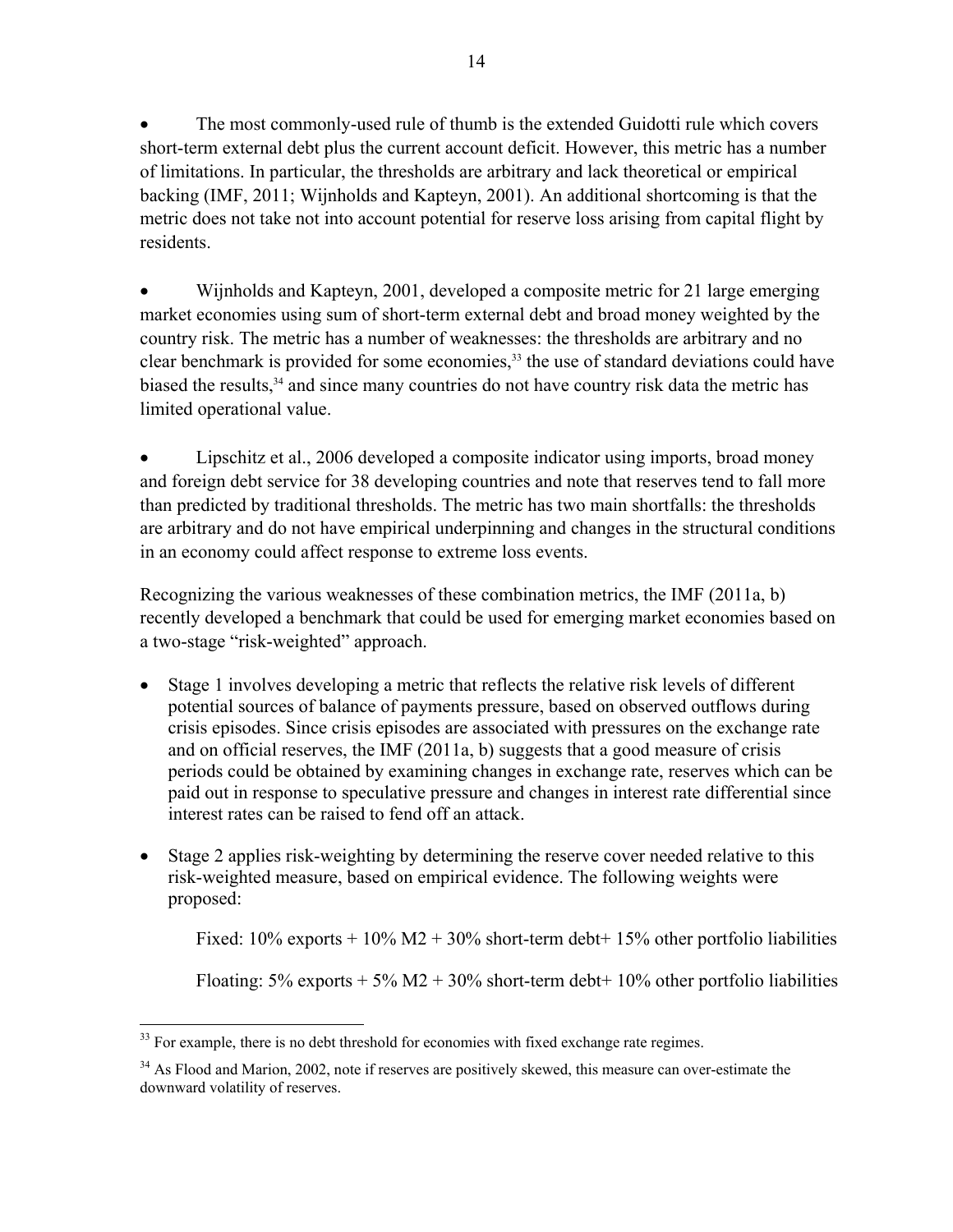Drawing on empirical estimate of the coverage of this metric against past episodes, they suggest coverage in the region of 100-150 percent of the metric.

Despite the innovations, the metric has a number of shortcomings. The sources of potential balance of payments risk and the thresholds developed are based on emerging market economies and do not reflect the vulnerabilities that many SIs face. Second, the operational applicability of the benchmark is largely limited to emerging market economies with reliable international investor position data (IIP).

#### **A. Developing A Metric**

Drawing on Eichengreen et al., 1996, we compute an EMP index to capture crisis events for SIs with some modification to reflect peculiarities of these islands. Since most SIs have more limited access to capital markets, and lack deep domestic markets, the interest channel tends to be weak. In addition, we do not have reliable interest rate data.<sup>35</sup> Second, the weighting and aggregation of the two variables is undertaken taking into account the exchange rate regime instead of the more typical regional averages. Since volatility of variables tends to be higher in SIs, the paper modifies the critical threshold used to demarcate periods as crisis episodes and periods of tranquility. The definition of the critical threshold in the literature has been arbitrarily defined. Eichengreen et al., 1996 and the IMF (2011a, b) pool all events for a country as a crisis event if the standard deviation from the EMP mean exceeds a threshold of 1.5 while Kaminsky and Reinhart, 1999; and Kaminsky et al.*,* 1998 set this at 3. However, using these thresholds for SIs leaves only idiosyncratic large shocks since they tend to have very high volatility. We therefore modify this measure and set the threshold to 1.

Using this definition, we find that SIs have experienced about 30 episodes of exchange market pressure between 1999 and 2010 (Figure 7, Table 10). Countries have experienced, on average, one episode of EMP pressure, though a number have experienced two or more (e.g., Bahamas, Belize, Comoros, and Jamaica). The frequency of the pressure episodes for countries with flexible exchange rate regime seems to be rising but this could reflect the smaller sample set. About half of these episodes occurred during 2000, 2001, and 2008 which were periods of global pressure suggesting that, on average, these shocks are not idiosyncratic. However, for many countries (e.g., Grenada) the shocks were country-specific (e.g., driven by natural disasters). Some countries have experienced repeated consecutive periods of pressure. In the ensuing analysis, for the economies that experience repeated

<sup>&</sup>lt;sup>35</sup> Kaminsky and Reinhart, 1999 and Kaminsky et al., 1998, exclude interest rates on the ground of data limitations while Tanner, 2001, has more theoretical objections to the insertion of what she sees as a response variable rather than an indicator. Other papers that use two-component assessment include Sachs et al., 1996, WEO, 2007, as well as Giron and Roper, 1977. Gigineishvili, 2011, notes that pass-through to small island economies is sluggish and attribute this to the fact that most islands tend to have some form of fixed exchange rate regime.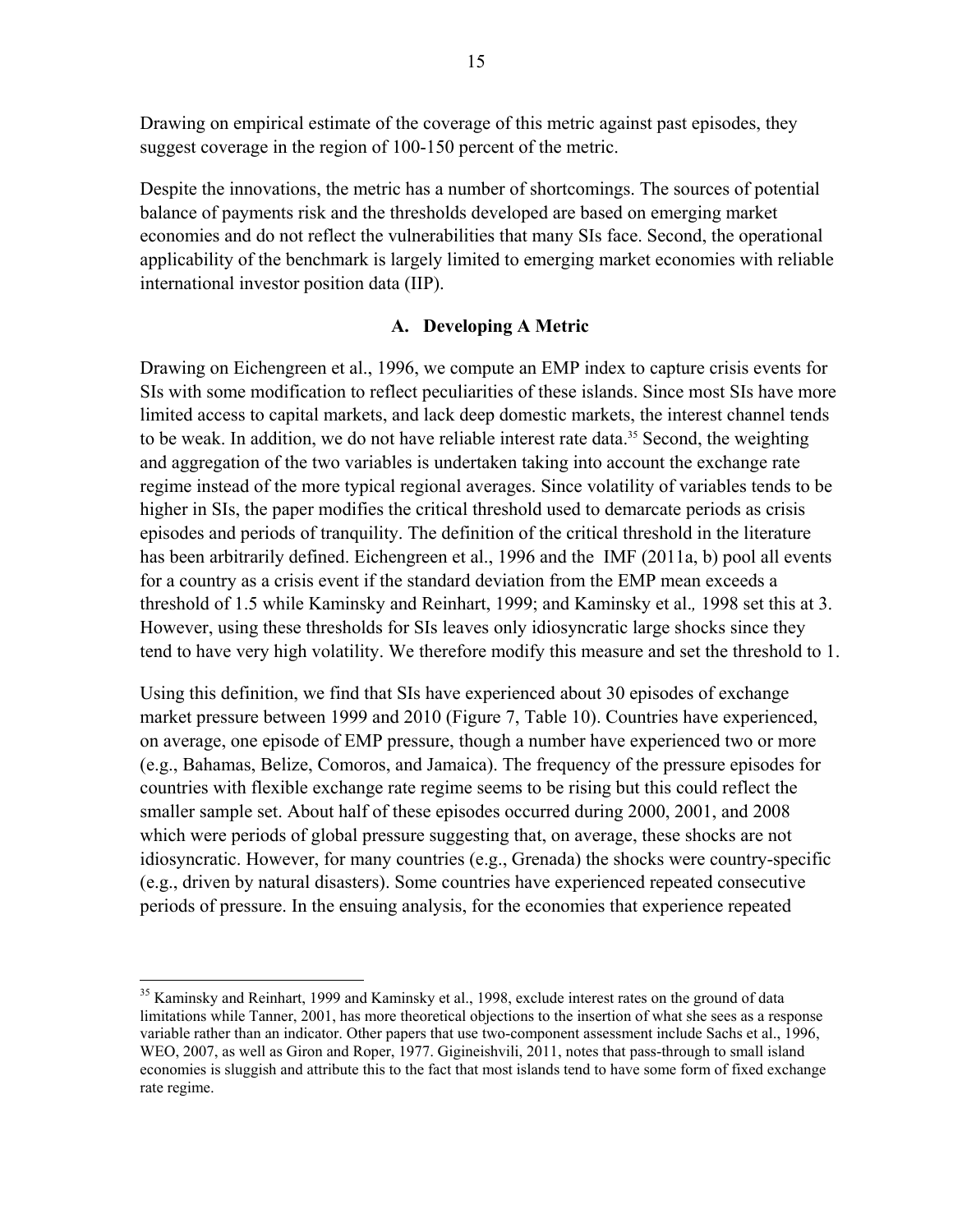consecutive crisis, we consider the first year and assume that it was a prolonged multi-year crisis.36

Studies of individual crisis episodes show balance of payments pressure driven mainly by natural disasters and terms of trade shocks. About two-thirds of the crisis episodes were driven by terms of trade shocks and natural disasters (Figure 8). Natural disasters accounted for about two-thirds of crisis episodes in currency unions whilst terms of trade shocks account for nearly half of crisis episodes in fixed exchange rate regimes. Reflecting this, in most SIs, a crisis event is reflected in a sharp collapse in the current account but in a few cases (e.g., Dominican Republic) it was also reflected in an outflow in private investment.

High levels of public debt limited countries ability to adjust and contributed to twin cases of balance of payments and debt crisis (e.g., Seychelles). Figure 9 illustrates these developments in the case of Grenada and Dominican Republic. A major hurricane devastated Grenada in 2004—with damage exceeding 200 percent of GDP—resulting in collapse in tourism and agriculture. High debt levels limited access to international credit coupled with delays in delivery of pledged donor assistance contributed to emergence of huge financing need leading to a debt crisis.<sup>37</sup> IMF-supported programs in the Dominican Republic and Grenada helped cushion some of the impact of these adverse shocks. In the Dominican Republic, a financial crisis in 2003 led to a generalized loss of confidence and a major bailout that doubled public debt. Capital flight, as illustrated by outflow of private investment, was the primary drain.

This experience suggests the need for a metric that encompasses a broad set of risks. This also accords with evidence from cross-sectional regressions on determinants of reserve holdings for SIs. The potential sources of BOP pressure are broad money, short term debt and exports of goods and services.

 Unlike IMF (2011a, b) we do not consider other debt and liabilities stock due to the general low risk of outflow during crisis of this debt and lack of data. In general most of the SIs liabilities are long-term fixed-interest rate government liabilities and FDIrelated liabilities. Most of the government liabilities are held by official creditors (generally not liquidated during periods of stress). There is also no evidence that the stock of FDI-owned by foreigners is sold during times of stress from examination of EMP crisis episodes and from the literature (e.g., IMF, 2011). Most SIs, like other developing countries, do not have data on other (debt and equity) liabilities stock.

 $36$  However, if there is a gap between crisis (e.g., crisis in 2001 and then in 2003) we include both periods.

<sup>&</sup>lt;sup>37</sup> The government sought donor assistance but despite over US\$150 million in pledge, only US\$12 million was available.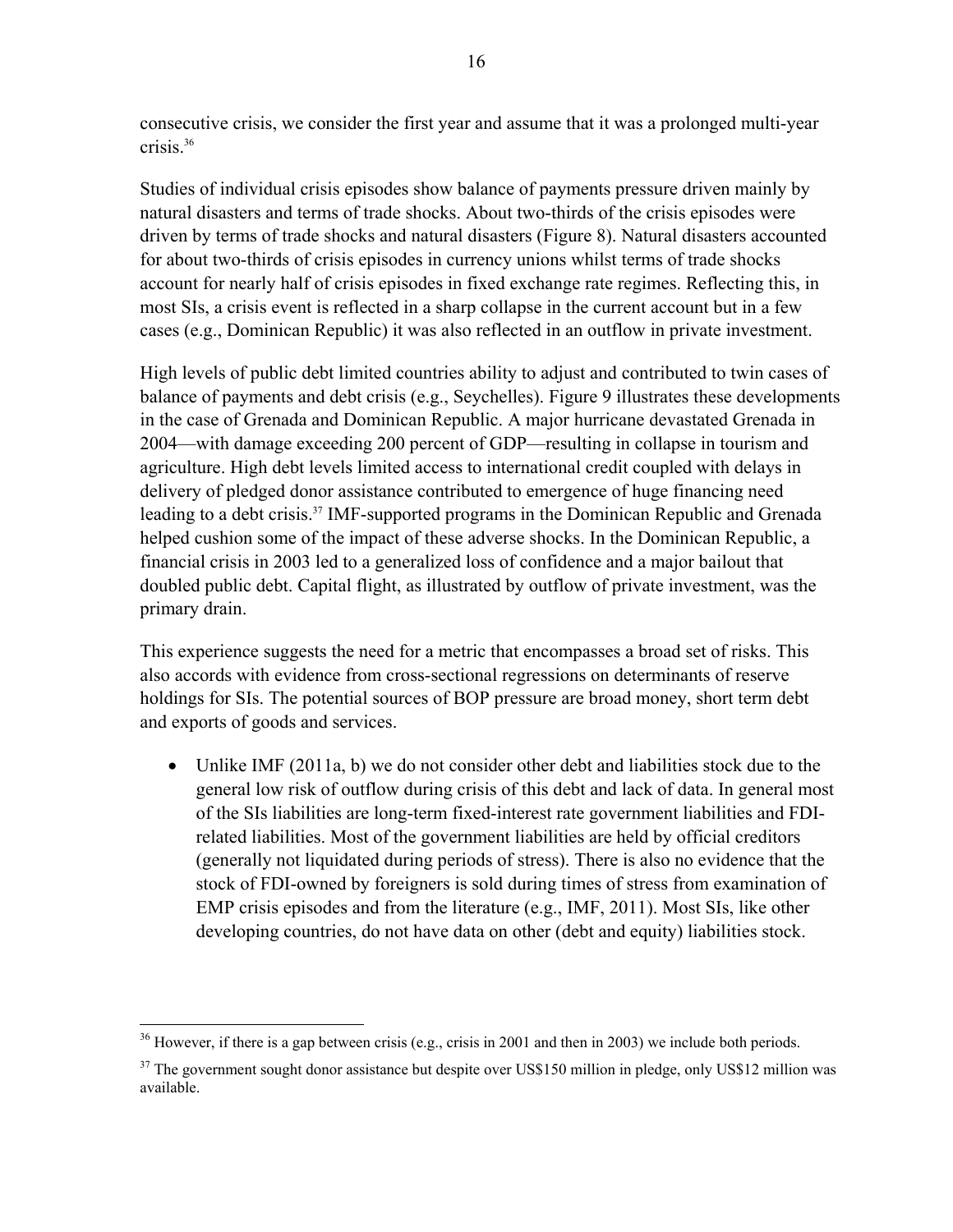$\bullet$  Like the IMF (2011a, b) paper we do not use imports particularly since some of this may be FDI-related and tend to be lumpy and endogenous to the amount of financing available. However, we examine exports of goods as well as services marking a departure from the IMF, 2011b, metric which focused on exports of goods. This is particularly important in SIs given their general reliance on one sector (mainly tourism) and market concentration (mostly Europe and the U.S.).

Based on these crisis events and identified potential sources of pressure, the changes are: *short-term debt on a remaining maturity basis,*<sup>38</sup> *broad money*, 39 and *exports of goods and services.* Figure 10 presents the distribution of the identified potential sources of pressure. For robustness, we also consider random weighting taking into account the probability of shocks that could affect small islands.<sup>40</sup> Similar to the IMF (2011a, b) paper, we use the  $10<sup>th</sup>$ percentile as the threshold, adjusted for large outliers.<sup>41</sup> Experiences of countries with currency unions (e.g., ECCB countries), fixed and- flexible exchange rate regimes are assessed separately.

The metric is constructed as the simple sum of the potential changes taking into account country experiences and crisis events, and reported in absolute levels, as follows:

| Percent               | Exports | Broad money | Short-term debt |
|-----------------------|---------|-------------|-----------------|
| <b>Currency Union</b> | 12.4    | 12.6        | 75.9            |
| Fixed                 | 10.5    | 3.6         | 89.1            |
| Floating              | 4.8     | 24.4        | 35.2            |

 $38$  The debt service liabilities in year t are short-term liabilities in year t and t+1.

<sup>&</sup>lt;sup>39</sup> The IMF (2011a, b) metric uses broad money during event year compared to the average three years ahead. Using broad money relative to previous years has the added advantage of creating a framework that is operational since this data is available.

 $40$  Bootstrapping techniques are used to obtain 10,000 random observations for each of the three sources of pressure (export drain, debt service and broad money) and including the observations from the original sample taking into account likely risks that could affect small islands. This is important for two reasons: the time span of the analysis (12 annual data points) is relatively short and EMP events are not high frequency events. Second, the EMP crisis events are reflection of outcome and there were likely additional sources of pressure. Crisis episodes could have been avoided through preventive measures such as IMF financing, grants and remittances. To complement the analysis will therefore also develop distribution of risk that taking into account likely risks that could affect small states drawing on the literature (e.g., Barnichon, 2009, notes that on average a major hurricane hits a Caribbean country every 25 years implying a probability of 0.96 each year).

<sup>41</sup> We remove extreme outliers (e.g., Comoros short-term debt).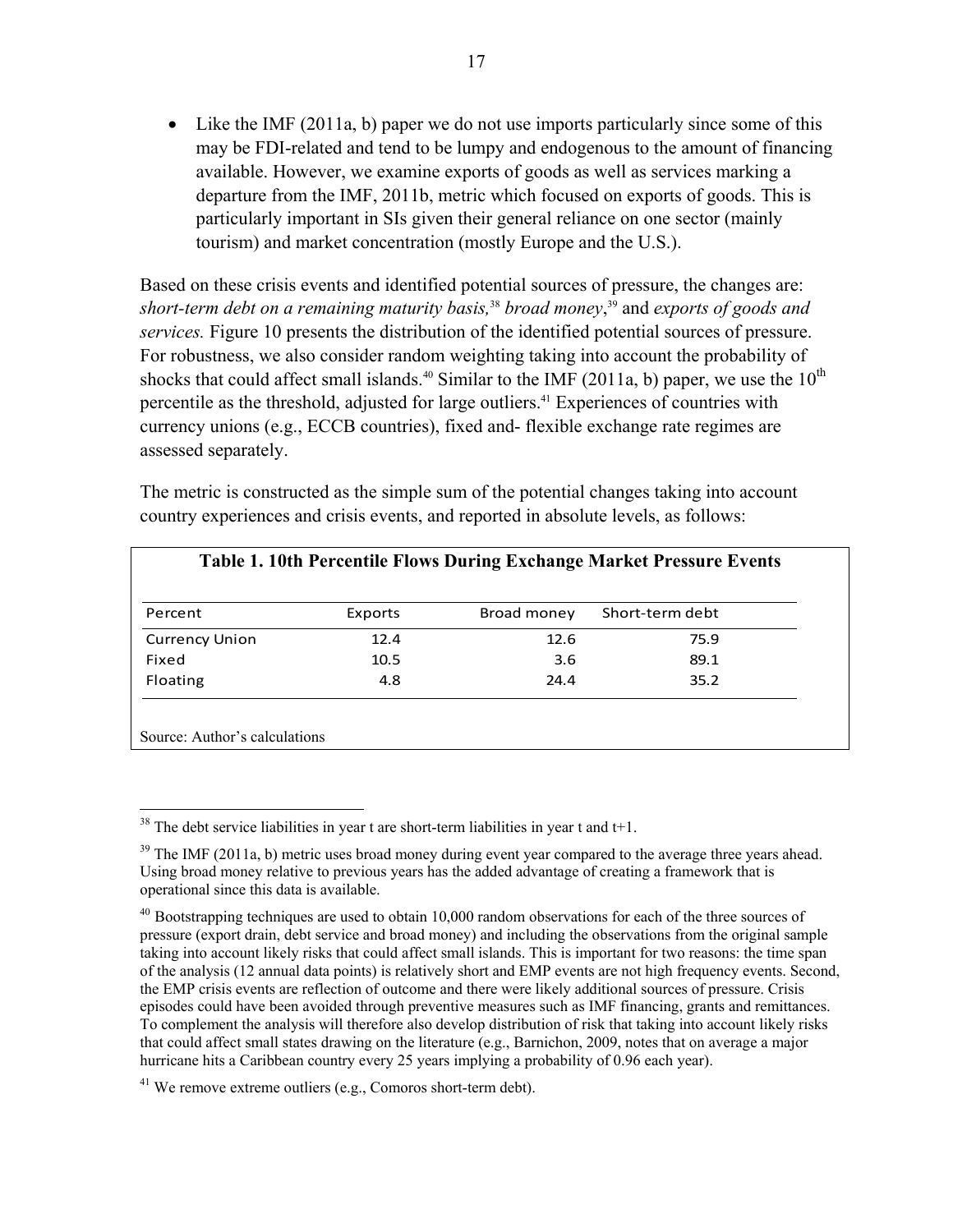Reflecting very large uncertainty necessarily surrounding these estimates and the data distribution an additional buffer of 5 percent is added. A larger buffer of 25 percent is added for exports drains to fixed exchange regimes to taking into account the high probability terms of trade shocks, the higher volatility of export drains and findings from random weighted distribution using bootstrapping techniques.The proposed for the metrics as follows:

| Currency union: | $20\%$ of exports + 20% of broad money + 80% of short-term debt  |
|-----------------|------------------------------------------------------------------|
| Fixed:          | $35\%$ of exports + 10% of broad money + 95% of short-term debt  |
| Floating:       | 10% of exports $+30\%$ of broad money $+40\%$ of short-term debt |

The proposed metric is more stringent than the IMF, 2011, metric. It places more weight on exports and short-term debt than suggested by the IMF, 2011a, metric partly reflecting the higher vulnerability of small islands to terms of trade shock and the limited financial structures that could lead to accelerated deleveraging for countries that do have short term market debt. The proposed metric requires higher reserve holdings that the most stringent of the traditional metrics for most countries (Figure 11).<sup>42</sup> Based on end-2010, only 29 percent of the sample was within the proposed metric. However, the use of weights allows us to construct a representative metric for all countries but does not provide any information about what is the adequate threshold value for this metric. In the next section, we develop thresholds drawing on empirical analysis of the effect of the metric in reducing crisis probabilities.

#### **B. Empirical Analysis to Determine Thresholds For the Metric**

We estimate a binary logit model, linking our dependent variable (using the EMP variable which takes on value of unity for a crisis and zero otherwise) to the reserves/proposed metric to see how well it would perform in reducing crisis probabilities. We also assess the performance of this metric against other metrics.

In the baseline model, we estimate the performance of the reserve-to-proposed metric in reducing the probability of a crisis controlling for fiscal policy and institutional quality. To assess the performance of this metric against other metrics, we run alternative regressions using the other metrics in combination with our proposed metric and also separately our sample includes annual data for 21 SIs from 1999 to 2010.<sup>43</sup> The dependent variable is as described above. The explanatory variable in the baseline model, reserve-to-proposed metric

 $\overline{a}$ <sup>42</sup> Using the maximum of the traditional metric generates some outliers for example Dominican Republic and Mauritius would be expected to hold about 15 and 11 months of reserves, respectively on account of their high broad money supply if the traditional 20 percent threshold is used. Similarly, Sao Tome and Principe, and Vanuatu would be expected to hold over 200 months of reserves (not shown in chart) due to their high broad money levels.

<sup>&</sup>lt;sup>43</sup> Includes Sri Lanka and excludes outliers (e.g., Comoros).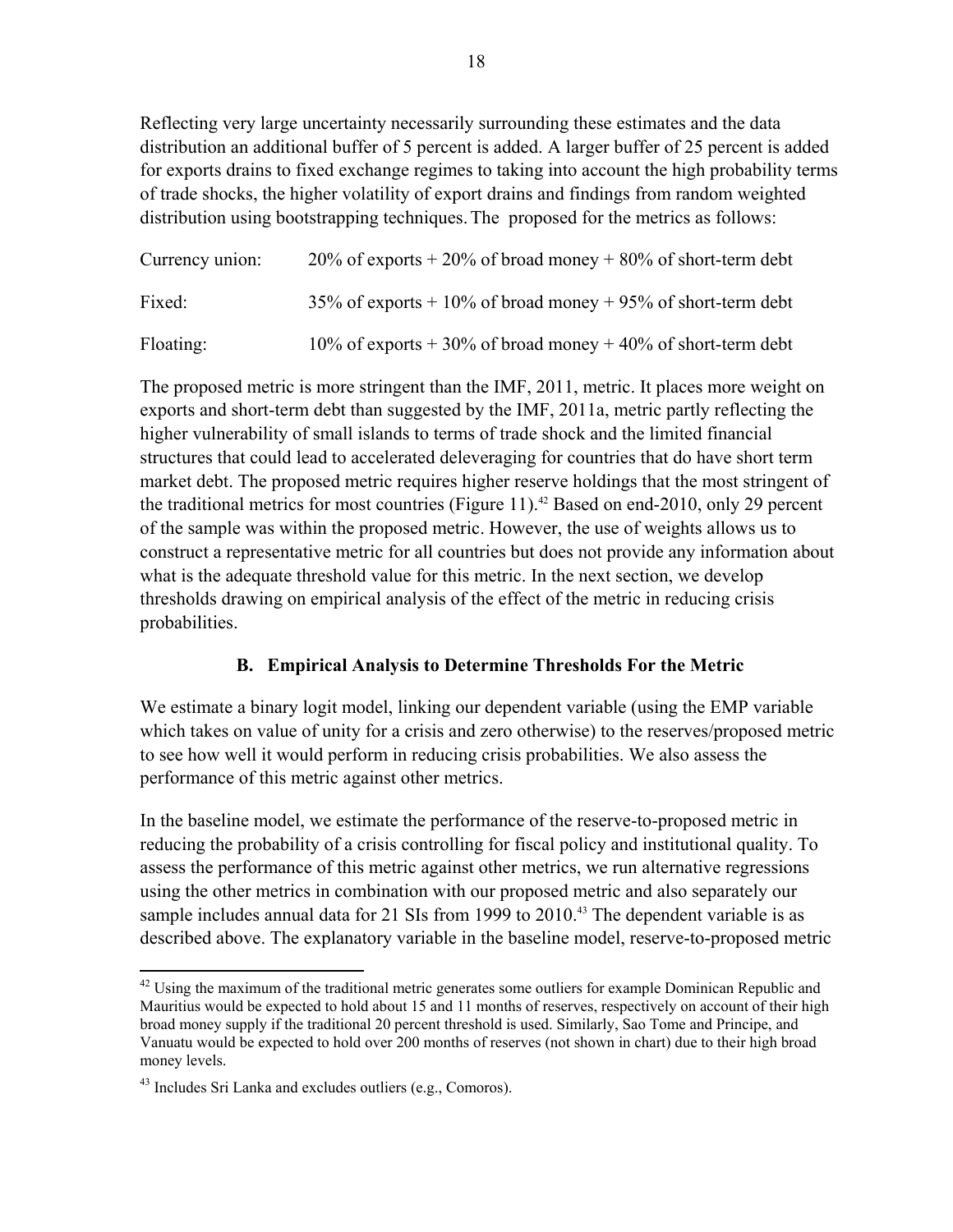is actual reserves divided by reserve holdings implied by the metric. The alternative metrics considered are the three-month import coverage metric; broad money metric; Guidotti-Greenspan metric; maximum of the three traditional metrics and Lipschitz metric.<sup>44</sup> As before, reserves are deflated by holdings implied by the metrics. The control variables are government effectiveness and fiscal balance as a share of GDP. All the data, with the exception of institutions, are taken from the International Financial Statistics and World Economic Outlook databases. Institution data are taken from World Bank, Kaufmann and Kraay governance indicators.

#### **C. Estimation Results**

The ratio of reserves to the metric is strongly positively associated with a reduction in the probability of an EMP event (Figure 12). Higher reserve holding relative to the proposed metric significantly reduces the probability of an EMP event, with the reduction diminishing as the reserves ratio increases. Crisis probabilities rapidly tail off as the coverage reaches about 75-100 percent of the metric and this could be regarded as adequate for a typical country. The probability of a crisis for countries that hold about 75 percent of reserves implied by this metric is less than 2 percent.

The reserves-to-metric ratio performs markedly better in this estimation than any of the alternative traditional single or combined metrics—including import cover, short-term debt, broad money, the maximum of the traditional metrics (Table 11, models 1-6). Holding higher reserves-to-proposed metric significantly reduces the probability of a crisis. This finding is highly significant and robust to alternative model specifications including after controlling for other metrics. The reserve-to-Lischitz metric is the only metric that is strongly significant with no other controls (model 11) but it is weakly significant in the regression including the proposed reserve-to-metric ratio (model 5).<sup>45</sup>

Most countries hold reserves that would be adequate by the proposed metric (Figure 13). Based on end-2010 data, about 37 percent of the sample was within the proposed adequacy range, with roughly 32 percent with reserves above the range and about 42 percent with reserves below the range. Of the 14 countries with cover below 100 percent, six have currency unions and five have fixed exchange rate regimes.

Depending on country characteristics, vulnerabilities and degree of risk aversion, they may choose to hold a different level of reserves than implied by these thresholds. Though SIs tend to face broadly similar sources of pressure, differences in their risk appetite and vulnerability to shocks (including idiosyncratic shocks such as natural disasters) could necessitate higher

 $44$  Due to lack of data, we did not compare against the IMF (2011a, b) metric or the Wijnholds and Kapteyn, 2001, metric.

<sup>&</sup>lt;sup>45</sup> In order to enable a meaningful comparison of the various adequacy measures the sample size is kept constant.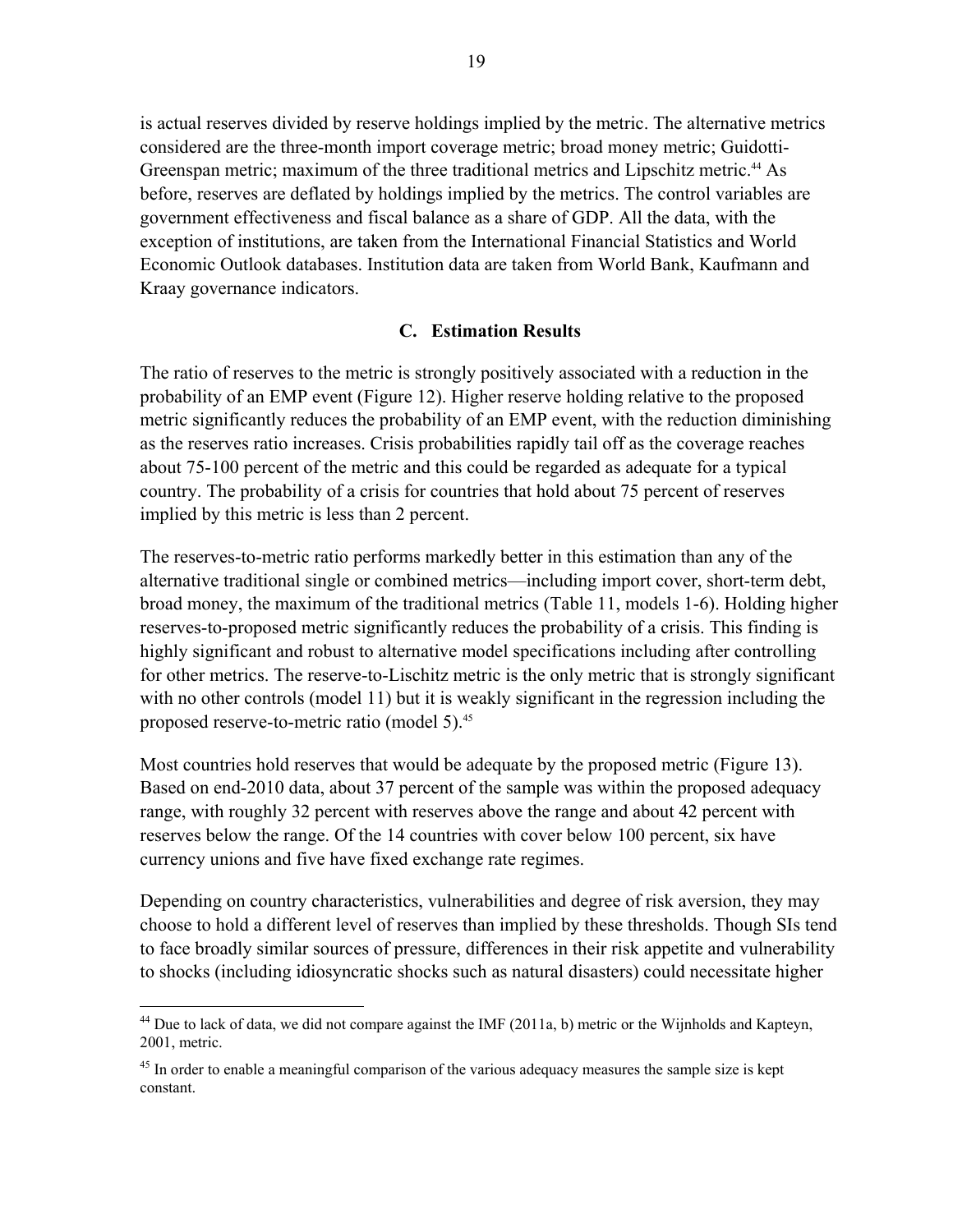reserve holdings for some countries. For example, countries that have no short-term market debt may choose to place no weight on this variable.

#### **IV. CONCLUSION**

This paper revisits the determinants of reserve holdings using quantile regression and standard OLS techniques and finds that there are pronounced differences in cross-country preferences across the distribution of reserve holdings, partly driven by differences in debt holders. Our findings suggest that that there is a positive relationship between short-term debt and reserves for EMs reflecting insurance against deleveraging and rollover risk. For SIs, in general, reserves decrease as short-term debt rises and could reflect the higher share of concessional debt. Future work could investigate in more detail the debt-reserve dynamics. Whilst precautionary motives appear important in explaining the variation in reserve holdings there are additional reasons to hold reserves, which are not well captured by the purely precautionary elements of the model. F-tests comparing the inter-quantile differences could not reject the null that the models for the different quantiles of SIs reserve distribution were similar but this was rejected for EMs distribution suggesting that models explaining drivers of reserve holdings should take into account the country's reserve holdings.

The paper also develops a user-friendly operational metric than can be used to determine the level of reserves in SIs. The metric is a weighted function of broad money, short-term debt and exports. Empirical analysis suggests that holding about 75-100 percent of this metric reduces the probability of a crisis to less than 2 percent. Robustness analysis suggests that this metric performs better than others in reducing the probability of a crisis. There are some caveats. Country-specific factors need to be taken into account in determining the adequacy of reserve holdings.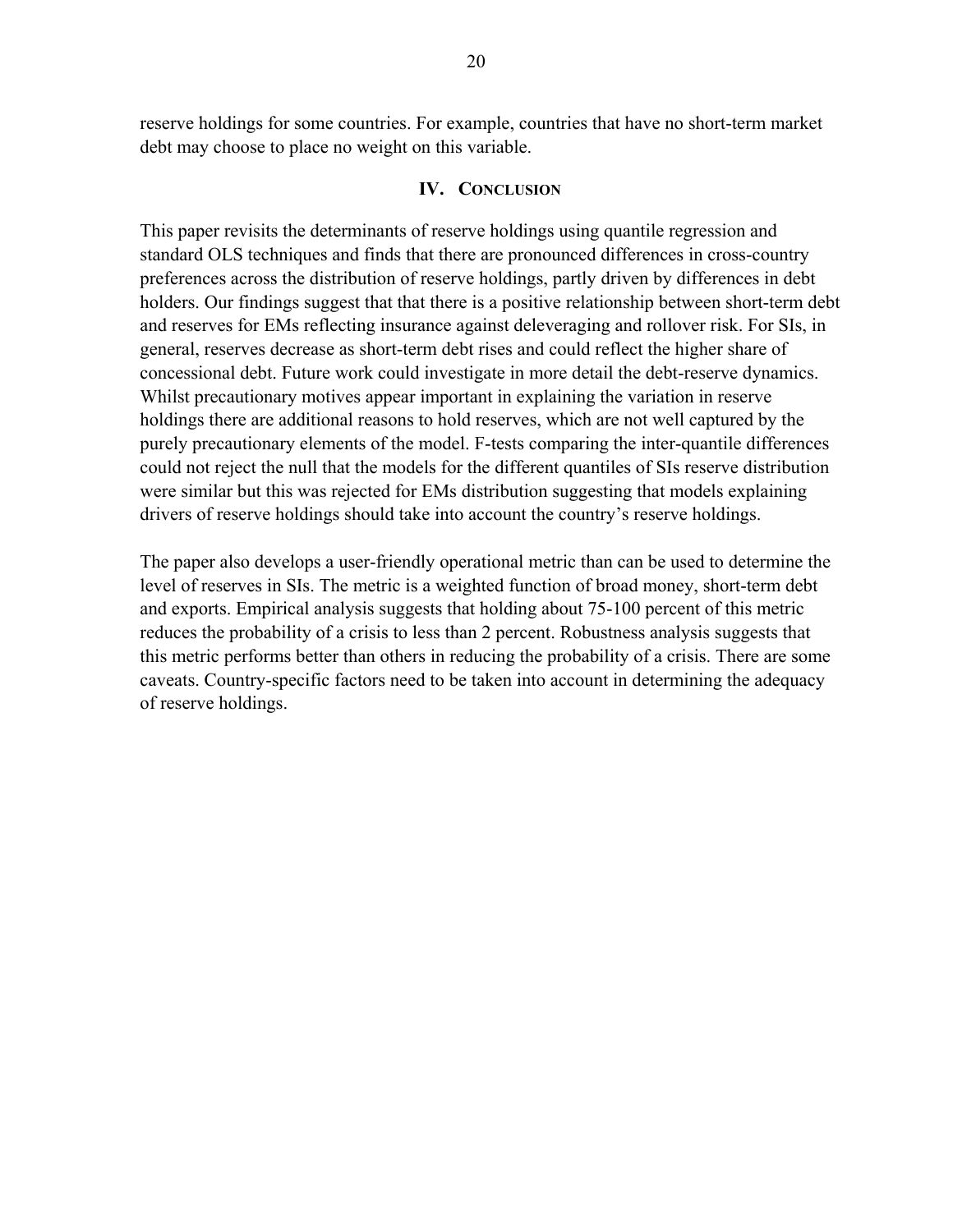#### **References**

Aizenman, J., and N. Marion, 2003, "The High Demand for International Reserves in the Far East: What is Going On?" *Journal of the Japanese and International Economies,*  Vol. 17, pp. 370-400.

Aizenman, J., Y. Lee, and Y. Rhee*,* 2004, "International Reserves Management and Capital Mobility in a Volatile World: Policy Considerations and A Case Study of Korea," NBER Working Paper No. 10534 (Cambridge, Massachusetts: National Bureau of Economic Research).

Aizenman, J., and N. Marion, 2004, "International Reserve Holdings with Sovereign Risk and Costly Tax Collection," *Economic Journal,* Vol. 114, pp. 569-91.

Barnichon, R., 2008, "International Reserves and Self-Insurance against External Shocks," IMF Working Paper 08/149 (Washington: International Monetary Fund).

Bayoumi, T., J. Lee, and S. Jayanthi, 2005, "New Rates from New Weights," IMF Working Paper 05/99 (Washington: International Monetary Fund).

Calvo, G., 1996, "Capital Flows and Macroeconomic Management: Tequila Lessons," *International Journal of Finance and Economics,* Vol. 1, pp. 207-23.

Calvo, G., and C. Reinhart, 2000, "Fear of Floating," NBER Working Paper No. 7993 (Cambridge, Massachusetts: National Bureau of Economic Research).

Cheung, Y.W., and H. Ito, 2007, "A Cross-Country Empirical Analysis of International Reserves," paper presented at the APEA Conference, University of Washington, Seattle, July.

Choi, W.G., S. Sharma, and M. Stromqvist, 2007, "Capital Flows, Financial Integration, and International Reserve Holdings: The Recent Experience of Emerging Markets and Advanced Economies," IMF Working Paper 07/151 (Washington: International Monetary Fund).

Dabla-Norris, E., J. Kim, and K. Shirono, 2011, "Optimal Precautionary Reserves for Low-Income Countries: A Cost-Benefit Analysis," IMF Working Paper 11/249 (Washington: International Monetary Fund).

Delatte, A.L., and J. Fouquau, 2009, "The Determinants of International Reserves in the Emerging Countries: A Non-Linear Approach," *Munich Personal RePec Archive* MRPRA. Available via the internet: The Determinants of International Reserves in the Emerging Countries.

Dooley, M., D. Folkerts-Landau, and P. Garber, 2005, *International Financial Stability: Asia, Interest Rates, and the Dollar* (Deutsche Bank Global Research).

Easterly, W., and A. Kraay, 2000, "Small States, Small Problems? Income, Growth, and Volatility in Small States," Development Research Group (Washington: World Bank).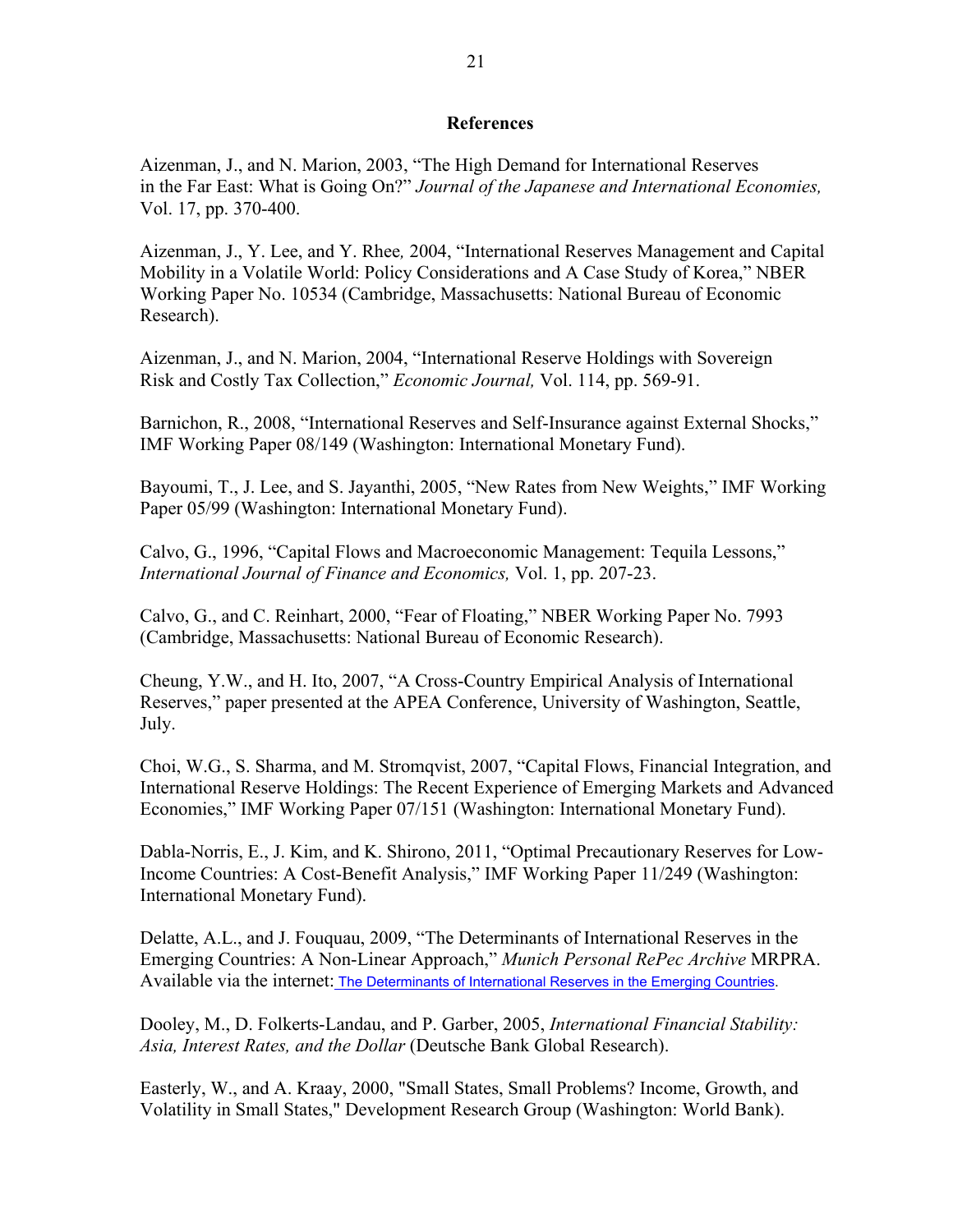Edwards, S., 1983, "The Demand for International Reserves and Exchange Rate Adjustments: The Case of LDCs, 1964-72," *Economica* 50 (August), pp. 269-80.

Eichengreen, B., A. Rose, and C. Wyplosz, 1996, "Contagious Currency Crises," NBER Working Paper No. 5681 (Cambridge, Massachusetts: National Bureau of Economic Research).

Feldstein, M., 1999, "A Self-help Guide for Emerging Markets," *Foreign Affairs,* Vol. 78, No. 2 (March/April), pp. 93-109.

Flood, R., and N. Marion, 2002, "Holding International Reserves in an Era of High Capital Mobility," in *Brookings Trade Forum: 2001*, ed. by Collins and Rodrik, pp. 1-68 (Washington: Brookings Institution Press).

Frenkel, J., 1974, "The Demand for International Reserves by Developed and Less Developed Countries," *Economica* 41; pp. 14-24.

Frenkel, J., and B. Jovanovic, 1981, "Optimal International Reserves: A Stochastic Framework," *Economic Journal* 91 (June), pp. 507-14.

Froot, K. A., 1989, "Consistent covariance matrix estimation with cross-sectional dependence and heteroskedasticity in financial data," *Journal of Financial and Quantitative Analysis* 24: 333–355.

Ghosh, A.R., J.D. Ostry, and C. Tsangarides, 2010, "Shifting Motives: Explaining the Buildup in Official Reserves in Emerging Markets since the 1980s," IMF Working Paper 12/34 (Washington: International Monetary Fund).

Gosselin M.A., and N. Parent, 2005, "An Empirical Analysis of Foreign Exchange Reserves in Emerging Asia," Bank of Canada Working Paper No. 2005-38 (Ottawa, Canada).

IMF, 2003, *World Economic Outlook.* Available via the internet: http://www.imf.org/external/pubs/ft/weo/2003/02/

IMF, 2011a, "Assessing Reserve Adequacy," Available via the internet: https://www.imf.org/external/np/pp/eng/2011/021411b.pdf

-------------b, "Assessing Reserve Adequacy—Supplementary Information," Available via the internet: http://www.imf.org/external/np/pp/eng/2011/021411c.pdf

Jansen, M., 2004, "Income Volatility in Small and Developing Economies: Export Concentration Matters," Discussion Paper No. 3 (Geneva: World Trade Organization).

Koenker R., and G. Basett, 1978, "Regression Quantiles," *Econometrics*, Vol. 46, pp. 33-50.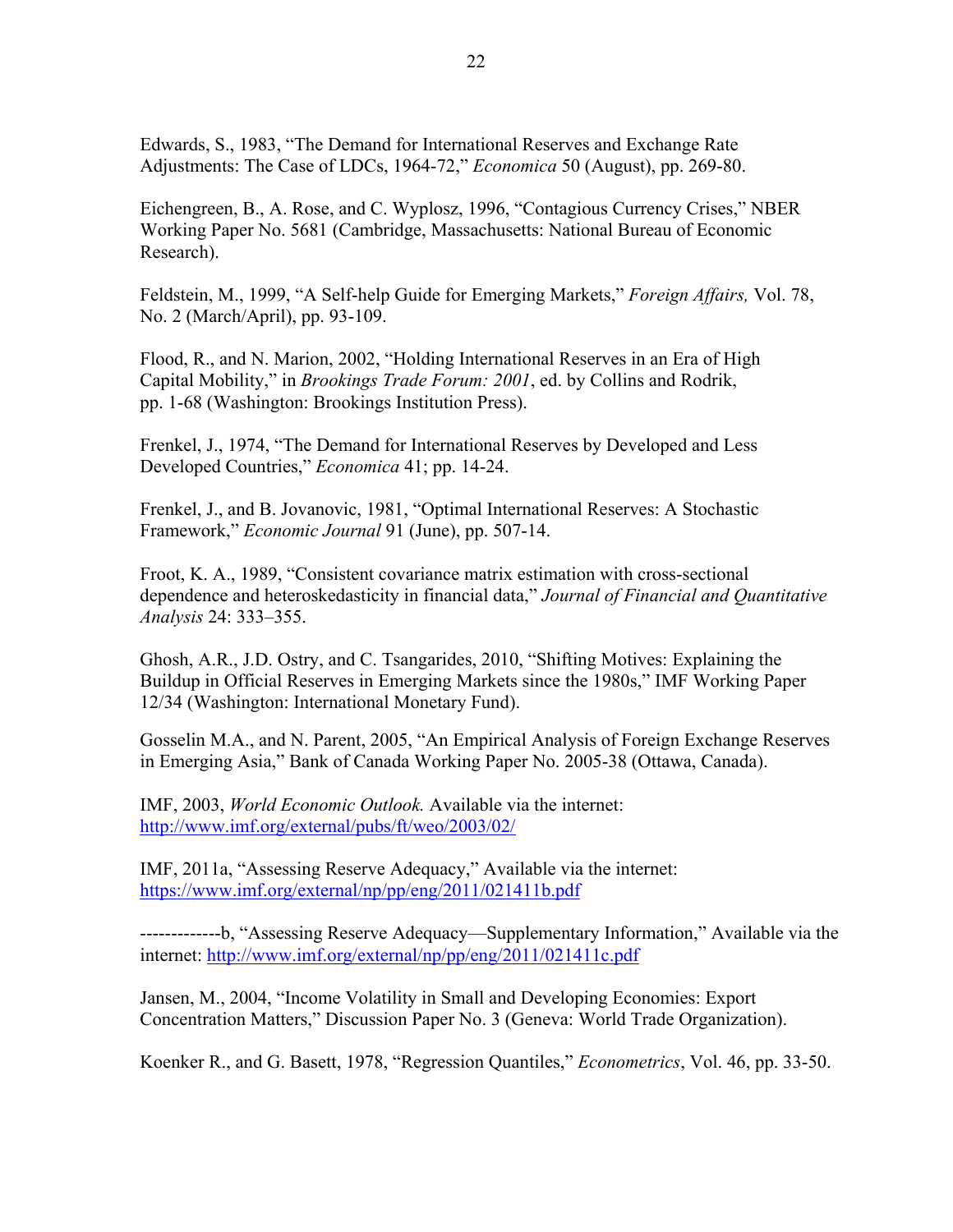Koenker R., and K. Hallock, 2001, 'Quantile Regression," *Journal of Economic Perspectives,* Vol. 15, pp. 143-156.

Lipsky, L., M. Messmacher, and A. Mourmouras, 2006, "Reserve Adequacy: Much Higher Than You Thought?" (mimeo)

Obstfeld, M., J.C. Shambaugh, and A.M. Taylor, 2008, "Financial Stability, The Trilemma, and International Reserves," NBER Working Paper No. 14217 (Cambridge, Massachusetts: National Bureau of Economic Research).

Radelet, S., and J. Sachs, 1998, "The Onset of the East Asian Financial Crisis," NBER Working Paper No. 6680 (Cambridge, Massachusetts: National Bureau of Economic Research).

Reinhart, C., and K.S. Rogoff, 2002, "The Modern History of Exchange Rate Arrangements: A Reinterpretation," NBER Working Paper No. 8963 (Cambridge, Massachusetts: National Bureau of Economic Research).

Rojas-Suarex, L., and S. Weisbrod, 1995, *Financial Fragilities in Latin America: the 1980s and 1990s*, IMF Occasional Paper No. 132 (Washington: International Monetary Fund).

Sachs, J.A. Tornell, and A. Velasco, 1996, "Financial Crises in Emerging Markets: The Lessons from 1995," *Brookings Papers on Economic Activity: I,* Brookings Institution, pp. 147-215

Sula, O., 2008, "Demand for International Reserves in Developing Nations: A Quantile Regression Approach," *Journal of International Money and Finance*, Vol. 30.

Wijnholds, O. B., and A. Kapteyn, 2001, "Reserve Adequacy in Emerging Market Economies," IMF Working Paper 01/143 (Washington: International Monetary Fund).

Williams, R. L., 2000, "A note on Robust Variance Estimation for Cluster-correlated Data," *Biometrics* 56: 645–646.

Wooldridge, J. M., 2002, Econometric Analysis of Cross Section and Panel Data, Second Edition. Available via the internet: *Econometric Analysis of Cross Section and Panel Data.* (Cambridge, MA: MIT Press).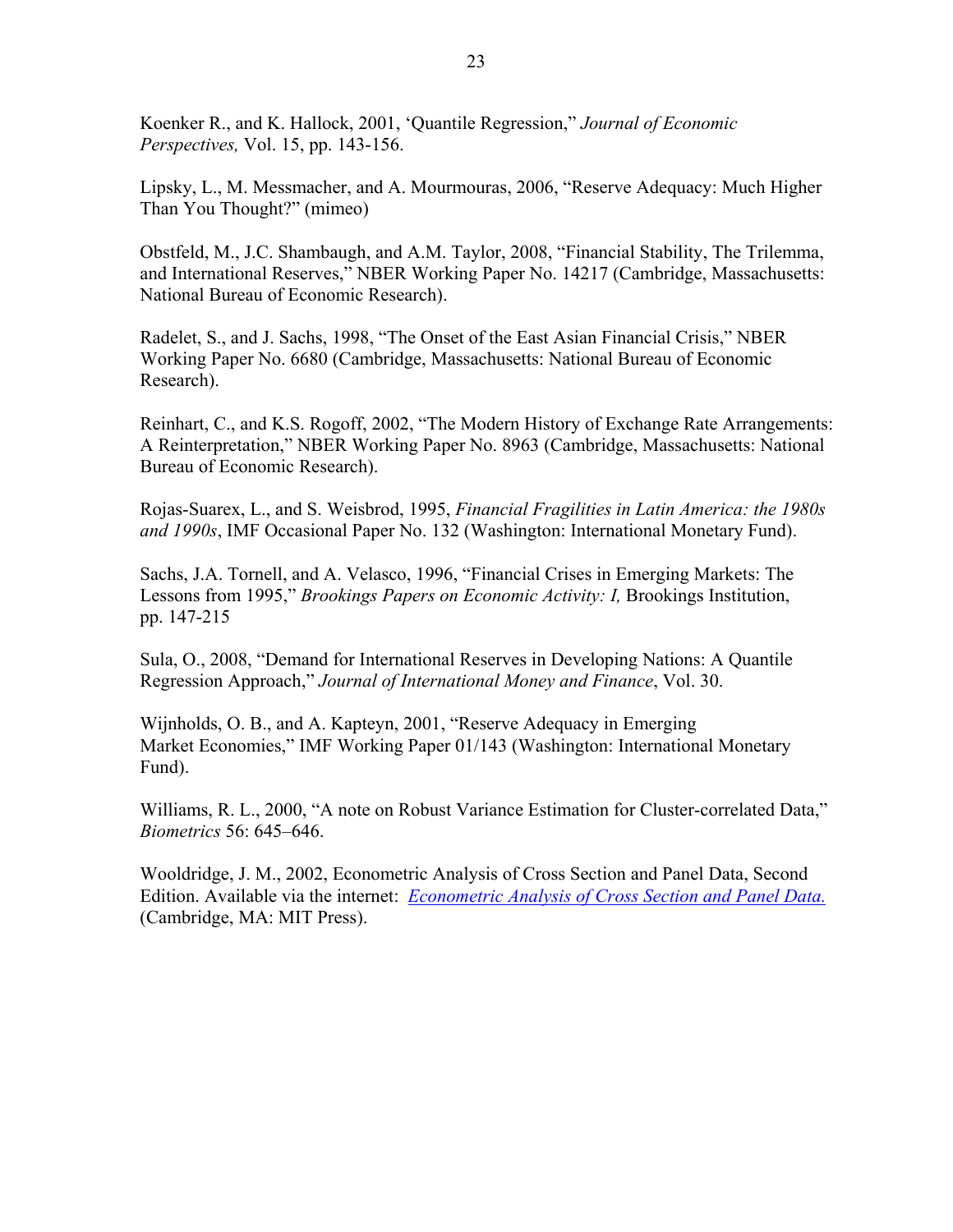## **Tables and Figures**

|                       |              |              |                            | Small        |              |
|-----------------------|--------------|--------------|----------------------------|--------------|--------------|
|                       | Small island | Emerging     |                            | island       | Emerging     |
|                       | developing   | markets      |                            | developin    | markets      |
| Country               | states       |              | Country                    | g states     |              |
| Albania               | 0            | $\mathbf{1}$ | Macedonia, FYR             | 0            | 1            |
| Antigua and Barbuda   | 1            | 0            | Malaysia                   | $\mathbf 0$  | 1            |
| Argentina             | 0            | 1            | <b>Maldives</b>            | $\mathbf{1}$ | 0            |
| Bahamas, The          | 1            | 0            | <b>Mauritius</b>           | $\mathbf{1}$ | 0            |
| <b>Barbados</b>       | 1            | 0            | Mexico                     | 0            | 1            |
| <b>Belarus</b>        | 0            | 1            | Morocco                    | 0            | 1            |
| Belize                | 1            | 0            | Namibia                    | 0            | 1            |
| Bosnia & Herzegovina  | 0            | $\mathbf{1}$ | Pakistan                   | 0            | 1            |
| <b>Botswana</b>       | 0            | 1            | Panama                     | 0            | 1            |
| <b>Brazil</b>         | 0            | $\mathbf{1}$ | Paraguay                   | 0            | 1            |
| <b>Bulgaria</b>       | 0            | $\mathbf 1$  | Peru                       | 0            | $\mathbf 1$  |
| Cape Verde            | 1            | 0            | Philippines                | 0            | 1            |
| Chile                 | 0            | 1            | Poland                     | 0            | 1            |
| China, P.R.: Mainland | 0            | 1            | Romania                    | $\Omega$     | 1            |
| Colombia              | 0            | $\mathbf{1}$ | Samoa                      | $\mathbf{1}$ | 0            |
| Comoros               | 1            | 0            | São Tomé & Príncipe        | $\mathbf{1}$ | 0            |
| Costa Rica            | 0            | 1            | Serbia, Republic of        | 0            | 1            |
| Croatia               | 0            | 1            | Seychelles                 | $\mathbf{1}$ | 0            |
| Dominica              | 1            | 0            | Solomon Islands            | $\mathbf{1}$ | 0            |
| Dominican Republic    | 1            | 0            | South Africa               | 0            | 1            |
| Egypt                 | 0            | $\mathbf{1}$ | Sri Lanka                  | $\mathbf{1}$ | 0            |
| El Salvador           | 0            | 1            | <b>St. Kitts and Nevis</b> | 1            | 0            |
| Estonia               | 0            | $\mathbf{1}$ | St. Lucia                  | $\mathbf{1}$ | 0            |
| Fiji                  | 1            | 0            | St. Vincent & Grens.       | 1            | 0            |
| Grenada               | $\mathbf{1}$ | 0            | Suriname                   | $\mathbf{0}$ | 1            |
| Guatemala             | 0            | 1            | Swaziland                  | 0            | 1            |
| Hungary               | 0            | $\mathbf{1}$ | Syrian Arab Republic       | $\mathbf{0}$ | 1            |
| India                 | 0            | 1            | Thailand                   | 0            | 1            |
| Indonesia             | 0            | 1            | Tonga                      | $\mathbf{1}$ | 0            |
| Jamaica               | 0            | 1            | Tunisia                    | 0            | 1            |
| Jordan                | 1            | 0            | Turkey                     | 0            | 1            |
| Latvia                | 0            | 1            | Ukraine                    | 0            | 1            |
| Lebanon               | 0            | 1            | Uruguay                    | 0            | 1            |
| Lithuania             | $\mathbf{0}$ | $\mathbf{1}$ | Vanuatu                    | $\mathbf{1}$ | $\mathbf{0}$ |
|                       |              |              |                            |              |              |

### **Appendix Table 1. Country List**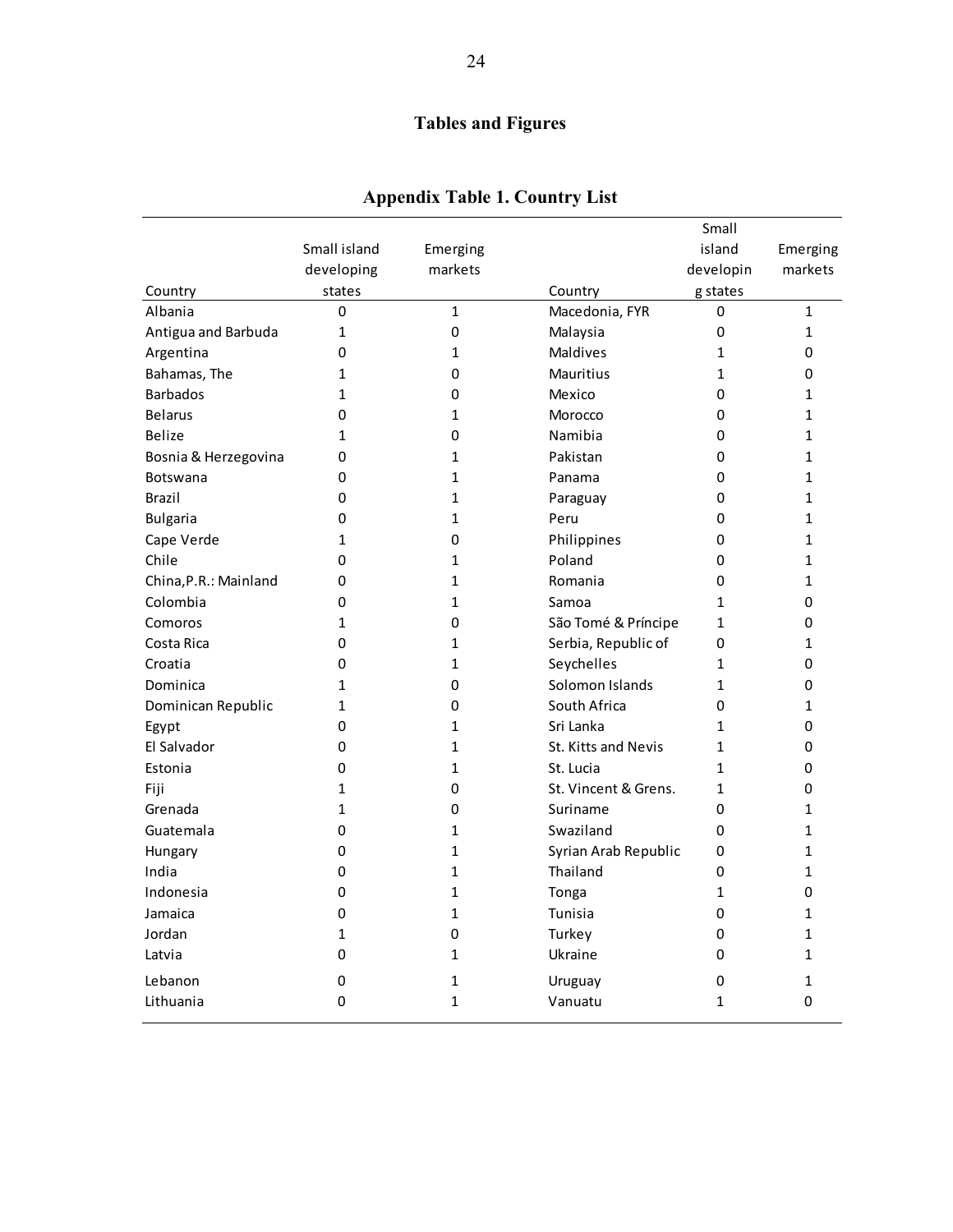### **Appendix Table 2. Description of Variables**

Table A1. Description of Variables 1/

| Variables                                       | Rationale                                                                     | Variable Description                                                                                                                                                                          | Data Source                                                   |
|-------------------------------------------------|-------------------------------------------------------------------------------|-----------------------------------------------------------------------------------------------------------------------------------------------------------------------------------------------|---------------------------------------------------------------|
| Reserves                                        | Dependent variable                                                            | Stock of reserves as a share of GDP<br>Volatility of real exports receipts of goods and services (G&S) weighted by the share of exports in                                                    | WEO, IMF                                                      |
| Export volatility 2/                            | Proxy for real earnings volatility, captures<br>current account vulnerability | GDP. This is computed on annual basis by taking standard deviation of quarterly real exports of G&S<br>data during the year and weighting it by the share of exports of G&S in GDP that year. | IFS, IMF                                                      |
| Tourism volatility                              | Proxy for real earnings volatility, captures<br>current account vulnerability | Volatility of real travel receipts. This is computed on annual basis by taking standard deviation of<br>quarterly real travel receipts data during the year.                                  | IFS, IMF                                                      |
| Remittance volatility                           | Proxy for real earnings volatility, captures<br>current account vulnerability | Volatility of real remittance receipts. This is computed on annual basis by taking standard deviation of<br>quarterly real remittance receipts data during the year.                          | IFS, IMF                                                      |
| Aid volatility                                  | Proxy for real earnings volatility, captures<br>current account vulnerability | Volatility of real aid receipts. This is computed on annual basis by taking standard deviation of<br>quarterly real aid receipts data during the year.                                        | IFS, IMF                                                      |
| GDP pc growth                                   | Proxy for real earnings growth                                                | Real GDP per capita growth.                                                                                                                                                                   | WEO, IMF                                                      |
| Import-to-GDP                                   | Proxy for current account vulnerability                                       | Imports as a share of GDP                                                                                                                                                                     | WEO, IMF                                                      |
| Openness                                        | Proxy for current account vulnerability                                       | Imports plus exports as a share of GDP                                                                                                                                                        | WEO, IMF                                                      |
| Debt-to-GDP                                     | Proxy for capital account vulnerability                                       | Short-term debt as a share of GDP                                                                                                                                                             | WEO, IMF                                                      |
| Money-to-GDP                                    | Proxy for financial depth; captures capital<br>account vulnerability          | Broad money as a share of GDP                                                                                                                                                                 | WEO, IMF                                                      |
| Interest rate                                   | Proxy for the opportunity cost of holdign<br>reserves                         | Interest differential with the US. This is computed by taking the US interest rate corresponding to the<br>definition use for the national interest rate (deposit, t-bill rate, money market) | WEO and IFS, IMF                                              |
| Government Effectiveness Proxy for institutions |                                                                               | Proxy for institutions, focusing on governance                                                                                                                                                | World Bank,<br>Kaufmann and<br>Kraay governance<br>indicators |
| NEER volatility                                 | Exchange rate flexibility                                                     | Volatility of the nominal effective exchange rate. This is computed on annual basisis by taking the<br>standard deviation of monthly nominal effective exchange rate                          | IMF                                                           |
| Exchange rate dummy                             | Exchange rate effect                                                          | Is 1 if flexible; 0 otherwise.                                                                                                                                                                | AREAR, IMF                                                    |
| Crisis dummy                                    | Crisis effects                                                                | Is 1 if crisis; 0 otherwise. Constructed using EMP.                                                                                                                                           | Author estimates                                              |

1/ All data are on annual basis though computation of volatlity variables used data of higher frequency.

2/ For sensitivity, we also considered unweighted real exports of G&S and real exports of goods only.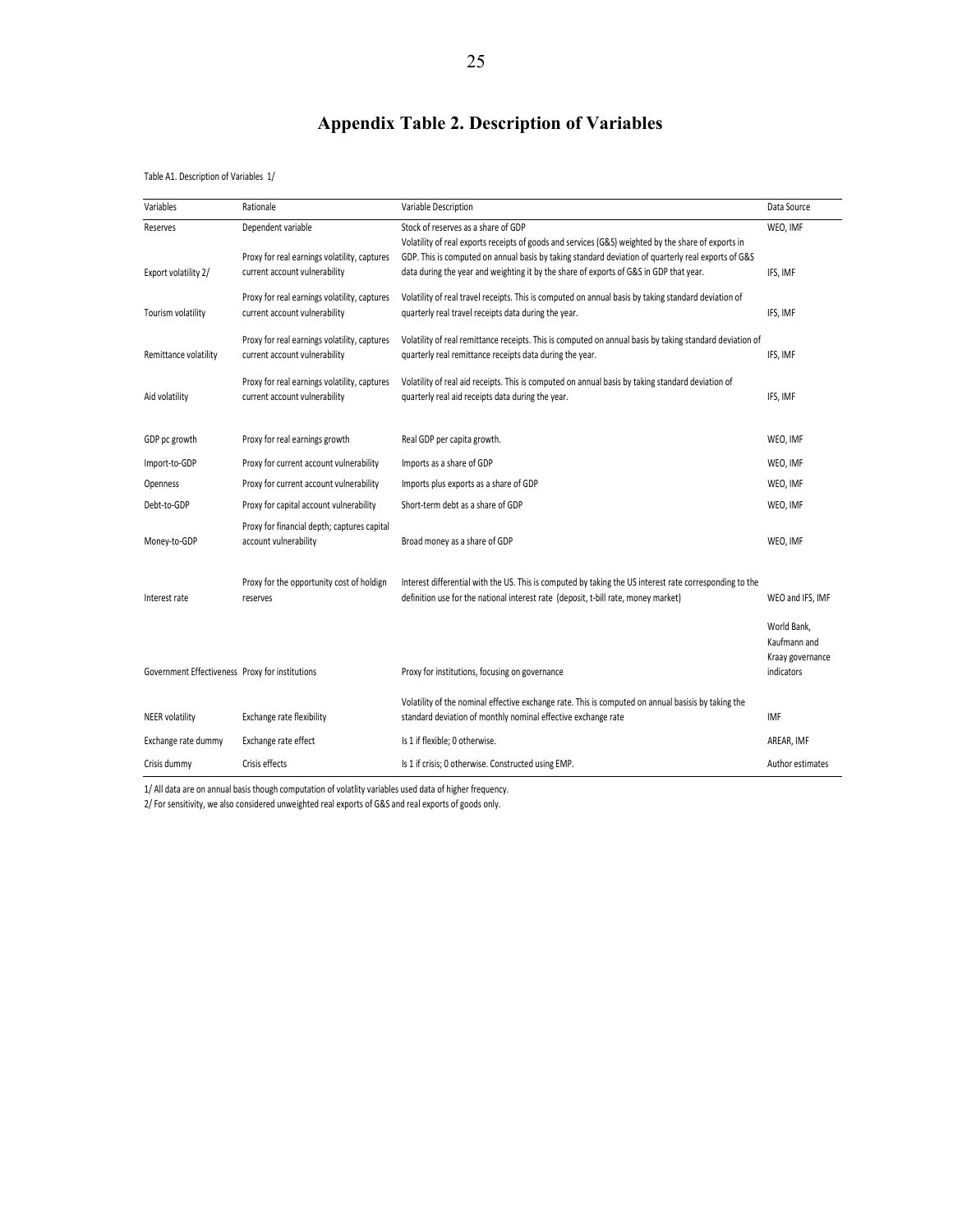|                                 |              | Small island economies |                        |                    |                                    |             | Emerging market economies |                       |              |            |                      |
|---------------------------------|--------------|------------------------|------------------------|--------------------|------------------------------------|-------------|---------------------------|-----------------------|--------------|------------|----------------------|
|                                 | (1)          | (2)                    | (3)                    | (4)                | (5)                                | (6)         | (7)                       | (8)                   | (9)          | (10)       | (11)                 |
|                                 |              |                        |                        |                    | Dependent variable: Reserve-to-GDP |             |                           |                       |              |            |                      |
|                                 | OLS          |                        |                        |                    | <b>OLS</b>                         |             |                           |                       | OLS          |            | <b>OLS</b>           |
| Regressors                      | Pooled       |                        |                        |                    | <b>Fixed Effects</b>               |             |                           |                       | Pooled       |            | <b>Fixed Effects</b> |
| d(Broad money/GDP)              | $0.2016**$   | 0.0689                 | $0.1282**$             | $-0.02565$         | $-0.05002$                         | 0.0444      | 0.0579                    | 0.0644                | $0.3319**$   |            | $0.1768***0.1771***$ |
|                                 | (0.086)      | (0.055)                | (0.054)                | (0.151)            | (0.152)                            | (0.135)     | (0.056)                   | (0.057)               | (0.166)      | (0.061)    | (0.060)              |
| Import-to-GDP                   | $0.0512*$    |                        | $0.1855***0.1713***$   | 0.17998 ***        | $0.17826***$                       | $0.2027***$ |                           | $0.1756***$           | $0.1824***$  | $0.2075**$ | $0.2089**$           |
|                                 | (0.026)      | (0.050)                | (0.044)                | (0.038)            | (0.038)                            | (0.041)     |                           | (0.039)               | (0.026)      | (0.084)    | (0.084)              |
| <b>NEER</b> volatility          | $-0.0056***$ | $-0.0049***-0.0045**$  |                        | $-0.00664**$       | $-0.00736**$                       | $-0.0072**$ |                           | $-0.0052***0.0046***$ | $-0.0021***$ | $-0.0002$  | $-0.0002$            |
|                                 | (0.001)      | (0.002)                | (0.002)                | (0.003)            | (0.003)                            | (0.003)     | (0.001)                   | (0.001)               | (0.001)      | (0.000)    | (0.000)              |
| Short-term debt                 | $-0.3998***$ | $-0.1515*$             | $-0.1410*$             | $-0.29964$         | $-0.25111$                         | $-0.2786$   | $-0.1302$                 | $-0.1680*$            | $0.1358***$  | $0.1536**$ | $0.1520**$           |
|                                 | (0.092)      | (0.087)                | (0.076)                | (0.190)            | (0.173)                            | (0.161)     | (0.082)                   | (0.086)               | (0.033)      | (0.066)    | (0.066)              |
| Crisis Dummy                    | $-0.0168$    |                        | $-0.0157** -0.0169**$  | $-0.02246**$       | $-0.02787**$                       | $-0.0282**$ | $-0.0168**$               | $-0.0132$             | 0.0364       | $-0.0072$  | $-0.0081$            |
|                                 | (0.013)      | (0.007)                | (0.007)                | (0.010)            | (0.010)                            | (0.009)     | (0.007)                   | (0.008)               | (0.033)      | (0.008)    | (0.008)              |
| Real GDP growth per capita      |              |                        | $0.2067***$<br>(0.067) |                    |                                    |             |                           |                       |              |            |                      |
| Tourism volatility              |              |                        |                        | 0.00004<br>(0.000) |                                    |             |                           |                       |              |            |                      |
| Aid volatility                  |              |                        |                        |                    | $0.00003*$<br>(0.000)              |             |                           |                       |              |            |                      |
| <b>Export Volatility</b>        |              |                        |                        |                    |                                    | $-0.0033$   |                           |                       |              |            |                      |
| Openness                        |              |                        |                        |                    |                                    | (0.003)     | $0.1385***$               |                       |              |            |                      |
| <b>Government Effectiveness</b> |              |                        |                        |                    |                                    |             | (0.033)                   | $0.0290***$           |              |            | 0.0139               |
|                                 |              |                        |                        |                    |                                    |             |                           | (0.010)               |              |            | (0.020)              |
| Constant                        | $0.1235***$  |                        | 0.0869 *** 0.0916 ***  | 0.06203            | 0.06915                            | 0.0672      | $0.0617*$                 | 0.0040                | $0.0691**$   | $0.0956*$  | 0.0531               |
|                                 | (0.017)      | (0.027)                | (0.025)                | (0.045)            | (0.050)                            | (0.049)     | (0.030)                   | (0.038)               | (0.030)      | (0.050)    | (0.080)              |
| Observations                    | 247          | 247                    | 247                    | 96                 | 96                                 | 96          | 247                       | 247                   | 482          | 482        | 482                  |
| R-squared                       | 0.2217       | 0.3082                 | 0.3266                 | 0.27212            | 0.26718                            | 0.3099      | 0.3315                    | 0.3440                | 0.2248       | 0.2947     | 0.2967               |
| Number of panels                |              | 23                     | 23                     | 11                 | 11                                 | 11          | 23                        | 23                    |              | 44         | 44                   |

### **Appendix Table 3. SIs and EMs: Reserve Demand Regressions 1/**

Robust standard errors in pare

\*\*\* p<0.01, \*\* p<0.05, \* p<0.1

1/ Time dummies included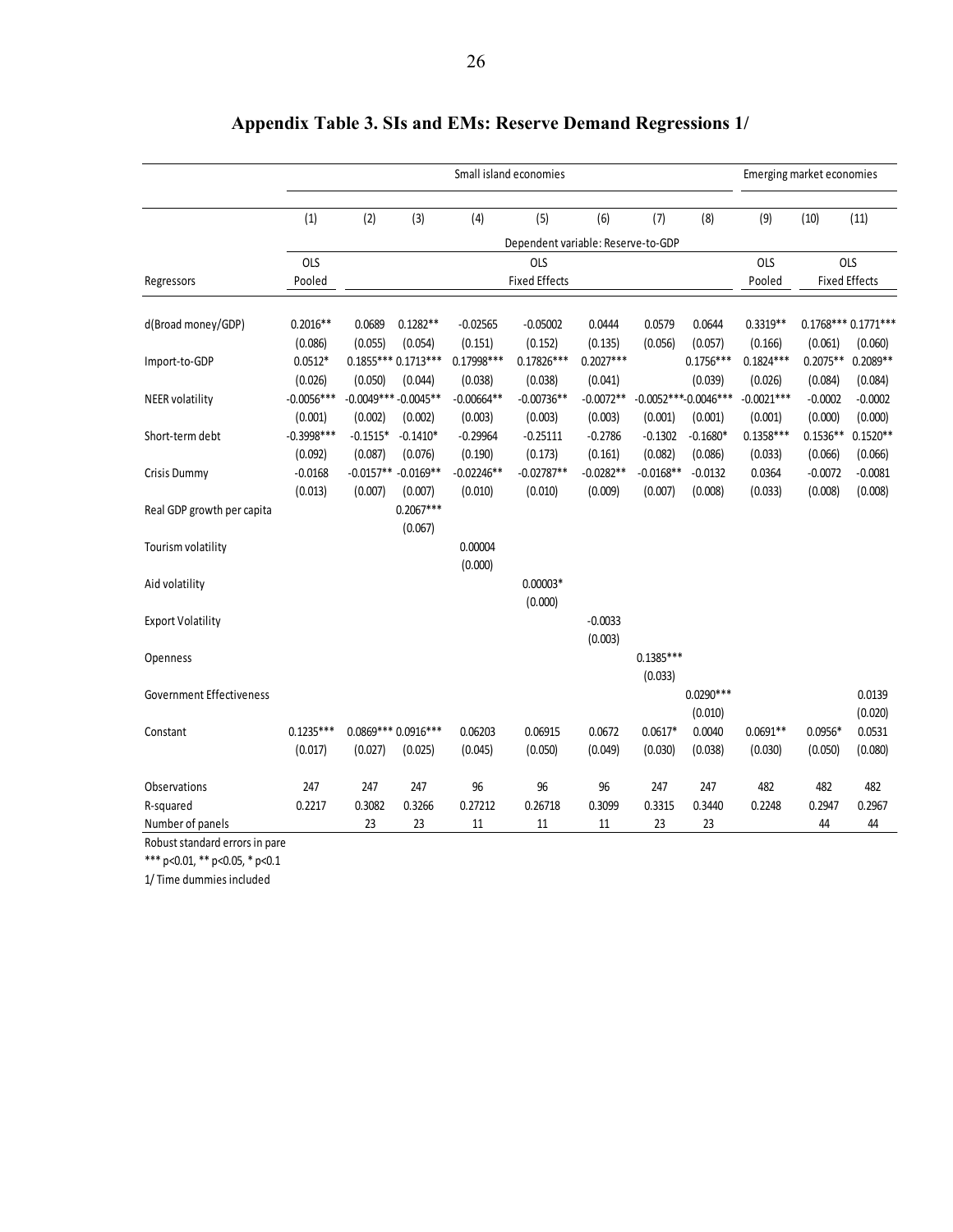|                                 | Full sample (Small islands and Emerging Market Economies) |             |             |                                    |             |                       |                                  |
|---------------------------------|-----------------------------------------------------------|-------------|-------------|------------------------------------|-------------|-----------------------|----------------------------------|
|                                 |                                                           |             |             |                                    |             |                       |                                  |
|                                 | (1)                                                       | (2)         | (3)         | (4)                                | (5)         | (6)                   | (7)                              |
|                                 |                                                           |             |             | Dependent variable: Reserve-to-GDP |             |                       |                                  |
|                                 | OLS                                                       | OLS         |             |                                    |             |                       |                                  |
|                                 | Pooled                                                    | Fixed       |             |                                    |             |                       |                                  |
| Regressors                      | 2/                                                        | Effects     |             |                                    | Quantile    |                       |                                  |
|                                 |                                                           |             | 5th         | 25th                               | 50th        | 75th                  | 95th                             |
|                                 |                                                           |             |             |                                    |             |                       |                                  |
| d(Broad money/GDP)              | $0.2945**$                                                | $0.1451***$ | 0.1311      | $0.3050***$                        | $0.3263***$ | $0.3316*$             | 0.0925                           |
|                                 | (0.117)                                                   | (0.042)     | (0.080)     | (0.115)                            | (0.102)     | (0.183)               | (0.230)                          |
| Import-to-GDP                   | $0.0888***$                                               | $0.1498***$ | 0.0036      | $0.0709***$                        |             | $0.0833***0.1299***$  | $0.1350**$                       |
|                                 | (0.021)                                                   | (0.044)     | (0.016)     | (0.019)                            | (0.027)     | (0.024)               | (0.057)                          |
| <b>NEER</b> volatility          | $-0.0019**$                                               | $-0.0004$   | $-0.0023$   | $-0.0019$                          | $-0.0025**$ | $-0.0013$             | $-0.0023$                        |
|                                 | (0.001)                                                   | (0.000)     | (0.002)     | (0.002)                            | (0.001)     | (0.001)               | (0.002)                          |
| Short-term debt                 | $0.1716***$                                               | $0.1434**$  | $0.1037***$ | $0.1130***$                        |             |                       | 0.1492 *** 0.2097 *** 0.2446 *** |
|                                 | (0.030)                                                   | (0.064)     | (0.019)     | (0.034)                            | (0.049)     | (0.036)               | (0.069)                          |
| Crisis Dummy                    | 0.0080                                                    | $-0.0116*$  | $-0.0136$   | $-0.0098$                          | $-0.0052$   | $-0.0062$             | 0.1541                           |
|                                 | (0.020)                                                   | (0.006)     | (0.014)     | (0.008)                            | (0.018)     | (0.012)               | (0.136)                          |
| <b>Government Effectiveness</b> | 0.0075                                                    | $0.0207*$   | $0.0147**$  | $-0.0093$                          | $-0.0205**$ | $-0.0097$             | $0.0649***$                      |
|                                 | (0.007)                                                   | (0.011)     | (0.006)     | (0.006)                            | (0.009)     | (0.011)               | (0.023)                          |
| Constant                        | $0.0714***$                                               | 0.0000      | $-0.0080$   | $0.0742***$                        |             | 0.1392 *** 0.1350 *** | $-0.0229$                        |
|                                 | (0.025)                                                   | (0.038)     | (0.022)     | (0.021)                            | (0.032)     | (0.036)               | (0.072)                          |
| Observations                    | 729                                                       | 729         | 729         | 729                                | 729         | 729                   | 729                              |
| R-squared                       | 0.1865                                                    | 0.2635      |             |                                    |             |                       |                                  |
| Number of panels                |                                                           | 67          |             |                                    |             |                       |                                  |

### **Appendix Table 4. Full Sample: OLS and Quantile Regression Results 1/**

Robust standard errors in pare

\*\*\* p<0.01, \*\* p<0.05, \* p<0.1

1/ Time dummies included

2/ Robust standard errors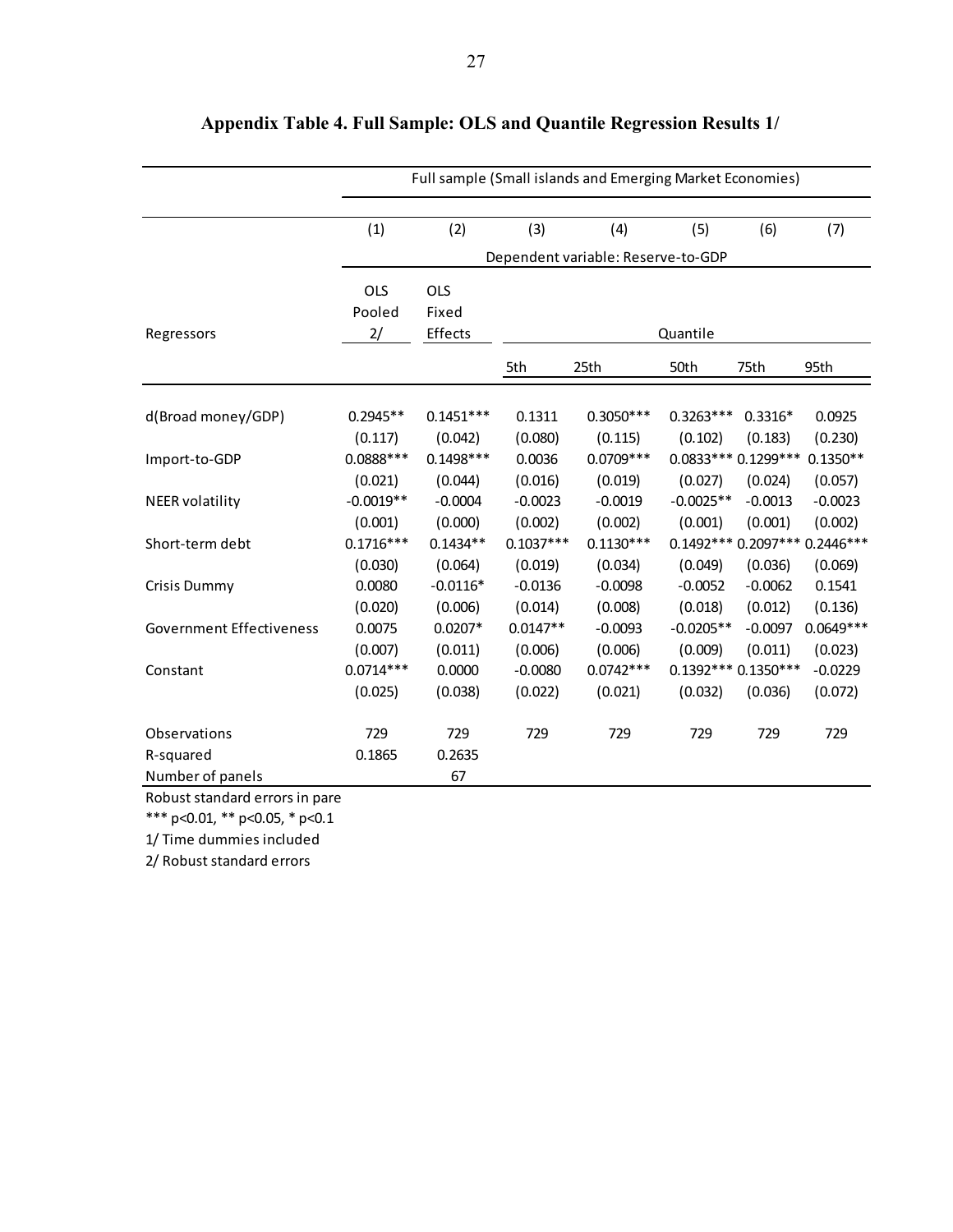|                                 |              |              |             | Small islands                      |             |                                   |            |
|---------------------------------|--------------|--------------|-------------|------------------------------------|-------------|-----------------------------------|------------|
|                                 |              |              |             |                                    |             |                                   |            |
|                                 | (1)          | (2)          | (3)         | (4)                                | (5)         | (6)                               | (7)        |
|                                 |              |              |             | Dependent variable: Reserve-to-GDP |             |                                   |            |
|                                 | <b>OLS</b>   | <b>OLS</b>   |             |                                    |             |                                   |            |
|                                 | Pooled       | Fixed        |             |                                    |             |                                   |            |
| Regressors                      | 2/           | Effects      |             |                                    | Quantile    |                                   |            |
|                                 |              |              | 5th         | 25th                               | 50th        | 75th                              | 95th       |
|                                 |              |              |             |                                    |             |                                   |            |
| d(Broad money/GDP)              | $0.2241***$  | 0.0644       | 0.2546      | $0.2654*$                          | $0.2410*$   | 0.2533                            | 0.1347     |
|                                 | (0.086)      | (0.057)      | (0.166)     | (0.147)                            | (0.141)     | (0.174)                           | (0.129)    |
| Import-to-GDP                   | $0.0645**$   | $0.1756***$  | 0.0569      | $0.1066**$                         | 0.0600      | $0.0800***$                       | $0.0683**$ |
|                                 | (0.026)      | (0.039)      | (0.039)     | (0.050)                            | (0.040)     | (0.024)                           | (0.035)    |
| <b>NEER</b> volatility          | $-0.0063***$ | $-0.0046***$ | $-0.0026$   | $-0.0058**$                        |             | $-0.0061** -0.0070*** -0.0101***$ |            |
|                                 | (0.001)      | (0.001)      | (0.002)     | (0.002)                            | (0.003)     | (0.003)                           | (0.003)    |
| Short-term debt                 | $-0.3902***$ | $-0.1680*$   | $-0.2780**$ | $-0.3627**$                        |             | $-0.3165**-0.5757***-0.4561***$   |            |
|                                 | (0.091)      | (0.086)      | (0.132)     | (0.149)                            | (0.158)     | (0.095)                           | (0.132)    |
| Crisis Dummy                    | $-0.0171$    | $-0.0132$    | $-0.0281$   | $-0.0126$                          | $-0.0249$   | $-0.0259$                         | $-0.0009$  |
|                                 | (0.012)      | (0.008)      | (0.022)     | (0.014)                            | (0.025)     | (0.018)                           | (0.025)    |
| <b>Government Effectiveness</b> | $-0.0124*$   | $0.0290***$  | $-0.0059$   | $-0.0073$                          | $-0.0271**$ | $-0.0140*$                        | $-0.0136$  |
|                                 | (0.007)      | (0.010)      | (0.009)     | (0.012)                            | (0.012)     | (0.007)                           | (0.008)    |
| Constant                        | $0.1543***$  | 0.0040       | 0.0854      | $0.1154*$                          |             | 0.2375*** 0.2456*** 0.3668***     |            |
|                                 | (0.024)      | (0.038)      | (0.054)     | (0.059)                            | (0.044)     | (0.029)                           | (0.045)    |
| Observations                    | 247          | 247          | 247         | 247                                | 247         | 247                               | 247        |
| R-squared                       | 0.2402       | 0.3440       |             |                                    |             |                                   |            |
| Number of panels                |              | 23           |             |                                    |             |                                   |            |
| De la cost este mel en d        |              |              |             |                                    |             |                                   |            |

### **Appendix Table 5. SIs Sample: OLS and Quantile Regression Results 1/**

Robust standard errors in pare

\*\*\* p<0.01, \*\* p<0.05, \* p<0.1 1/ Time dummies included

2/ Robust standard errors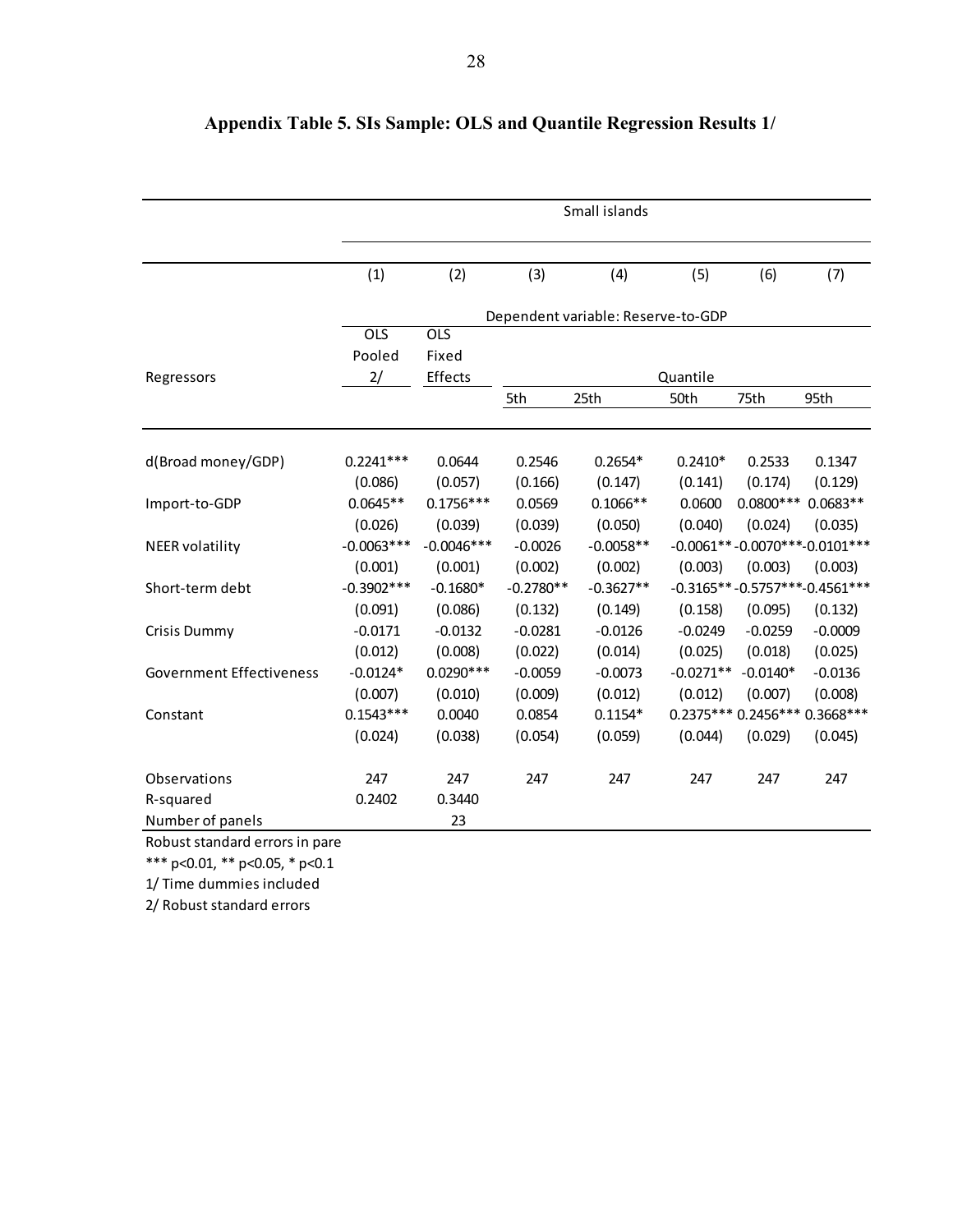|                                 |              |             |             | <b>Emerging Markets</b>            |            |            |                                  |
|---------------------------------|--------------|-------------|-------------|------------------------------------|------------|------------|----------------------------------|
|                                 |              |             |             |                                    |            |            |                                  |
|                                 | (1)          | (2)         | (3)         | (4)                                | (5)        | (6)        | (7)                              |
|                                 |              |             |             | Dependent variable: Reserve-to-GDP |            |            |                                  |
|                                 | <b>OLS</b>   | <b>OLS</b>  |             |                                    |            |            |                                  |
|                                 | Pooled       | Fixed       |             |                                    |            |            |                                  |
| Regressors                      | 2/           | Effects     |             |                                    | Quantile   |            |                                  |
|                                 |              |             | 5th         | 25th                               | 50th       | 75th       | 95th                             |
|                                 |              |             |             |                                    |            |            |                                  |
| d(Broad money/GDP)              | $0.3640**$   | $0.1771***$ | 0.1389      | $0.2520**$                         | $0.3670**$ | $0.4393**$ | 0.2764                           |
|                                 | (0.166)      | (0.060)     | (0.116)     | (0.119)                            | (0.160)    | (0.196)    | (0.390)                          |
| Import-to-GDP                   | $0.1820***$  | $0.2089**$  | 0.0370      | $0.0841***$                        |            |            | 0.1831 *** 0.2499 *** 0.1483 *** |
|                                 | (0.025)      | (0.084)     | (0.032)     | (0.025)                            | (0.034)    | (0.044)    | (0.052)                          |
| <b>NEER</b> volatility          | $-0.0019***$ | $-0.0002$   | $-0.0027$   | $-0.0011$                          | $-0.0015*$ | $-0.0014$  | $-0.0029$                        |
|                                 | (0.001)      | (0.000)     | (0.002)     | (0.001)                            | (0.001)    | (0.001)    | (0.003)                          |
| Short-term debt                 | $0.1262***$  | $0.1520**$  | 0.0647      | $0.1369***$                        |            |            | 0.1178*** 0.1609*** 0.2708***    |
|                                 | (0.038)      | (0.066)     | (0.046)     | (0.029)                            | (0.045)    | (0.035)    | (0.084)                          |
| Crisis Dummy                    | 0.0294       | $-0.0081$   | 0.0141      | $-0.0045$                          | 0.0155     | 0.0027     | 0.2137                           |
|                                 | (0.032)      | (0.008)     | (0.015)     | (0.021)                            | (0.021)    | (0.021)    | (0.180)                          |
| <b>Government Effectiveness</b> | $0.0296***$  | 0.0139      | $0.0258***$ | $-0.0122$                          | 0.0019     | $0.0298**$ | $0.1952***$                      |
|                                 | (0.011)      | (0.020)     | (0.007)     | (0.009)                            | (0.013)    | (0.013)    | (0.063)                          |
| Constant                        | $-0.0177$    | 0.0531      | $-0.0420$   | $0.0721***$                        | 0.0380     | $-0.0272$  | $-0.3102$                        |
|                                 | (0.037)      | (0.080)     | (0.028)     | (0.022)                            | (0.044)    | (0.041)    | (0.248)                          |
| Observations                    | 482          | 482         | 482         | 482                                | 482        | 482        | 482                              |
| R-squared                       | 0.2392       | 0.2967      |             |                                    |            |            |                                  |
| Number of panels                |              | 44          |             |                                    |            |            |                                  |

### **Appendix Table 6. EM Sample: OLS and Quantile Regression Results 1/**

Robust standard errors in pare

\*\*\* p<0.01, \*\* p<0.05, \* p<0.1 1/ Time dummies included

2/ Robust standard errors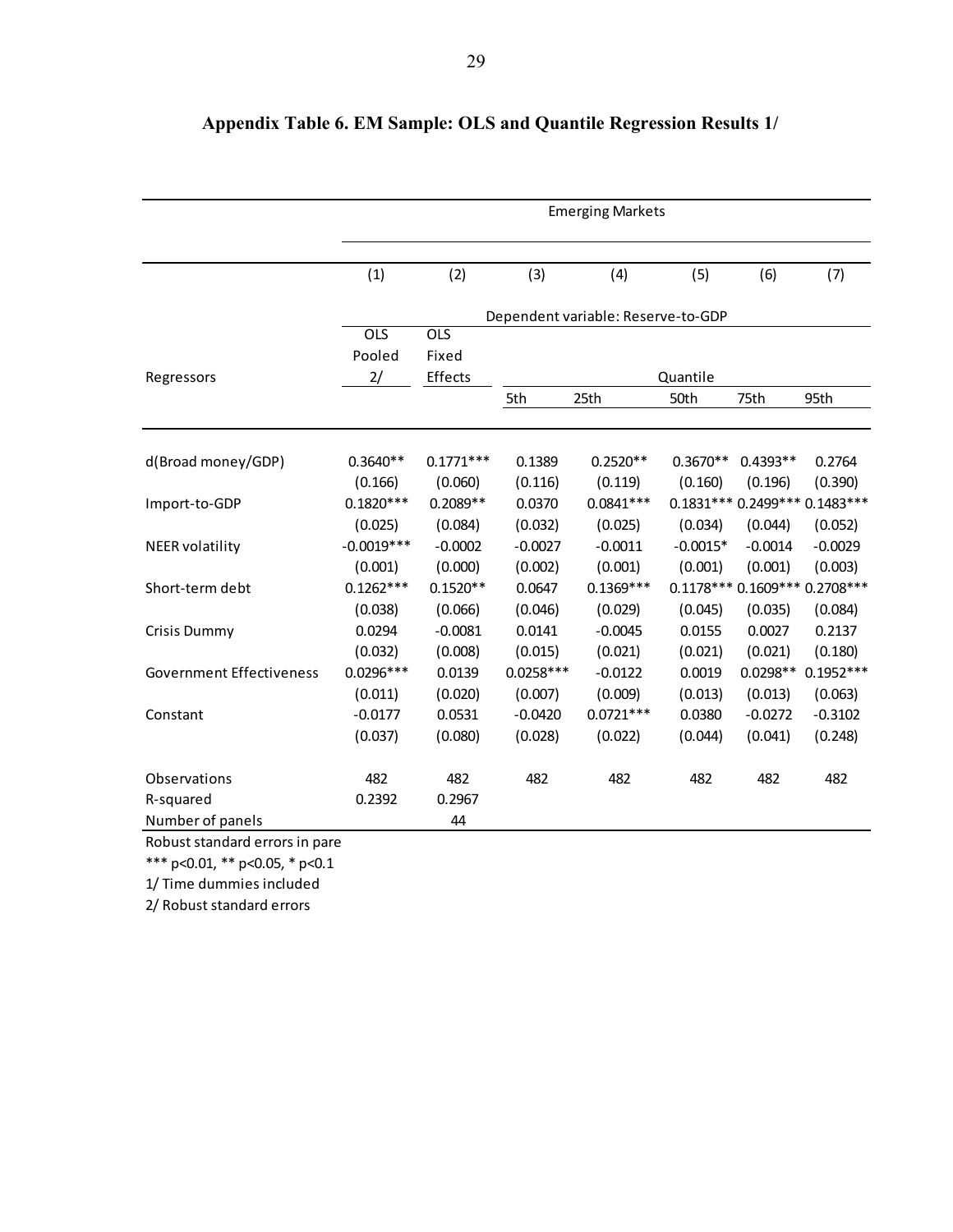|                                 |              | <b>Full sample (Small islands and Emerging Market Economies)</b> |            |              |             |  |  |  |  |  |  |
|---------------------------------|--------------|------------------------------------------------------------------|------------|--------------|-------------|--|--|--|--|--|--|
|                                 | (1)          | (2)                                                              | (3)        | (4)          | (5)         |  |  |  |  |  |  |
| Regressors                      |              |                                                                  | Quantile   |              |             |  |  |  |  |  |  |
|                                 | 5th-25th     | 25th-50th                                                        | 50th-75th  | 75th-95th    | 5th-95th    |  |  |  |  |  |  |
|                                 |              |                                                                  |            |              |             |  |  |  |  |  |  |
| d(Broad money/GDP)              | $-0.1738$    | $-0.0212$                                                        | $-0.0053$  | 0.2391       | 0.0386      |  |  |  |  |  |  |
|                                 | (0.124)      | (0.105)                                                          | (0.132)    | (0.274)      | (0.292)     |  |  |  |  |  |  |
| Import-to-GDP                   | $-0.0673***$ | $-0.0124$                                                        | $0.0465*$  | $-0.0052$    | $-0.1314**$ |  |  |  |  |  |  |
|                                 | (0.020)      | (0.020)                                                          | (0.027)    | (0.071)      | (0.076)     |  |  |  |  |  |  |
| <b>NEER volatility</b>          | $-0.0004$    | 0.0007                                                           | $-0.0012$  | 0.0010       | 0.0000      |  |  |  |  |  |  |
|                                 | (0.001)      | (0.001)                                                          | (0.001)    | (0.002)      | (0.002)     |  |  |  |  |  |  |
| Short-term debt                 | $-0.0093$    | $-0.0362$                                                        | $-0.0601*$ | $-0.0348$    | $-0.1409**$ |  |  |  |  |  |  |
|                                 | (0.027)      | (0.034)                                                          | (0.036)    | (0.057)      | (0.063)     |  |  |  |  |  |  |
| <b>Crisis Dummy</b>             | $-0.004$     | $-0.0046$                                                        | 0.0011     | $-0.1603$    | $-0.1677$   |  |  |  |  |  |  |
|                                 | (0.013)      | (0.014)                                                          | (0.016)    | (0.131)      | (0.136)     |  |  |  |  |  |  |
| <b>Government Effectiveness</b> | $0.0241***$  | $0.0111*$                                                        | $-0.0108$  | $-0.0746***$ | $-0.0502**$ |  |  |  |  |  |  |
|                                 | (0.006)      | (0.006)                                                          | (0.008)    | (0.026)      | (0.029)     |  |  |  |  |  |  |
| Memo                            |              |                                                                  |            |              |             |  |  |  |  |  |  |
| Observations                    | 729          | 729                                                              | 729        | 729          | 729         |  |  |  |  |  |  |
| $F-test 3/$                     | $1.78**$     | 0.62                                                             | 1.01       | $1.64**$     | $2.49***$   |  |  |  |  |  |  |
| Prob>F                          | 0.03         | 0.87                                                             | 0.44       | 0.05         | 0.00        |  |  |  |  |  |  |

### **Appendix Table 7. Full Sample: Inter-quantile Regression Results 1/**

Robust standard errors in parentheses

\*\*\* p<0.01, \*\* p<0.05, \* p<0.1

1/ Time dummies included

2/ Robust standard errors

3/ F-test with null hypothesis that the quantiles mentioned are equal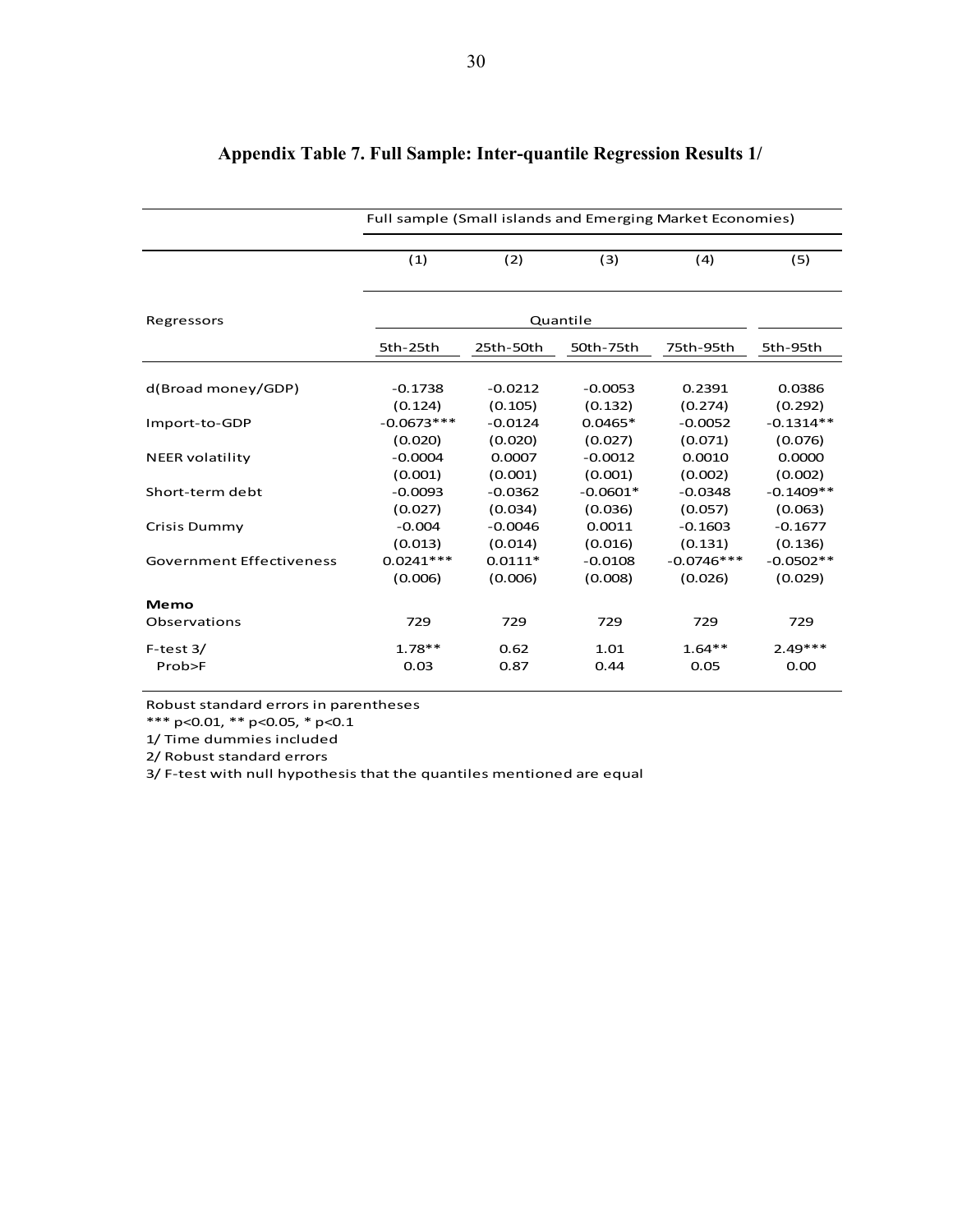|                                 |           |            | Small islands |           |            |
|---------------------------------|-----------|------------|---------------|-----------|------------|
|                                 |           |            |               |           |            |
|                                 | (1)       | (2)        | (3)           | (4)       | (5)        |
|                                 |           |            |               |           |            |
| Regressors                      |           |            | Quantile      |           |            |
|                                 | 5th-25th  | 25th-50th  | 50th-75th     | 75th-95th | 5th-95th   |
|                                 |           |            |               |           |            |
| d(Broad money/GDP)              | $-0.0107$ | 0.0243     | $-0.0123$     | 0.1187    | 0.1200     |
|                                 | (0.153)   | (0.119)    | (0.108)       | (0.147)   | (0.204)    |
| Import-to-GDP                   | $-0.0496$ | 0.0465     | $-0.0199$     | 0.0117    | $-0.0114$  |
|                                 | (0.058)   | (0.044)    | (0.038)       | (0.038)   | (0.061)    |
| <b>NEER</b> volatility          | 0.0032    | 0.0003     | 0.0008        | 0.0031    | $0.0075**$ |
|                                 | (0.002)   | (0.002)    | (0.002)       | (0.003)   | (0.004)    |
| Short-term debt                 | 0.0847    | $-0.0462$  | $0.2592**$    | $-0.1195$ | 0.1781     |
|                                 | (0.175)   | (0.140)    | (0.129)       | (0.152)   | (0.202)    |
| Crisis Dummy                    | $-0.0156$ | 0.0122     | 0.0010        | $-0.0250$ | $-0.0270$  |
|                                 | (0.023)   | (0.017)    | (0.018)       | (0.023)   | (0.030)    |
| <b>Government Effectiveness</b> | 0.0013    | $0.0198**$ | $-0.011$      | $-0.0004$ | 0.0077     |
|                                 | (0.010)   | (0.010)    | (0.010)       | (0.009)   | (0.012)    |
| Memo                            |           |            |               |           |            |
| Observations                    | 247       | 247        | 247           | 247       | 247        |
| $F-test 3/$                     | 0.37      | 0.79       | 0.77          | 0.81      | 0.78       |
| Prob>F                          | 0.99      | 0.69       | 0.72          | 0.67      | 0.71       |

### **Appendix Table 8. SIs: Inter-quantile Regression Results 1/**

Robust standard errors in parentheses

\*\*\* p<0.01, \*\* p<0.05, \* p<0.1

1/ Time dummies included

2/ Robust standard errors

3/ F-test with null hypothesis that the quantiles mentioned are equal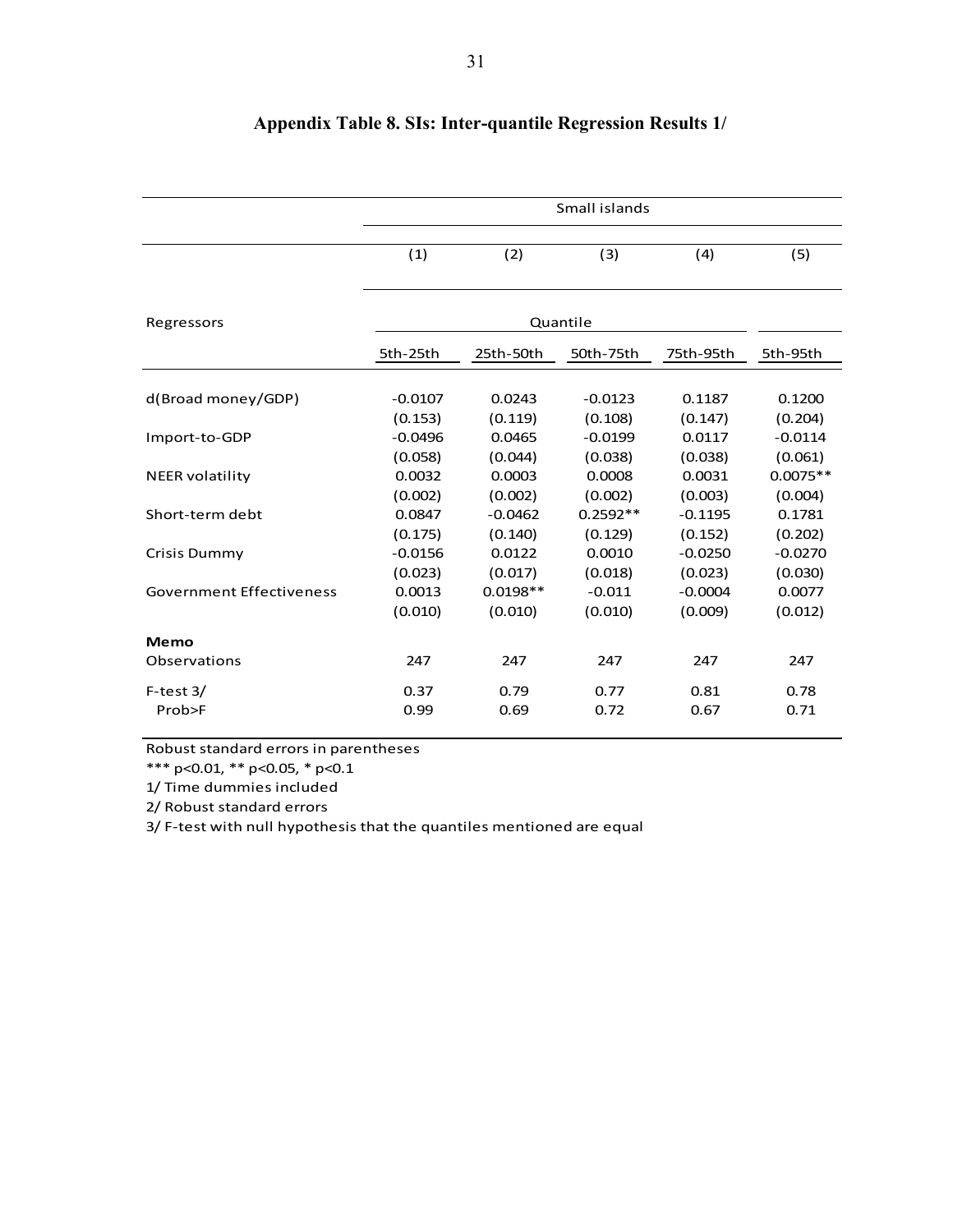|                                 |             | <b>Emerging Market Economies</b> |             |              |              |  |  |  |  |  |
|---------------------------------|-------------|----------------------------------|-------------|--------------|--------------|--|--|--|--|--|
|                                 | (1)         | (2)                              | (3)         | (4)          | (5)          |  |  |  |  |  |
| Regressors                      |             | Quantile                         |             |              |              |  |  |  |  |  |
|                                 | 5th-25th    | 25th-50th                        | 50th-75th   | 75th-95th    | 5th-95th     |  |  |  |  |  |
| d(Broad money/GDP)              | $-0.1131$   | $-0.0115$                        | $-0.0723$   | 0.1629       | $-0.1376$    |  |  |  |  |  |
|                                 | (0.160)     | (0.135)                          | (0.160)     | (0.368)      | (0.391)      |  |  |  |  |  |
| Import-to-GDP                   | $-0.0471$   | $-0.0990***$                     | $-0.0668**$ | 0.1016       | $-0.1113$    |  |  |  |  |  |
|                                 | (0.031)     | (0.027)                          | (0.033)     | (0.080)      | (0.086)      |  |  |  |  |  |
| <b>NEER</b> volatility          | $-0.0016$   | 0.0004                           | $-0.0002$   | 0.0015       | 0.0002       |  |  |  |  |  |
|                                 | (0.002)     | (0.001)                          | (0.001)     | (0.003)      | (0.004)      |  |  |  |  |  |
| Short-term debt                 | $-0.0722*$  | 0.0191                           | $-0.0431$   | $-0.1099$    | $-0.2061**$  |  |  |  |  |  |
|                                 | (0.038)     | (0.036)                          | (0.038)     | (0.073)      | (0.082)      |  |  |  |  |  |
| <b>Crisis Dummy</b>             | 0.0186      | $-0.0200$                        | 0.0128      | $-0.2110$    | $-0.1996$    |  |  |  |  |  |
|                                 | (0.018)     | (0.019)                          | (0.025)     | (0.137)      | (0.144)      |  |  |  |  |  |
| <b>Government Effectiveness</b> | $0.0380***$ | $-0.0141$                        | $-0.0279$   | $-0.1653***$ | $-0.1694***$ |  |  |  |  |  |
|                                 | (0.009)     | (0.009)                          | (0.011)     | (0.057)      | (0.060)      |  |  |  |  |  |
| <b>Memo</b>                     |             |                                  |             |              |              |  |  |  |  |  |
| Observations                    | 482         | 482                              | 482         | 482          | 482          |  |  |  |  |  |
| $F-test 3/$                     | $2.14***$   | $1.50*$                          | 0.99        | $1.53**$     | $2.69***$    |  |  |  |  |  |
| Prob>F                          | 0.01        | 0.1                              | 0.47        | 0.08         | 0.00         |  |  |  |  |  |

### **Appendix Table 9. EM: Inter-quantile Regression Results 1**/

Robust standard errors in parentheses

\*\*\* p<0.01, \*\* p<0.05, \* p<0.1

1/ Time dummies included

2/ Robust standard errors

3/ F-test with null hypothesis that the quantiles mentioned are equal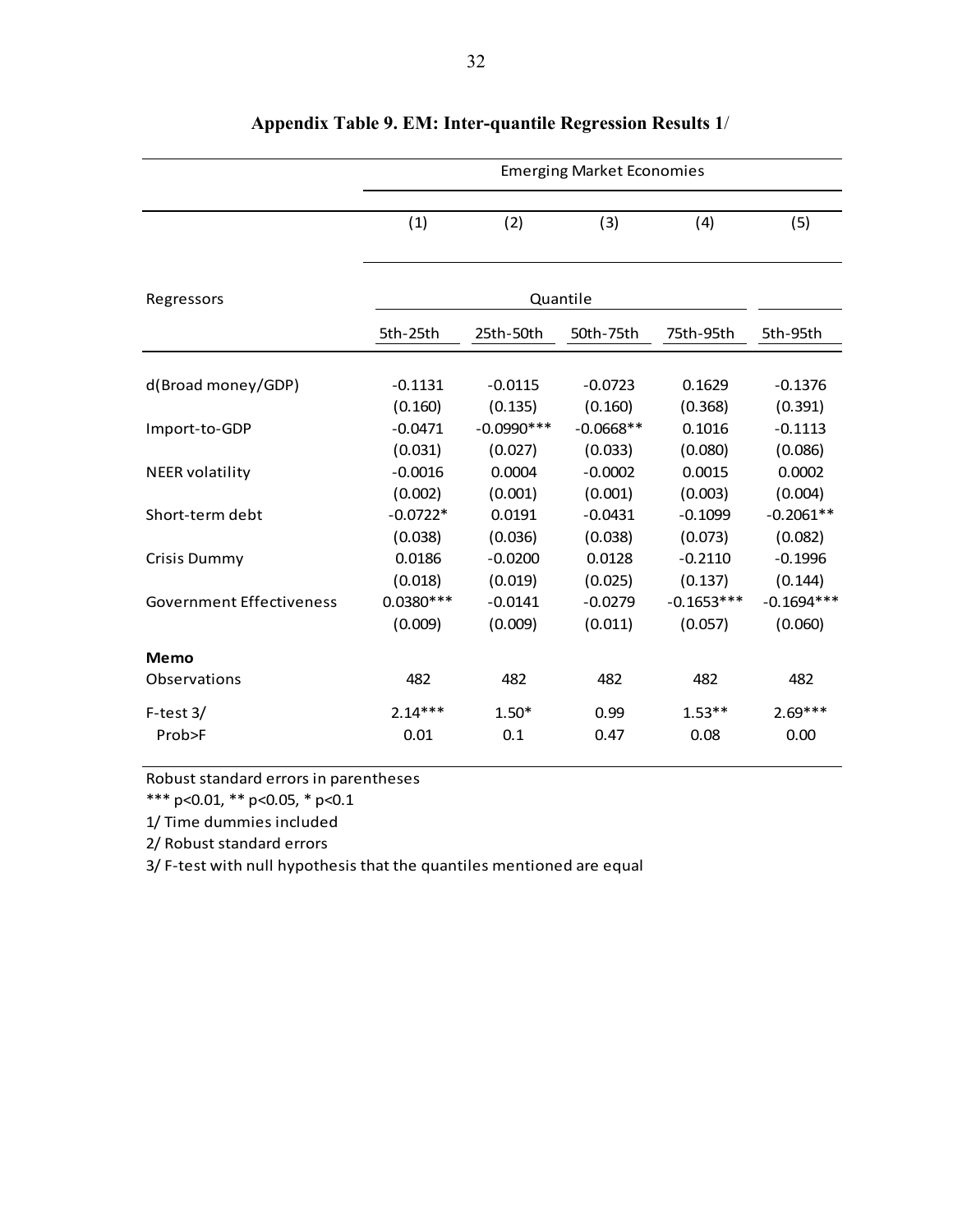## **Appendix Table 10. SIs: Episodes of Exchange Market Pressure**

(EMP = 1 if crisis episode; 0 otherwise)

| Country              | 1999     | 2000     | 2001     | 2002 | 2003 | 2004 | 2005 | 2006 | 2007 | 2008     | 2009     | 2010      |
|----------------------|----------|----------|----------|------|------|------|------|------|------|----------|----------|-----------|
| Antigua and Barbuda  | 0.00     | 1.00     | 0.00     | 0.00 | 0.00 | 0.00 | 0.00 | 0.00 | 0.00 | 0.00     | 0.00     | 0.00      |
| Bahamas, The         | 0.00     | 1.00     | 0.00     | 0.00 | 0.00 | 0.00 | 1.00 | 1.00 | 0.00 | 0.00     | 0.00     | 0.00      |
| <b>Barbados</b>      | 1.00     | 0.00     | 0.00     | 0.00 | 0.00 | 0.00 | 0.00 | 0.00 | 0.00 | 0.00     | 0.00     | 0.00      |
| Belize               | 0.00     | 0.00     | 0.00     | 0.00 | 1.00 | 1.00 | 0.00 | 0.00 | 0.00 | 0.00     | 0.00     | 0.00      |
| Cape Verde           | 0.00     | 0.00     | 0.00     | 0.00 | 0.00 | 0.00 | 0.00 | 0.00 | 0.00 | 0.00     | 0.00     | $\cdots$  |
| Comoros              | 0.00     | 0.00     | 1.00     | 0.00 | 0.00 | 0.00 | 1.00 | 0.00 | 0.00 | 0.00     | 0.00     | 0.00      |
| Dominica             | 0.00     | 0.00     | 0.00     | 0.00 | 0.00 | 1.00 | 0.00 | 0.00 | 0.00 | 0.00     | 0.00     | 0.00      |
| Dominican Republic   | 0.00     | 0.00     | 0.00     | 0.00 | 1.00 | 0.00 | 0.00 | 0.00 | 0.00 | 0.00     | 0.00     | 0.00      |
| Fiji                 | 0.00     | 1.00     | 0.00     | 0.00 | 0.00 | 0.00 | 0.00 | 0.00 | 0.00 | 1.00     | 0.00     | 0.00      |
| Grenada              | 0.00     | 0.00     | 0.00     | 0.00 | 0.00 | 0.00 | 1.00 | 0.00 | 0.00 | 0.00     | 0.00     | 0.00      |
| Jamaica              | 0.00     | 0.00     | 0.00     | 0.00 | 1.00 | 0.00 | 0.00 | 0.00 | 0.00 | 1.00     | 0.00     | 0.00      |
| Maldives             | 0.00     | 0.00     | 1.00     | 0.00 | 0.00 | 0.00 | 0.00 | 0.00 | 0.00 | 0.00     | 0.00     | 0.00      |
| Mauritius            | 0.00     | 0.00     | 0.00     | 0.00 | 0.00 | 0.00 | 0.00 | 1.00 | 0.00 | 1.00     | 0.00     | 0.00      |
| Samoa                | $\cdots$ | $\cdots$ | $\cdots$ | 0.00 | 0.00 | 0.00 | 0.00 | 0.00 | 0.00 | 0.00     | 0.00     | 0.00      |
| São Tomé & Príncipe  | 0.00     | 0.00     | 0.00     | 0.00 | 0.00 | 0.00 | 0.00 | 0.00 | 0.00 | $\cdots$ | $\cdots$ | $\ddotsc$ |
| Seychelles           | 0.00     | 0.00     | 0.00     | 0.00 | 0.00 | 0.00 | 0.00 | 0.00 | 0.00 | 1.00     | 0.00     | 0.00      |
| Solomon Islands      | 0.00     | 0.00     | 0.00     | 0.00 | 0.00 | 0.00 | 0.00 | 0.00 | 0.00 | 0.00     | 0.00     | 0.00      |
| Sri Lanka            | 0.00     | 1.00     | 1.00     | 0.00 | 0.00 | 0.00 | 0.00 | 0.00 | 0.00 | 0.00     | 0.00     | 0.00      |
| St. Kitts and Nevis  | 0.00     | 1.00     | 0.00     | 0.00 | 0.00 | 0.00 | 0.00 | 0.00 | 0.00 | 0.00     | 0.00     | 0.00      |
| St. Lucia            | 0.00     | 0.00     | 0.00     | 0.00 | 0.00 | 0.00 | 1.00 | 0.00 | 0.00 | 0.00     | 0.00     | 0.00      |
| St. Vincent & Grens. | 0.00     | 0.00     | 0.00     | 1.00 | 0.00 | 0.00 | 0.00 | 0.00 | 0.00 | 0.00     | 0.00     | 0.00      |
| Tonga                | 1.00     | 0.00     | 1.00     | 0.00 | 0.00 | 0.00 | 0.00 | 0.00 | 0.00 | 0.00     | 0.00     | 0.00      |
| Vanuatu              | 0.00     | 1.00     | 0.00     | 0.00 | 0.00 | 0.00 | 0.00 | 0.00 | 0.00 | 1.00     | 0.00     | 0.00      |

Source: Author's estimates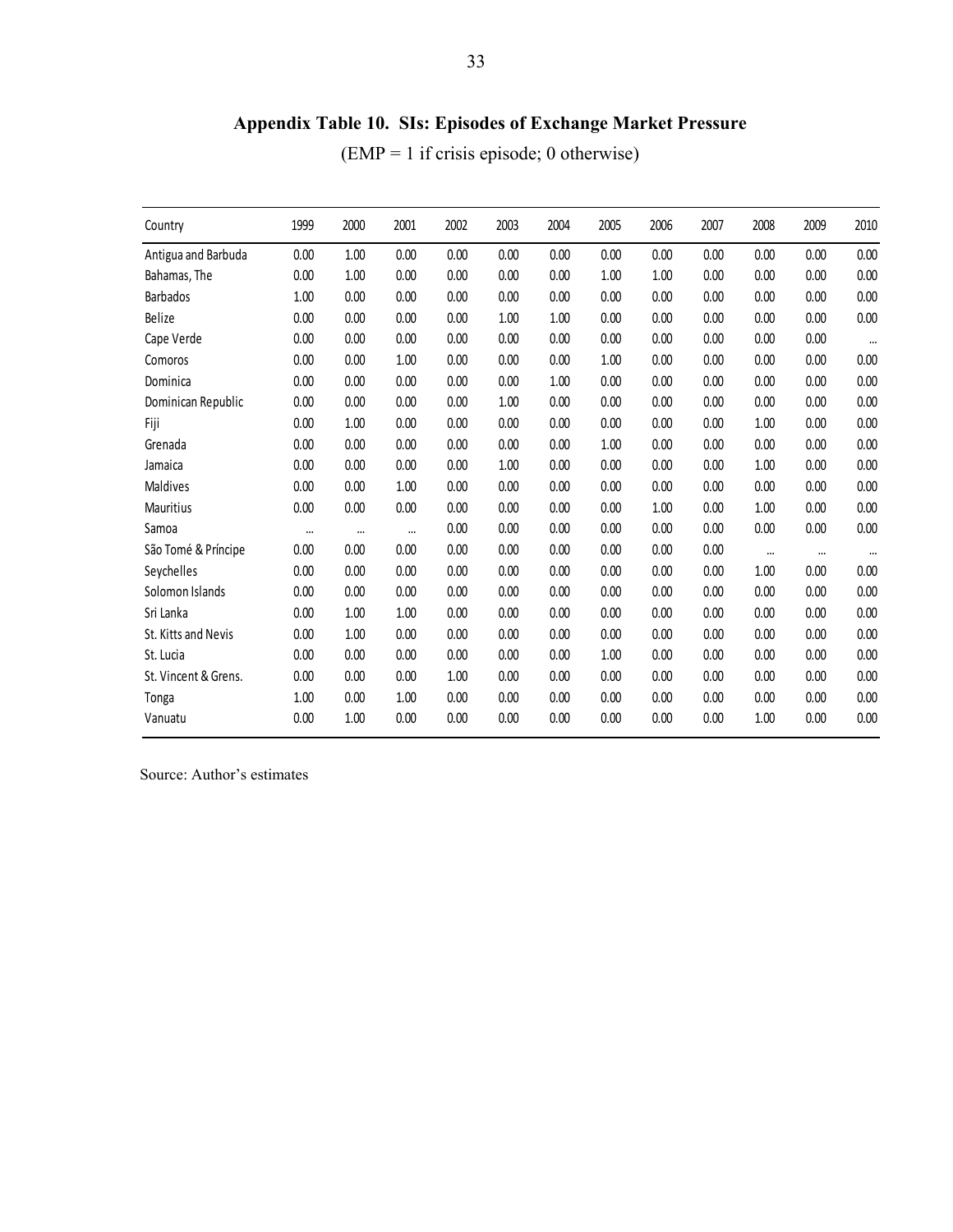|                                                           | (1)               | (2)         | (3)        | (4)         | (5)        | (6)         | (7)        | (8)         | (9)       | (10)        | (11)       | (12)        |  |
|-----------------------------------------------------------|-------------------|-------------|------------|-------------|------------|-------------|------------|-------------|-----------|-------------|------------|-------------|--|
| Independent variables                                     | <b>EMP</b> events |             |            |             |            |             |            |             |           |             |            |             |  |
| Reserves/metric <sub>t-1</sub>                            | $-3.771***$       | $-3.833***$ | $-4.565**$ | $-3.797***$ | 0.700      | $-3.986***$ | $-2.812**$ |             |           |             |            |             |  |
|                                                           | (1.361)           | (1.404)     | (1.926)    | (1.446)     | (2.665)    | (1.378)     | (1.178)    |             |           |             |            |             |  |
| Fiscal balance-to-GDP <sub>1-1</sub>                      | $0.0379*$         | $0.0370*$   | $0.0390*$  | $0.0374*$   | $0.0495**$ | $0.0396*$   |            |             |           |             |            |             |  |
|                                                           | (0.0203)          | (0.0204)    | (0.0207)   | (0.0219)    | (0.0237)   | (0.0205)    |            |             |           |             |            |             |  |
| Government effectiveness <sub>t-1</sub>                   | 0.813             | 0.789       | 0.972      | 0.811       | 1.863      | 0.557       |            |             |           |             |            |             |  |
|                                                           | (1.435)           | (1.435)     | (1.466)    | (1.432)     | (1.561)    | (1.536)     |            |             |           |             |            |             |  |
| Reserves/(CA deficit + s.term debt metric) <sub>t-1</sub> |                   | 0.0385      |            |             |            |             |            | 0.0215      |           |             |            |             |  |
|                                                           |                   | (0.148)     |            |             |            |             |            | (0.0816)    |           |             |            |             |  |
| Reserves/broad money metric <sub>t-1</sub>                |                   |             | 0.421      |             |            |             |            |             | $-0.934*$ |             |            |             |  |
|                                                           |                   |             | (0.704)    |             |            |             |            |             | (0.547)   |             |            |             |  |
| Reserves/ imports metric <sub>t-1</sub>                   |                   |             |            | $-0.0832$   |            |             |            |             |           | 0.500       |            |             |  |
|                                                           |                   |             |            | (1.548)     |            |             |            |             |           | (1.062)     |            |             |  |
| Reserves/Lipschitz metric <sub>t-1</sub>                  |                   |             |            |             | $-5.279*$  |             |            |             |           |             | $-2.771**$ |             |  |
|                                                           |                   |             |            |             | (3.119)    |             |            |             |           |             | (1.143)    |             |  |
| Reserves/Maxmetric <sub>t-1</sub>                         |                   |             |            |             |            | $-0.529$    |            |             |           |             |            | $-0.268$    |  |
|                                                           |                   |             |            |             |            | (0.502)     |            |             |           |             |            | (0.389)     |  |
| Constant                                                  | $-1.358$          | $-1.335$    | $-1.611$   | $-1.360$    | $-2.038$   | $-0.792$    | $-0.689$   | $-2.113***$ | $-1.088*$ | $-1.975***$ | $-0.583$   | $-2.007***$ |  |
|                                                           | (1.687)           | (1.685)     | (1.748)    | (1.684)     | (1.734)    | (1.836)     | (0.579)    | (0.263)     | (0.589)   | (0.345)     | (0.614)    | (0.272)     |  |
| Observations                                              | 164               | 164         | 164        | 164         | 164        | 164         | 164        | 164         | 164       | 164         | 164        | 164         |  |

**Appendix Table 11. Comparison on Various Reserve Adequacy Metrics: Logit Regression**

Standard errors in parentheses \*\*\* p<0.01, \*\* p<0.05, \* p<0.1

Source: Staff estimates

1/ "Maxmetric" equals the maximum of 100 percent of short-term debt, 20 percent of broad money, and three months of imports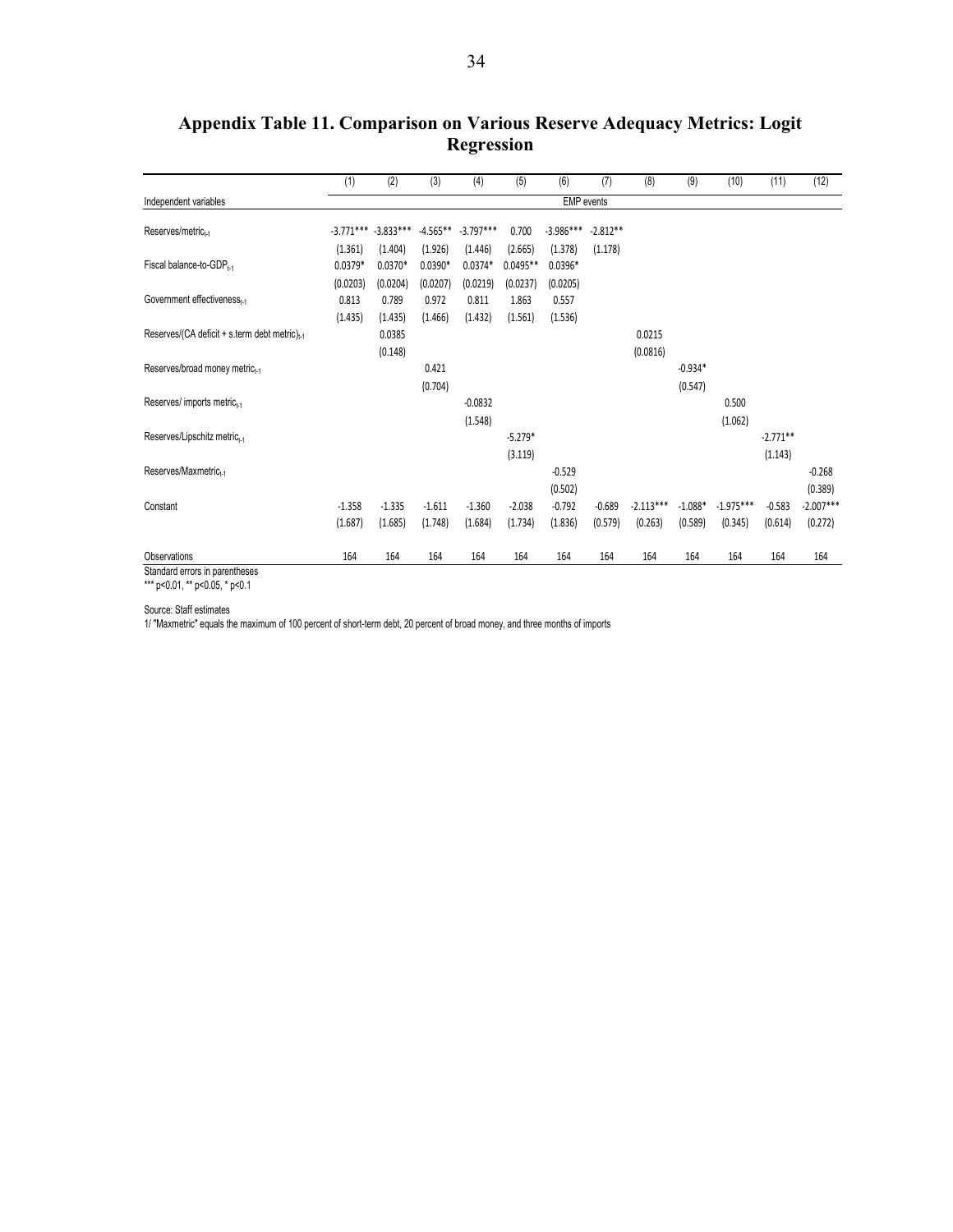

**Figure 1. EM and SIs: Traditional Metrics, 2000-2010** 1/



1/ The maximum of the traditional approach is the largest value from various traditional metrics.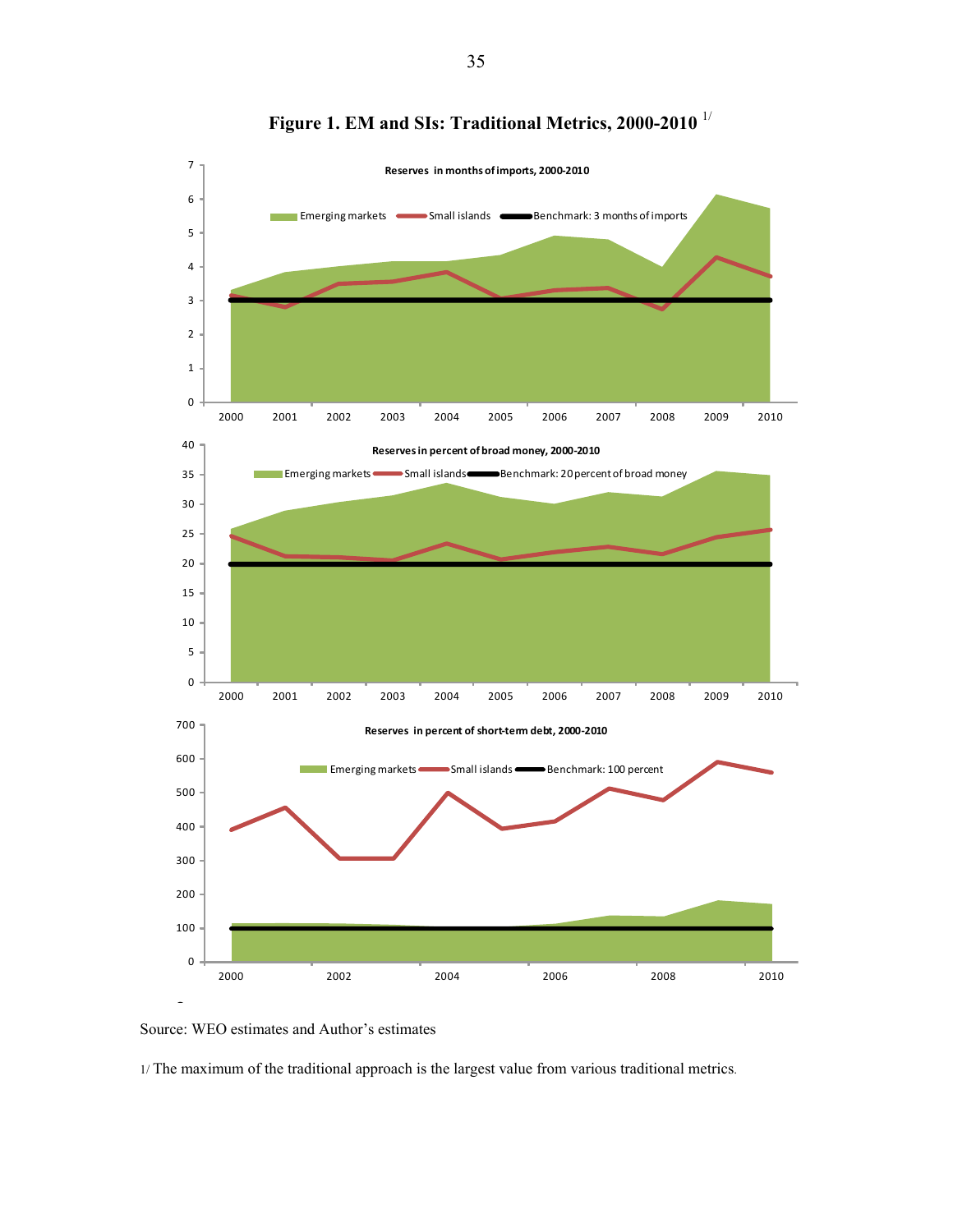

**Figure 2. Sample Mean: Actual and Predicted Reserves, 2007-2010** 1/ ( In percent of GDP)

Source: Author's estimates

1/ Out of sample prediction of baseline model (2 and 10) from Table A3.



**Figure 3. Full Sample: Comparison of OLS and Quantile Regression Coefficient** 

Source: Author's estimates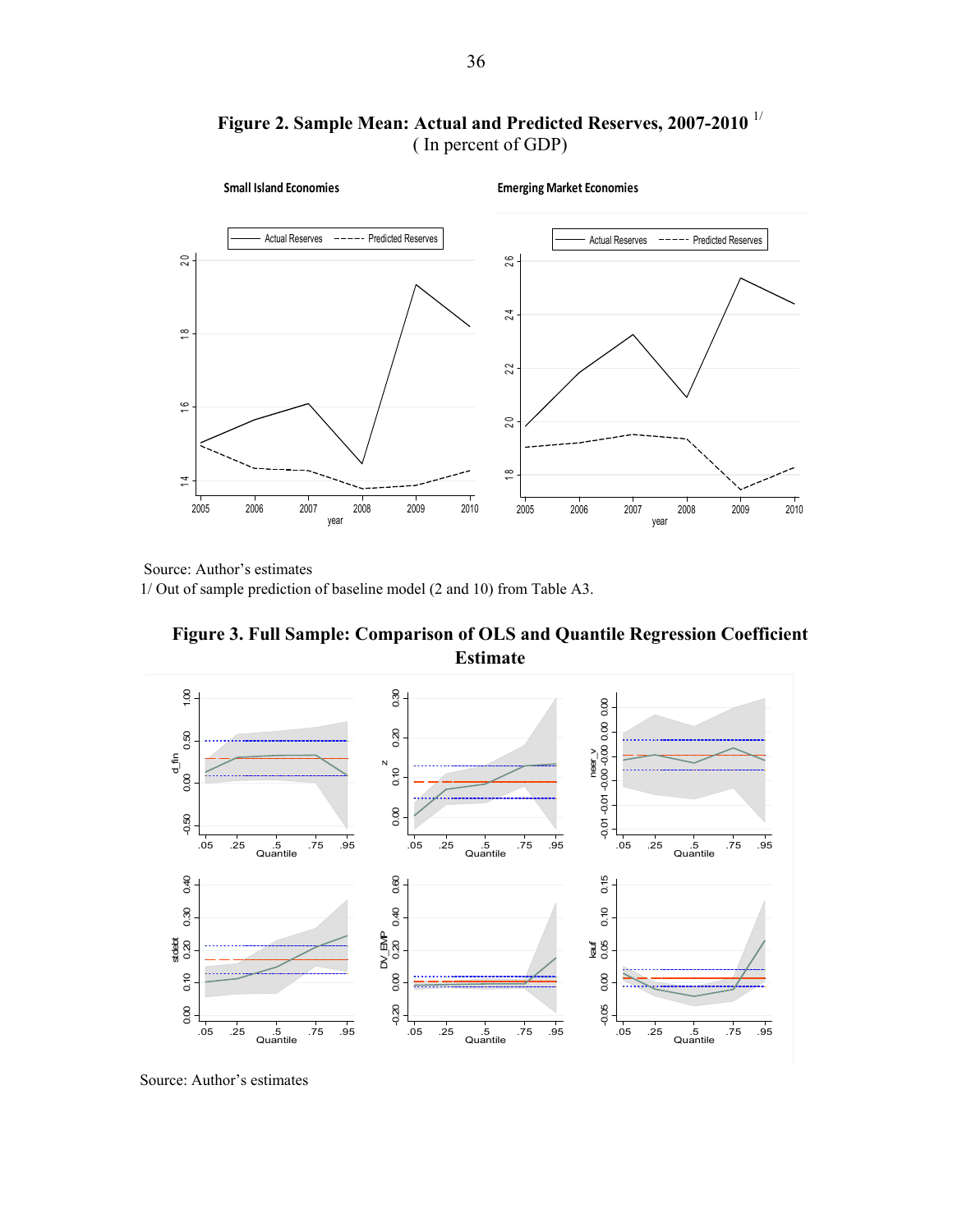

**Figure 4. SIs: Comparison of OLS and Quantile Regression Coefficient Estimates**

Source: Author's estimates



**Figure 5. EM: Comparison of OLS and Quantile Regression Coefficient Estimates** 

Source: Author's estimates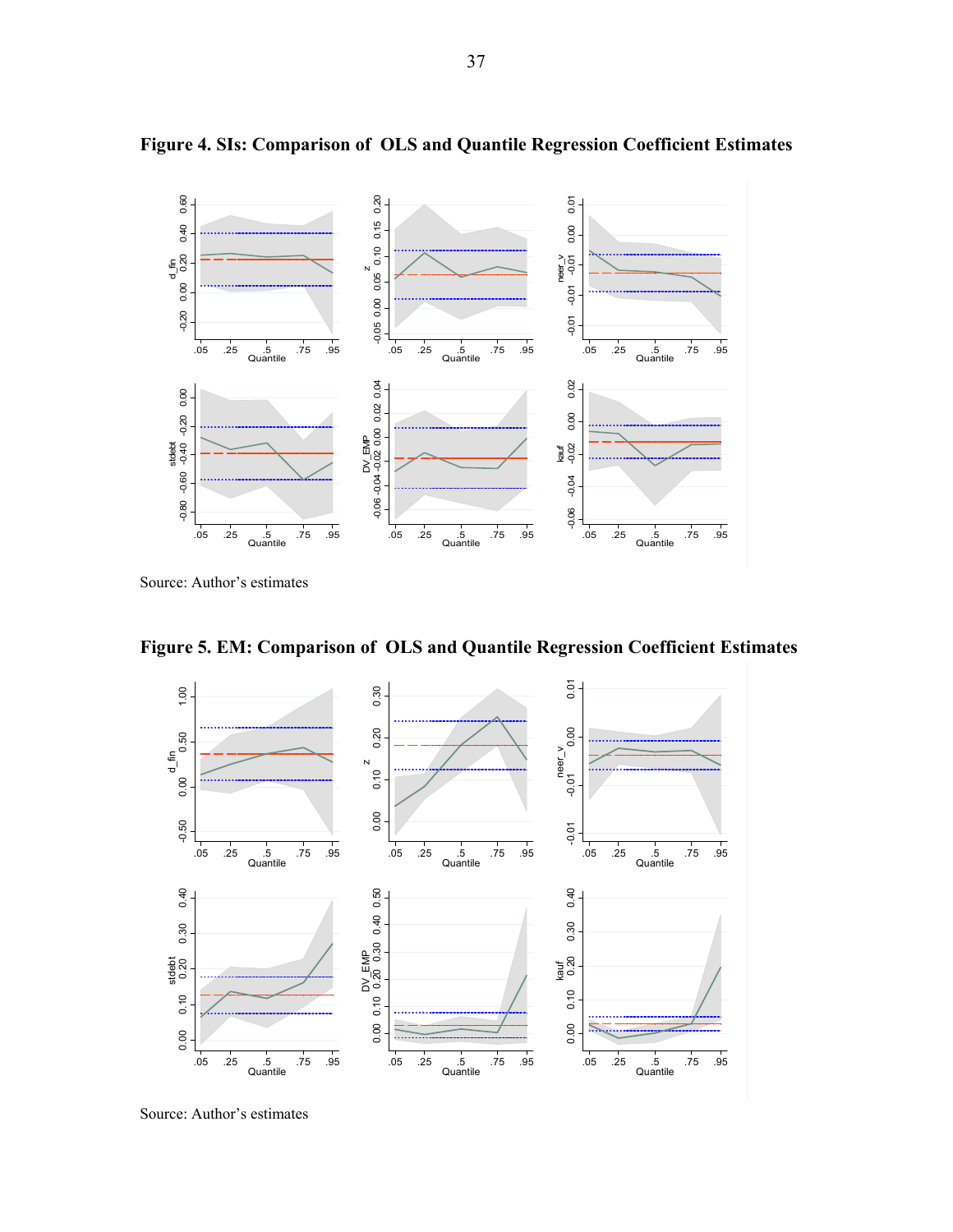

**Figure 6. EM and SIs: Concessional and Multilateral Debt, 1999-2009** 





Source: IFS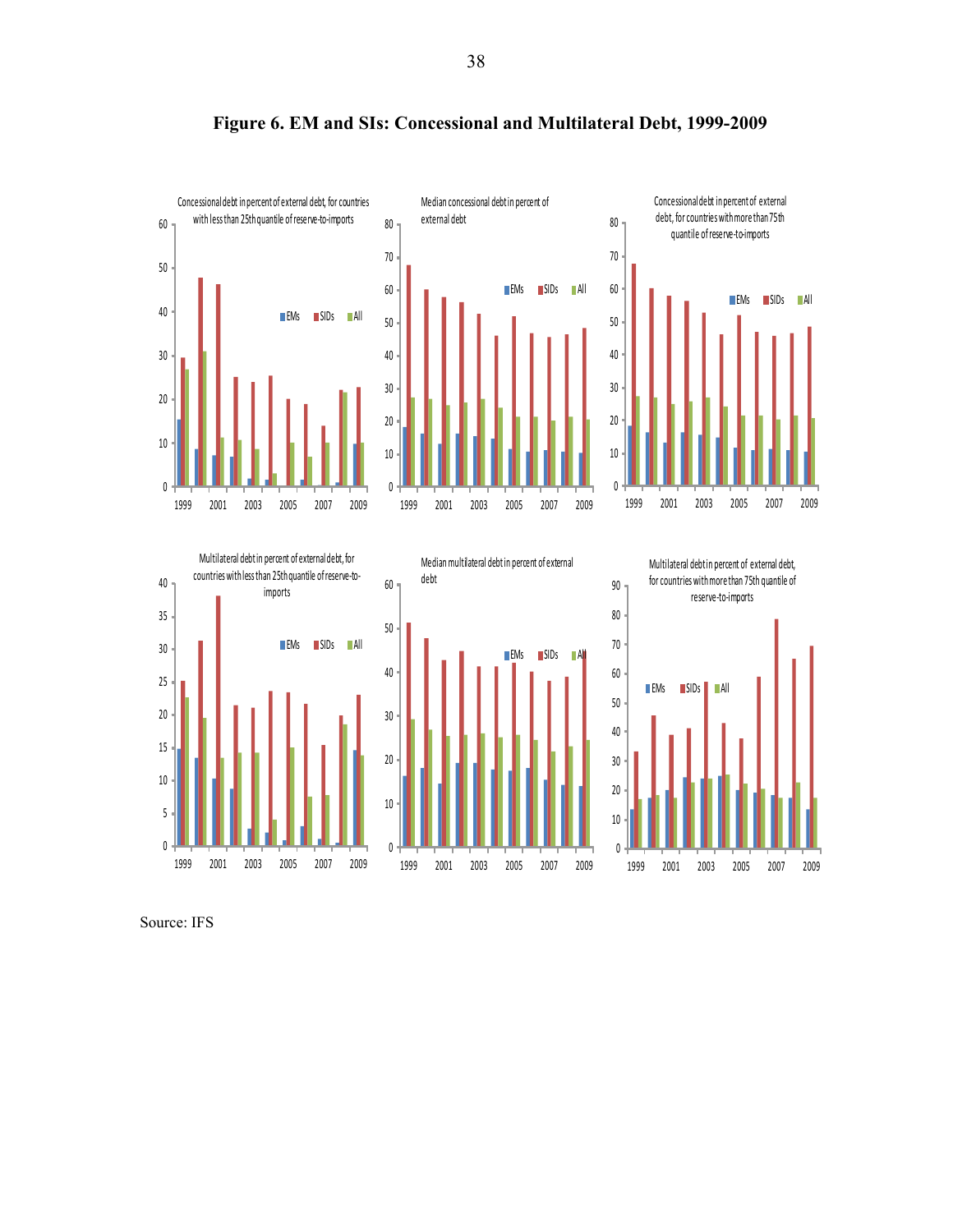

### **Figure 7. SIs: Exchange Market Pressure Crisis Episodes**



Source: Author's calculations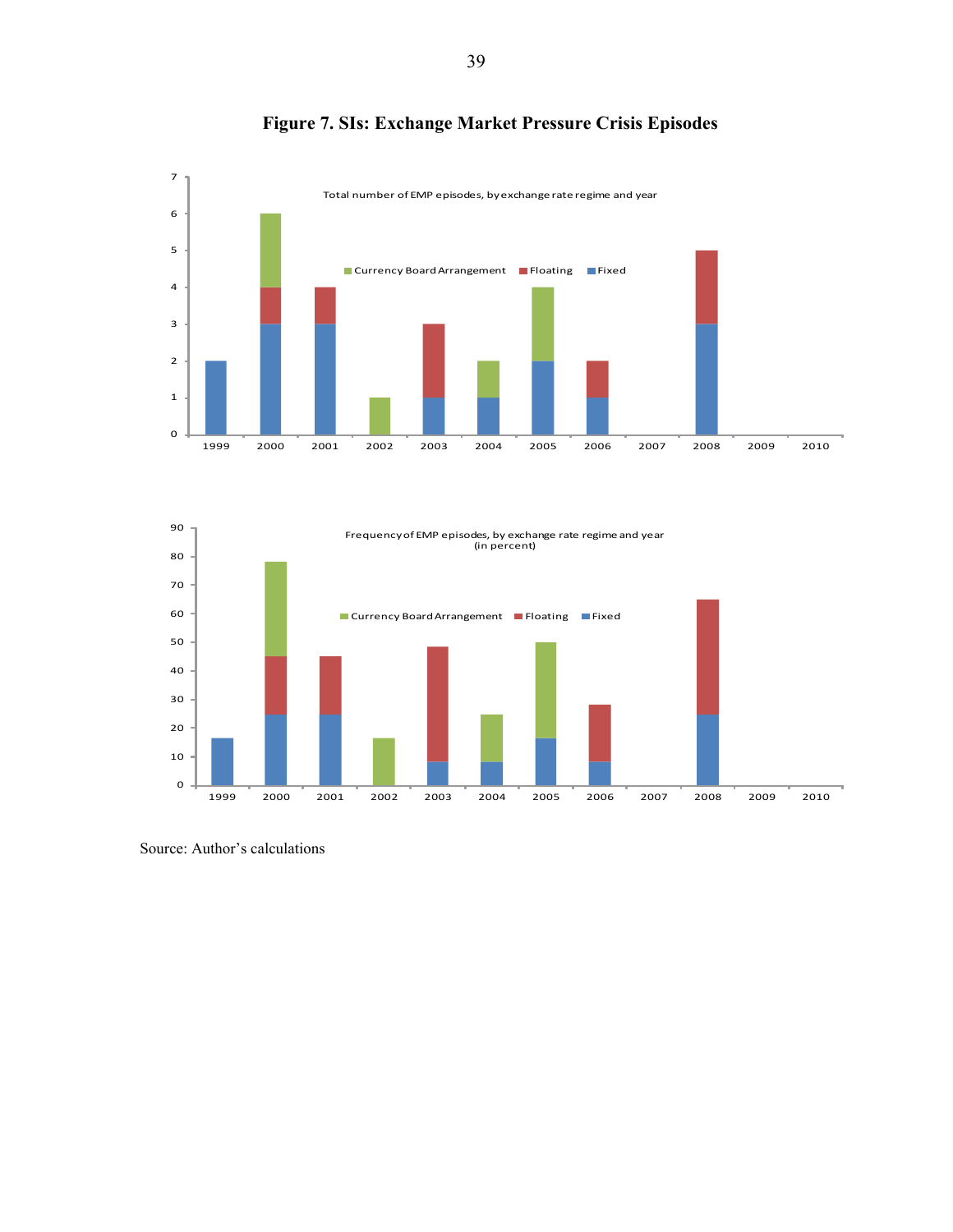

**Figure 8. SIs: Exchange Market Pressure Crisis Episodes Triggers** (in percent of total)

Source: IMF Article IV Consultation Reports (various), IMF Recent Economic Developments (various) and Author's estimates





Source: WEO and Author's calculations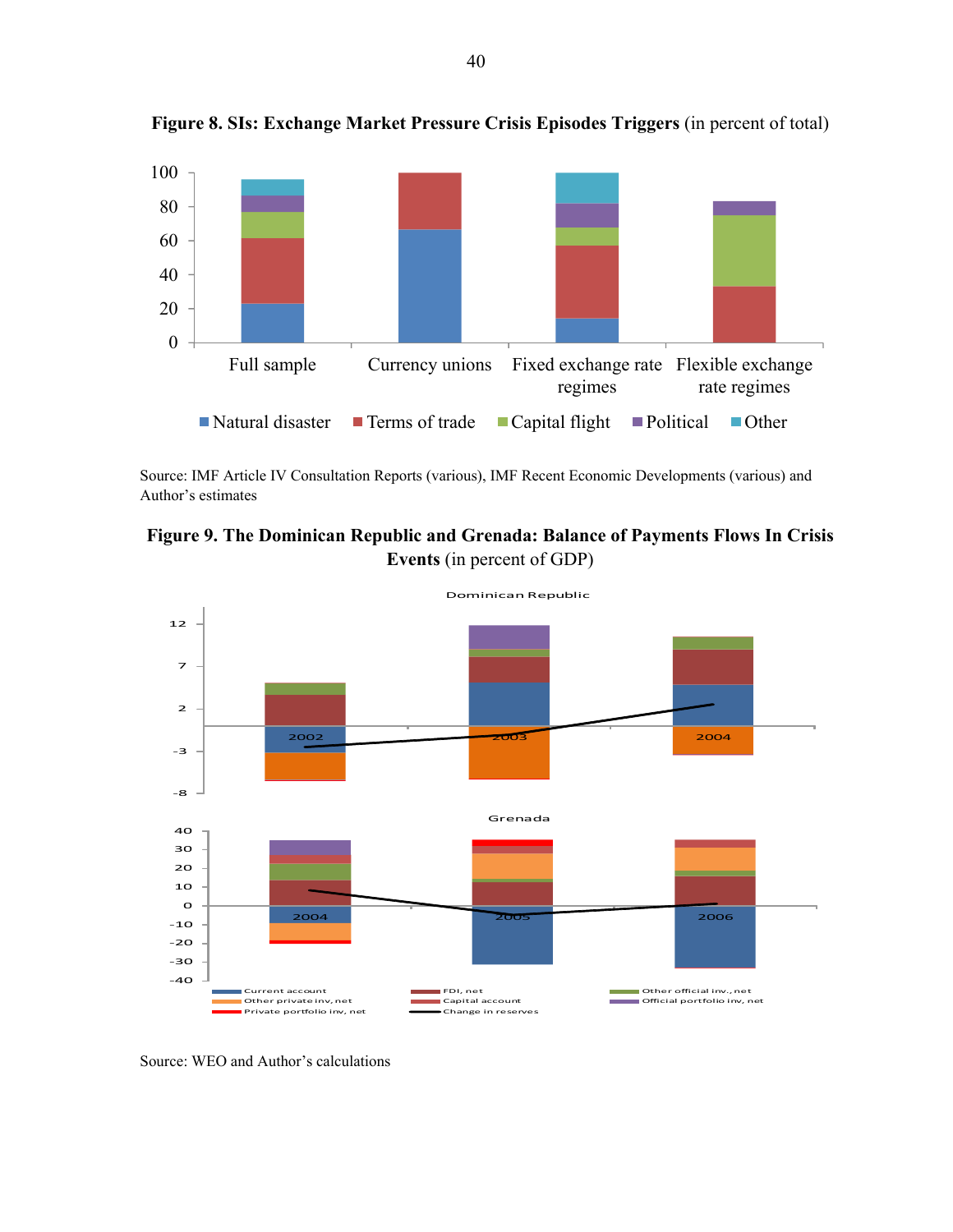

**Figure 10. Distribution of Export, Broad Money, and Short-Term Debt** 

Source: Author's calculations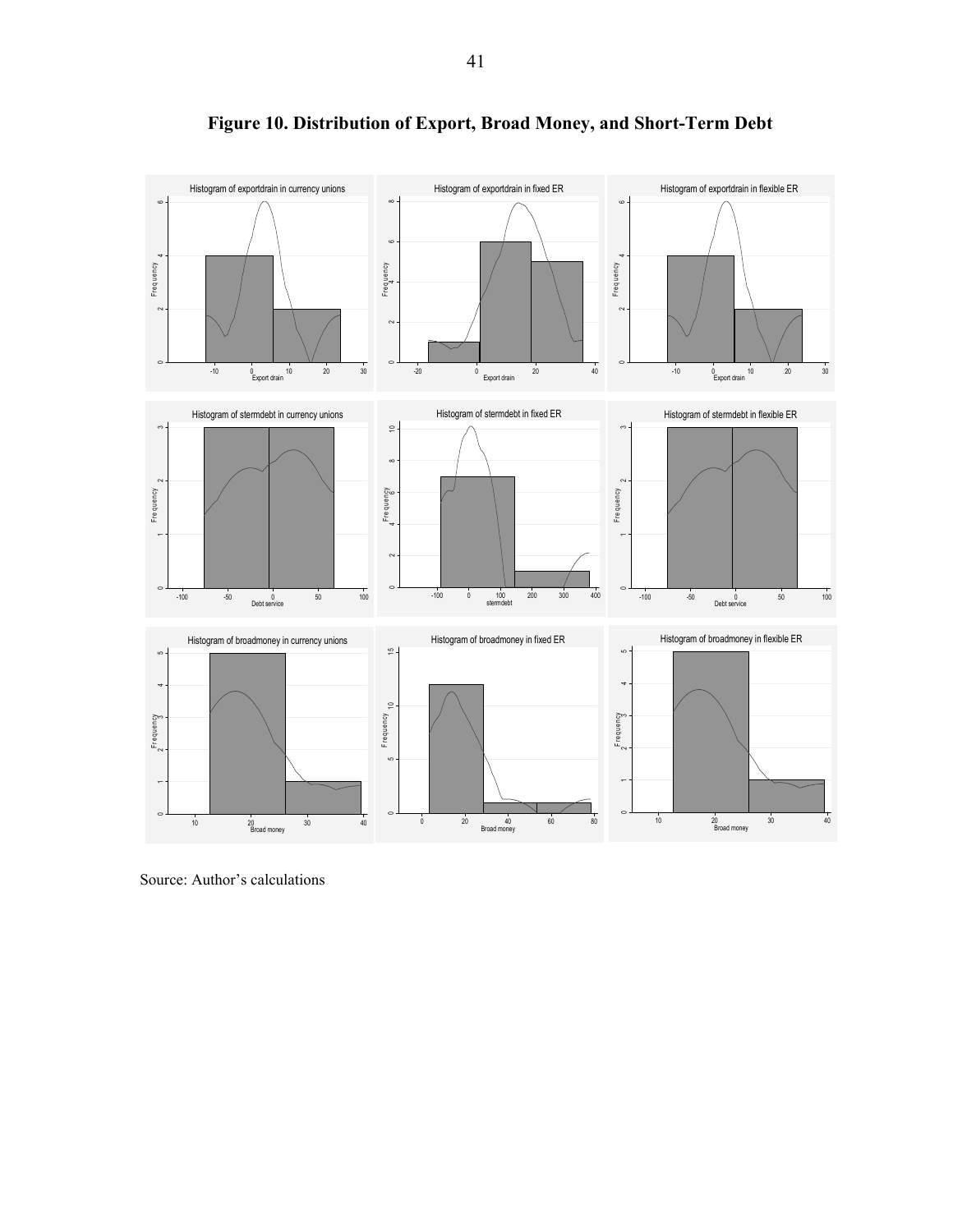

**Figure 11. New Metric vs. Maximum of Traditional Metrics**  (in months of imports)

#### Figure 12. EMP Event Probability<sup>1</sup>/

(taking into account primary balance)



Source: Author's calculations

1/ For brevity, we display up to the 40 percent probability of a crisis.

Source: WEO and author estimates